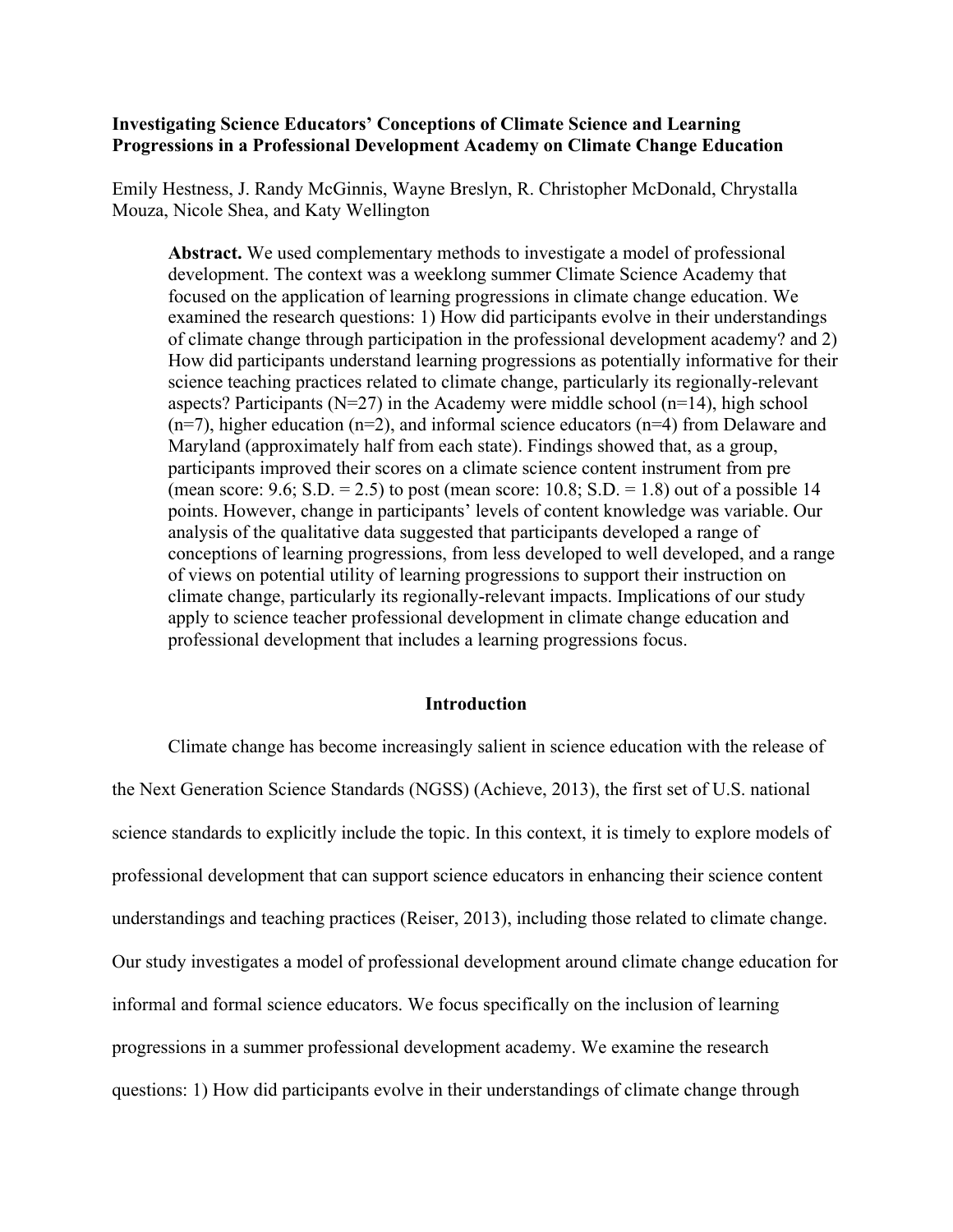participation in the professional development academy? and 2) How did participants understand learning progressions as potentially informative for their science teaching practices related to climate change, particularly its regionally-relevant aspects?

#### **Climate Change Education and MADE CLEAR**

Our project, Maryland and Delaware Climate Change Education, Assessment and Research (MADE CLEAR) is part of the National Science Foundation's Climate Change Education Partnership (CCEP - Phase II) program. Participating projects include experts in climate science and the learning sciences, as well as practitioners from within formal or informal education settings. Key objectives center on innovations in P-20 climate change education, teacher education and professional development to enhance educators' climate change content knowledge and pedagogy, and outreach to promote public understanding of climate change. The two-state collaboration draws on the shared STEM education emphasis and climate change concerns of the states of Delaware and Maryland.

In this study, we focus on the professional development and learning sciences research aspects of our project. Through our professional development model, which incorporated the learning sciences, we address the project goals and objectives listed in Table 1. In addressing these goals, we facilitated and researched a summer Climate Science Academy for middle school, high school, higher education, and informal science educators from our two states. In the Academy, we introduced participants to learning sciences theories through the inclusion of learning progressions. We presented participants with a draft hypothesized learning progression on sea level rise, an example of a regional observation of climate change relevant to our Mid-Atlantic states (NCADAC, 2013). We encouraged participants to consider ways the draft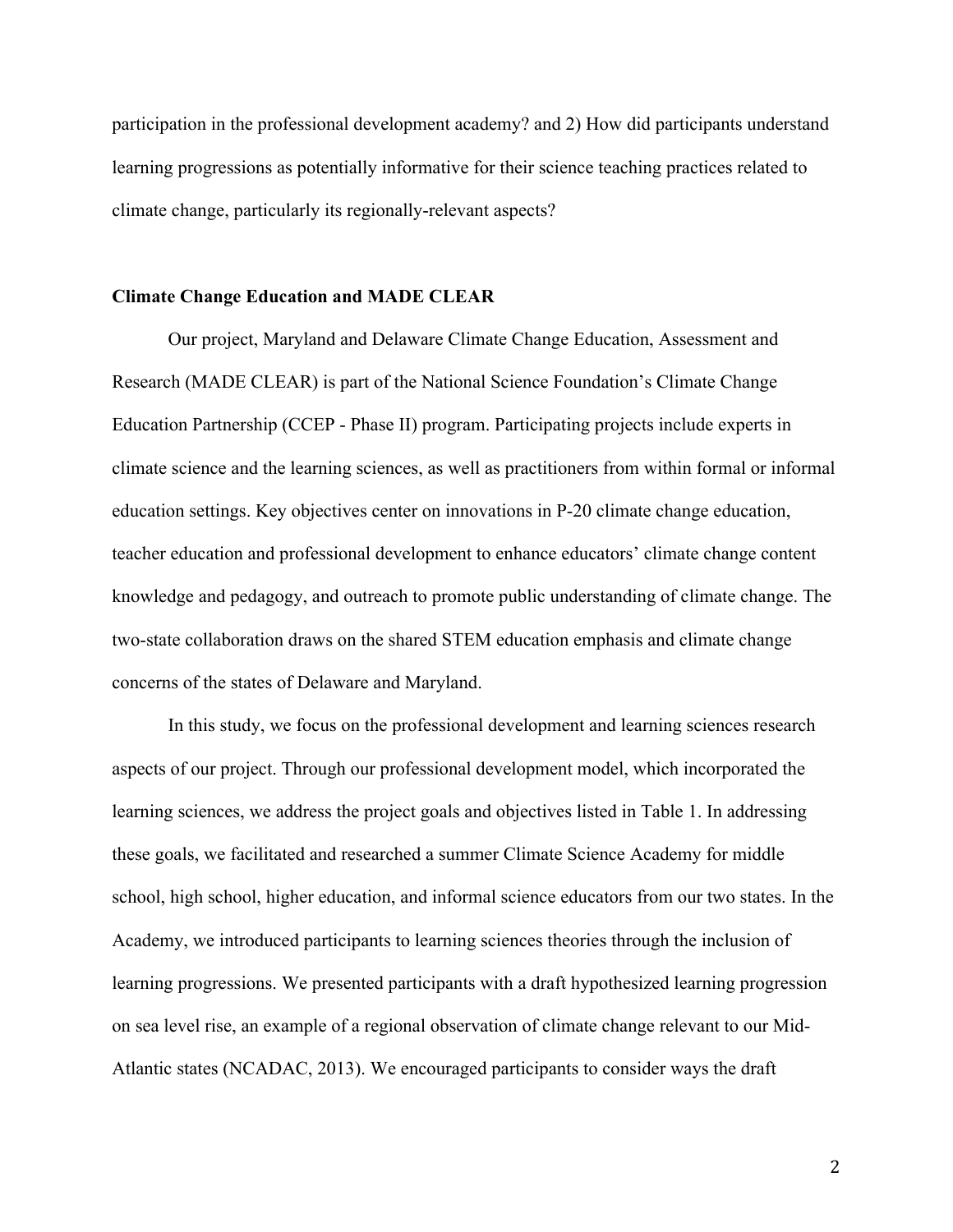hypothesized learning progression could inform their teaching, and invited them to test the

learning progression with their own students.

# **Table 1. MADE CLEAR project goals and objectives guiding our study.**

**Goal:** *Build and sustain the capacity of educators to deepen student understanding of climate change.*

**Objective:**

• Include climate change in the in-service professional development for middle and high school teachers and informal educators.

**Goal:** *Utilize learning principles and the sociocultural diversity of the region to develop effective, scalable, and transferable modes of climate change education.* **Objectives:** 

- Advance learning sciences research to create new understanding of how individuals from diverse backgrounds learn about climate change.
- Assess approaches to professional development that foster changes in teacher knowledge, skills, and dispositions.

## **Climate Change Presence in the Next Generation Science Standards**

Both states involved in our project, Delaware and Maryland, have adopted the Next Generation Science Standards. To gain insight into the climate change science content that science educators will be expected to teach, and to inform the planning of our professional development activities, we conducted a detailed analysis of NGSS performance standards related to the topic (see McGinnis, McDonald, Breslyn, and Hestness, 2013). We identified performance standards explicitly and proximally related to the topic. This process illustrated how the concept is introduced and elaborated over the course of learners' K-12 science education experience. Performance standards we identified as explicitly related to climate change used the terms "global temperatures", "changes in climate", or "climate change". Proximally related standards did not use these precise terms, but addressed concepts we believed to be crucial to understanding the science behind climate change. The standards we identified as explicitly related to climate change are included in Tables 2 and 3 (see Appendix). Our full analysis of the inclusion of the climate change topic in the NGSS is available at: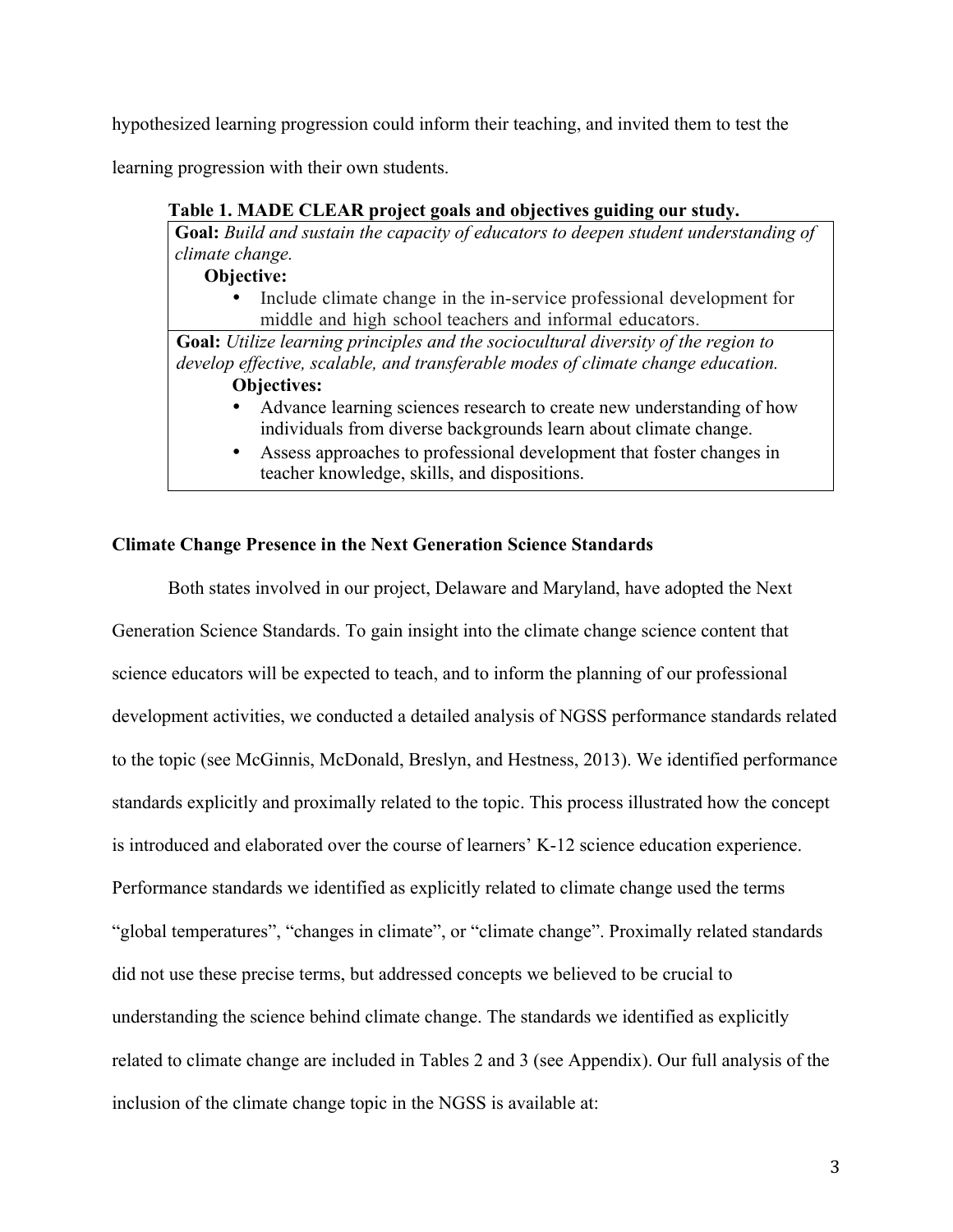http://www.climateedresearch.org/publications/2013/Climate-Change-NGSS.pdf

#### **Literature Review**

### **Climate Change in Science Educator Professional Development**

While research discussing professional development related to climate change is limited, the existing studies cover an array of professional development approaches and venues. These have included British secondary science teachers' engagement in focus groups on climate change education (Gayford, 2002), U.S.  $5<sup>th</sup>$  grade teachers' participation in-service workshops related to the implementation of a climate change-related curriculum (Lester, Ma, Lee, & Lambert, 2006), Canadian teachers' participation in weekend-series professional development course on climate change oriented toward environmental behavior change (Pruneau, Doyon, Langis, Vasseau, Ouellet, McLaughlin, Boudreau, & Martin, 2006), U.S. informal science educators' experiences engaging in collaborative "debrief meetings" as they developed an implemented a museumbased climate change education program (Allen and Crowley, 2014), and a synthesis of lessons learned from professional development activities undertaken by the National Center for Atmospheric Research's (NCAR) – including intensive on-site summer workshops, short-course conference-based workshops, and online learning – for middle and high school science teachers across the United States (Johnson, Henderson, Gardiner, Russell, Ward, Foster, Meymaris, Hatheway, Carbone, & Eastburn, 2008). Research in teacher professional development related to climate change has emphasized 1) the unique nature of the climate change topic, 2) teachers' needs for improved science content knowledge and pedagogical approaches related to climate change, and 3) the value of teacher participation communities of practice around teaching the topic of climate change. A number of these themes are also evident in the more extensive body of research on climate change education in pre-service teacher education (Ekborg & Areskoug,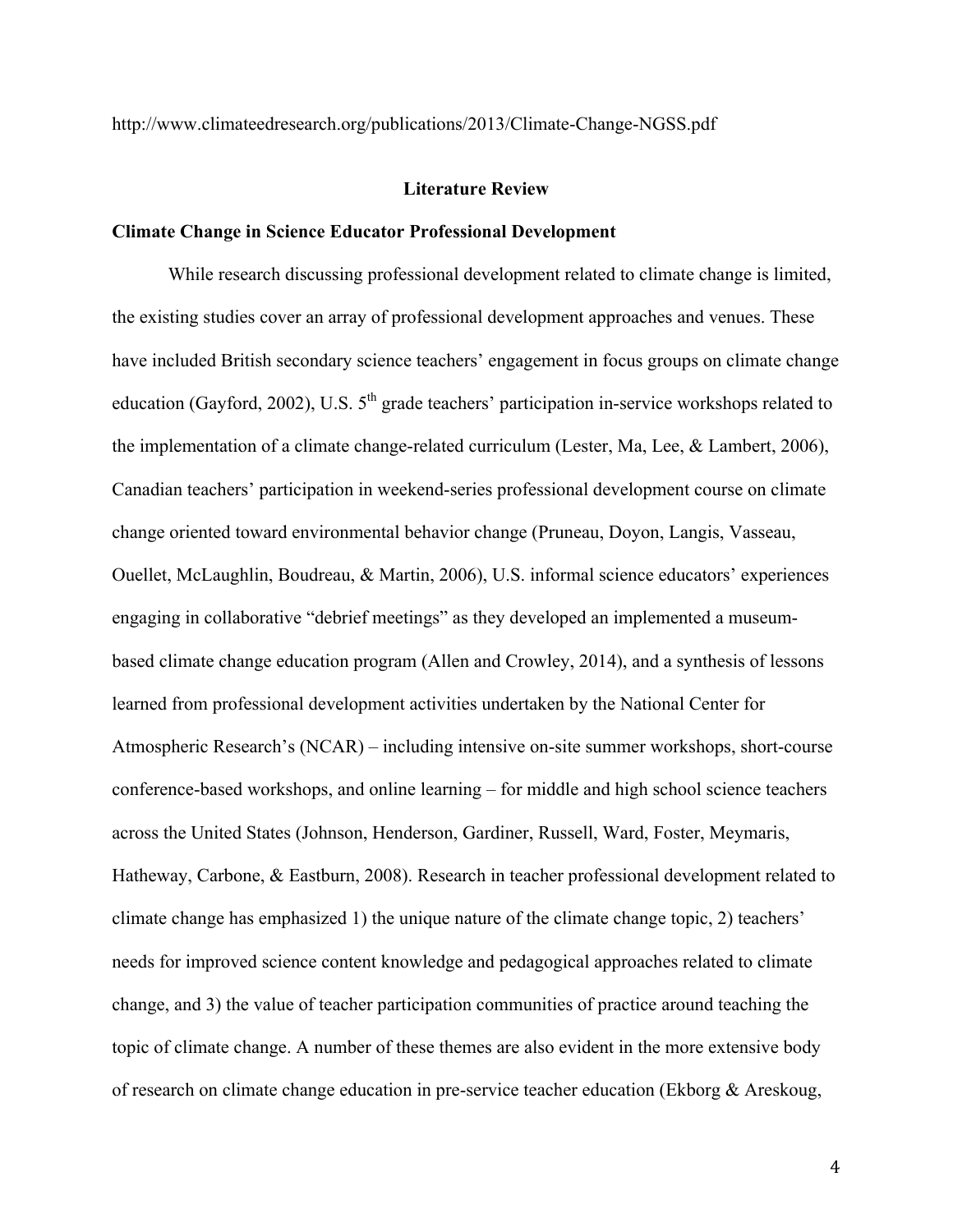2006; Hestness, McGinnis, Riedinger, & Marbach-Ad, 2011; Lambert et al., 2012; Matkins & Bell, 2007; McGinnis, Hestness, & Riedinger, 2011)

The topic of climate change presents unique affordances and challenges related to the professional development of science educators. Researchers have suggested that practicing teachers view the topic as relevant and motivating for their students (Gayford, 2002; Johnson et al., 2008), particularly due to its presence in the media. However, many teachers do not feel well prepared to teach about climate change (Johnson et al., 2008). Climate change presents particular challenges in terms of both its complex content and the perceived controversy surrounding it. Wise (2010) found that nearly half of the 628 science teachers she surveyed "agreed" or "somewhat agreed" that there is substantial scientific disagreement about the cause of recent warming. This perception can influence the ways that teachers address the topic, frequently leading them to value presenting "both sides" (Wise, 2010, p. 297) of the issue, even though there is significant scientific agreement on the causes of climate change (IPCC, 2013). Alternately, the perceived controversy around climate change causes may lead teachers to avoid discussing the causes of climate change altogether, as was the case for the informal science educators in Allen and Crowley's (2014) study. These studies point to the need for professional development that assists teachers in understanding the science content related to climate change, and providing them with pedagogical strategies for addressing the potentially sensitive aspects of the topic. Despite these challenges, the topic of climate change offers rich possibilities for science educators. As a topic of ongoing study, or an example of "science-in-the-making" (Latour, 1987 in Kolstø, 2001, p. 294), climate change can help teachers to emphasize the nature of scientific knowledge (Matkins & Bell, 2007) and the process of interpreting and understanding changing information in science (Johnson et al., 2008). It can also offer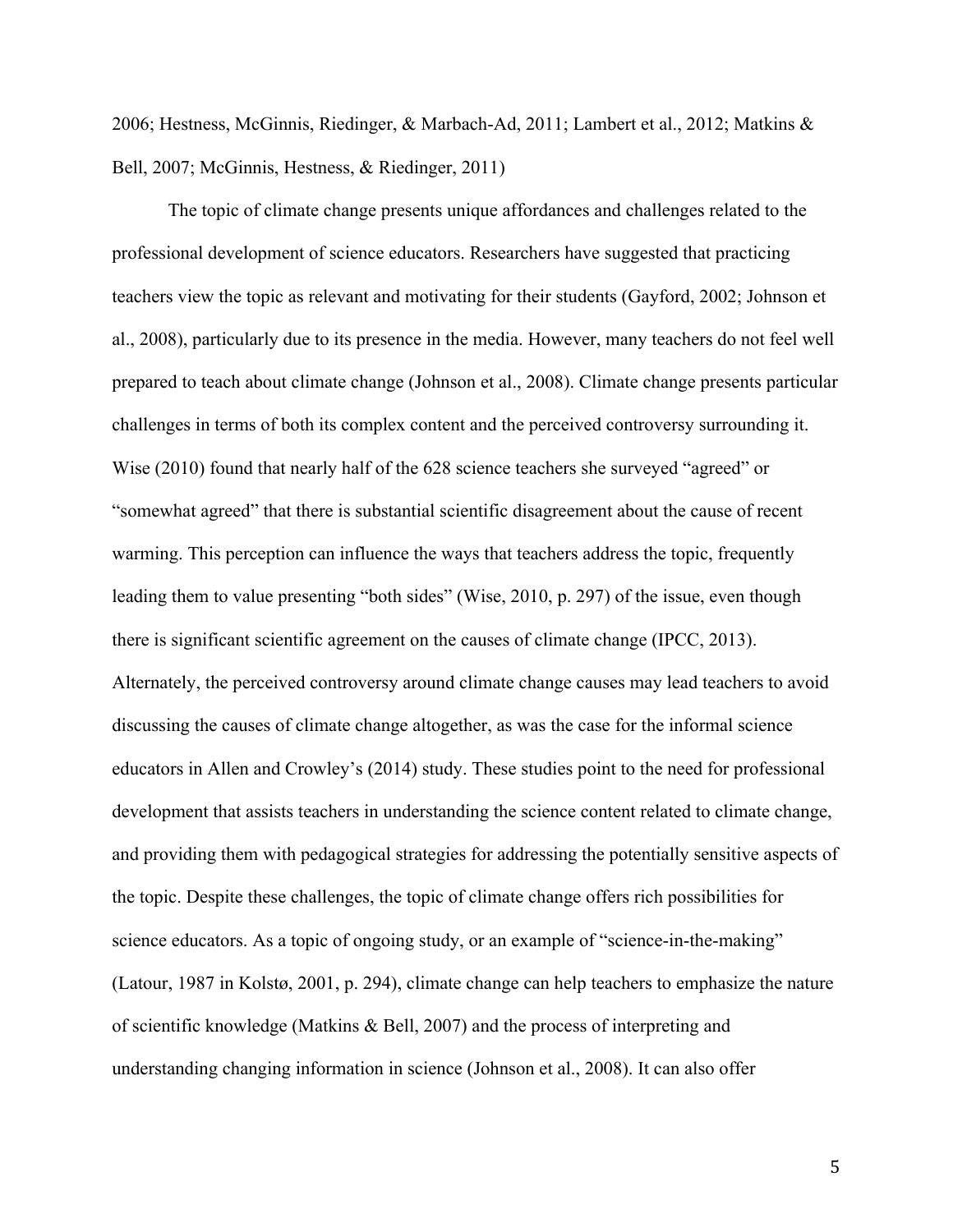opportunities for teachers to make connections between scientific disciplines (e.g. Earth Science and Life Science), or between science and other academic content areas (e.g., Social Studies). However, Gayford (2002) found that teachers were hesitant to pursue the interdisciplinary potential of the topic in the context of their already crowded science curricula. Thus, there is an evident need for teacher professional development that supports teachers in maximizing the rich educational possibilities inherent in the climate change topic, while simultaneously addressing existing curricular goals.

Studies of teacher professional development related to climate change education have highlighted the need for professional development that improves teachers' relevant content understanding and pedagogical skills. Research on students' scientific understandings of climate change have revealed a number of persistent alternative conceptions around the issue and related phenomena such as the greenhouse effect (e.g., Boyes & Stanistreet, 1992). As Ekborg & Areskoug (2006) suggested, teachers may have similar alternative conceptions to those of their students. For this reason, as well as the changing nature of information related to climate change science, teacher professional development on climate change frequently seeks to increase teachers' relevant science content knowledge (Johnson et al., 2008; Lester et al., 2006; Pruneau et al., 2006). In their studies of pre-service teachers' knowledge of global climate change, Lambert et al. (2012) demonstrated that teachers can improve their content knowledge with directed intervention, but they may hold onto certain alternative conceptions. Such studies underscore the need for professional development that continues to develop teachers' understandings of the topic.

With regard to climate change education pedagogy and teaching resources, research has suggested that teachers benefit from professional development experiences that introduce age-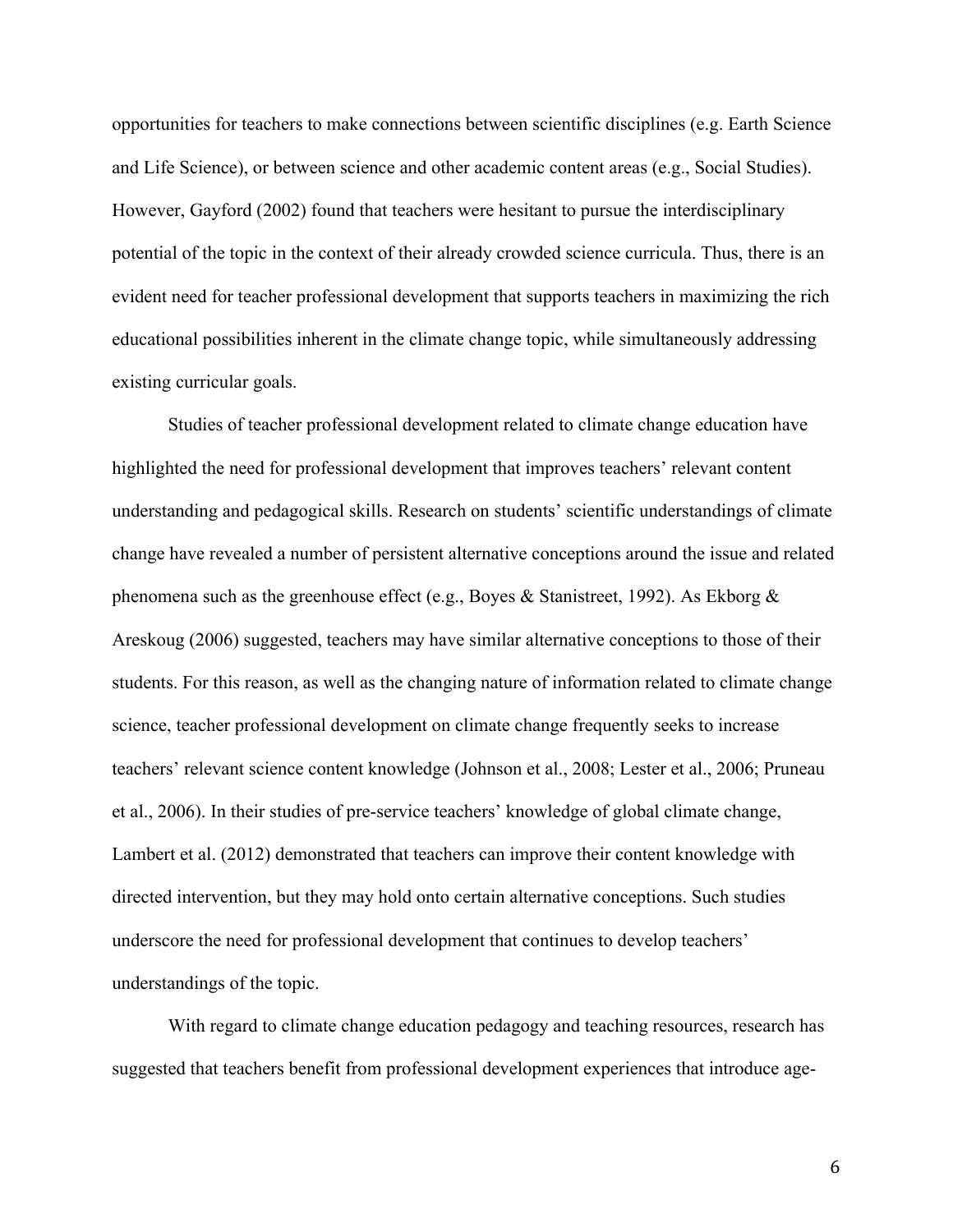appropriate activities to use with students and provide opportunities to develop and modify these resources to fit appropriately into their teaching contexts (Johnson et al., 2008). Also related to contextualization, Lester et al. (2006) and Johnson et al. (2008) each emphasized the value of climate change-related professional development activities that supported teachers in making connections to students' cultures and communities. Lester et al. (2006) further underscored the ways in which teachers benefited from opportunities to practice teaching climate change related lessons. This was also evident in Allen & Crowley's (2014) study that described how informal science educators were able to improve their pedagogy and their climate change education program through an iterative process of teaching and redesigning their lessons. In addition to practicing pedagogical approaches, research from pre-service teacher education suggests that teachers can benefit from seeing approaches modeled. In our own work with pre-service teachers (Hestness et al., 2011; McGinnis et al., 2011), we have found that instructional interventions that model and engage participants in useful pedagogical strategies, such as integrating current events into climate change education, examining authentic climate data, and engaging in scientific argumentation, can help teachers feel more confident and prepared to address climate change in their own instruction.

A final theme that emerges from the research on teacher professional development related to climate change education is the value of teacher collaboration and engagement in communities of practice. Several studies (Allen & Crowley, 2014; Johnson et al. 2008) explicitly draw on the sociocultural perspectives of Lave and Wenger (1991), while others allude to such ideas through discussion of community and collaboration amongst practitioners. For example, Gayford (2002) noted that teachers participating in his climate change education focus groups viewed fellow practitioners as the most reliable source of advice and ideas. Similarly, Lester et al. (2006)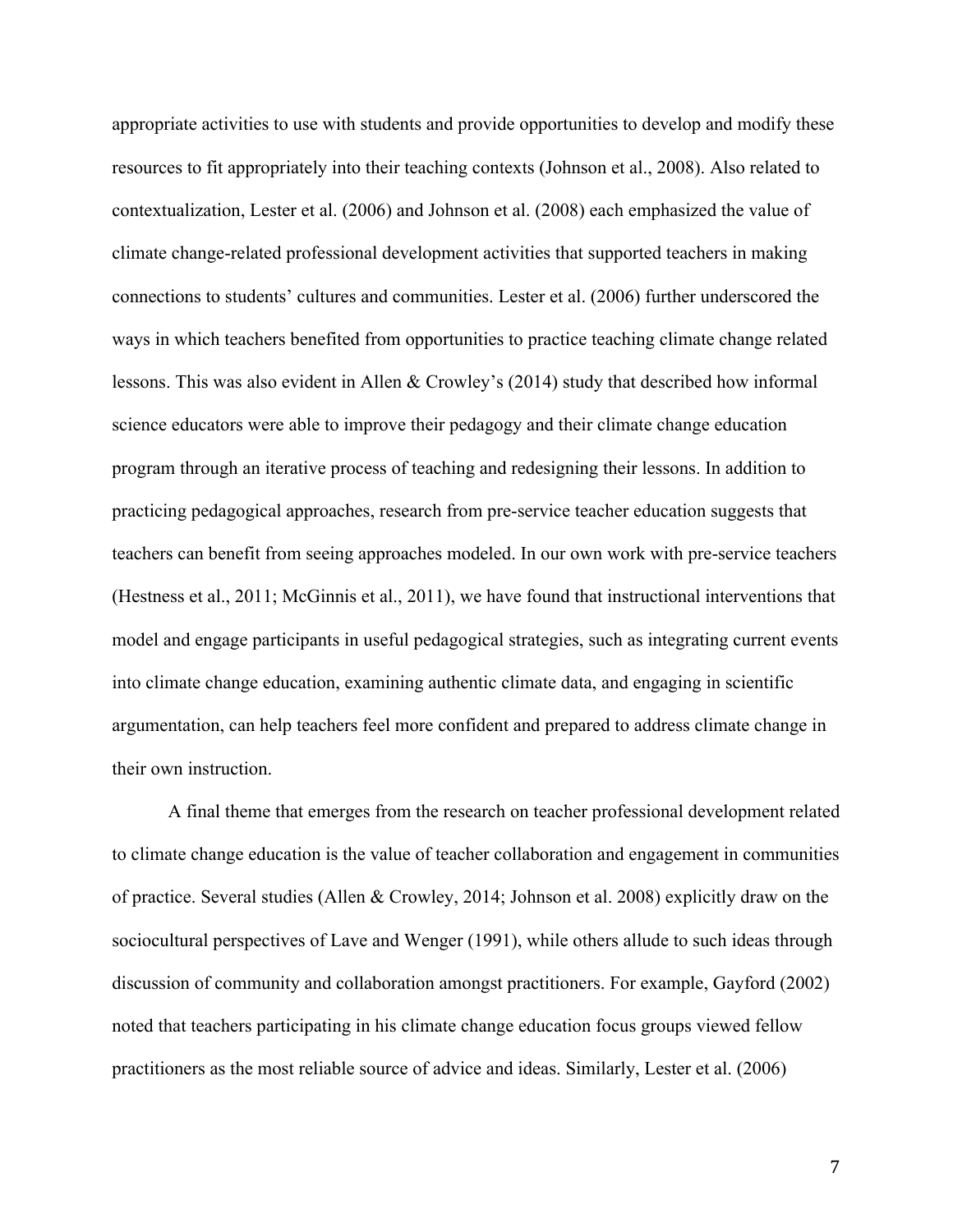described how teachers interacted during an in-service professional development experience, discussing ways they could adapt and modify lessons in a climate change education unit. Pruneau et al. (2006) highlighted the ways in which teachers participating in weekend professional development activities were able to share ideas, encourage each other, and accompany one another in a change process. This idea may be of particular import to supporting teachers as their curricula change, and they begin to change their teaching practices, in response to the Next Generation Science Standards and its climate change-related elements.

#### **Teachers' Conceptualization and Use of Learning Progressions**

Learning progressions (LPs) are often defined as descriptions of the increasingly sophisticated ways that learners can think about a science topic over time (Duschl, Schweingruber, & Shouse, 2007). These increasingly sophisticated ways of thinking are generally organized into qualitatively different levels of achievement (e.g., Alonzo & Steedle, 2008; Lehrer & Schauble, 2012; Mohan, Chen, & Anderson, 2009). These levels are considered conceptual steppingstone, benchmarks, or landmarks, which educators can use as diagnostic tools and instructional targets (Lehrer & Schauble; Shea & Duncan, 2013). Additionally, many science educators have argued that learning progressions have the potential to coordinate curriculum, instruction, and assessment (Alonzo & Steedle, Berland & McNeill, 2010; Duschl et al., Furtak, 2012; Gunckel, Covitt, Salinas, & Anderson, 2012; Lehrer & Schauble, 2009; Shea & Duncan; Songer, Kelcey, & Gotwals, 2009). Based on the potential benefits of learning progressions, LPs played a prominent role in the development of the recently released Next Generation Science Standards (NGSS, Achieve Inc., 2013). In appendix E of the NGSS, the authors explained, "Following the vision of *A Framework for K-12 Science Education*, the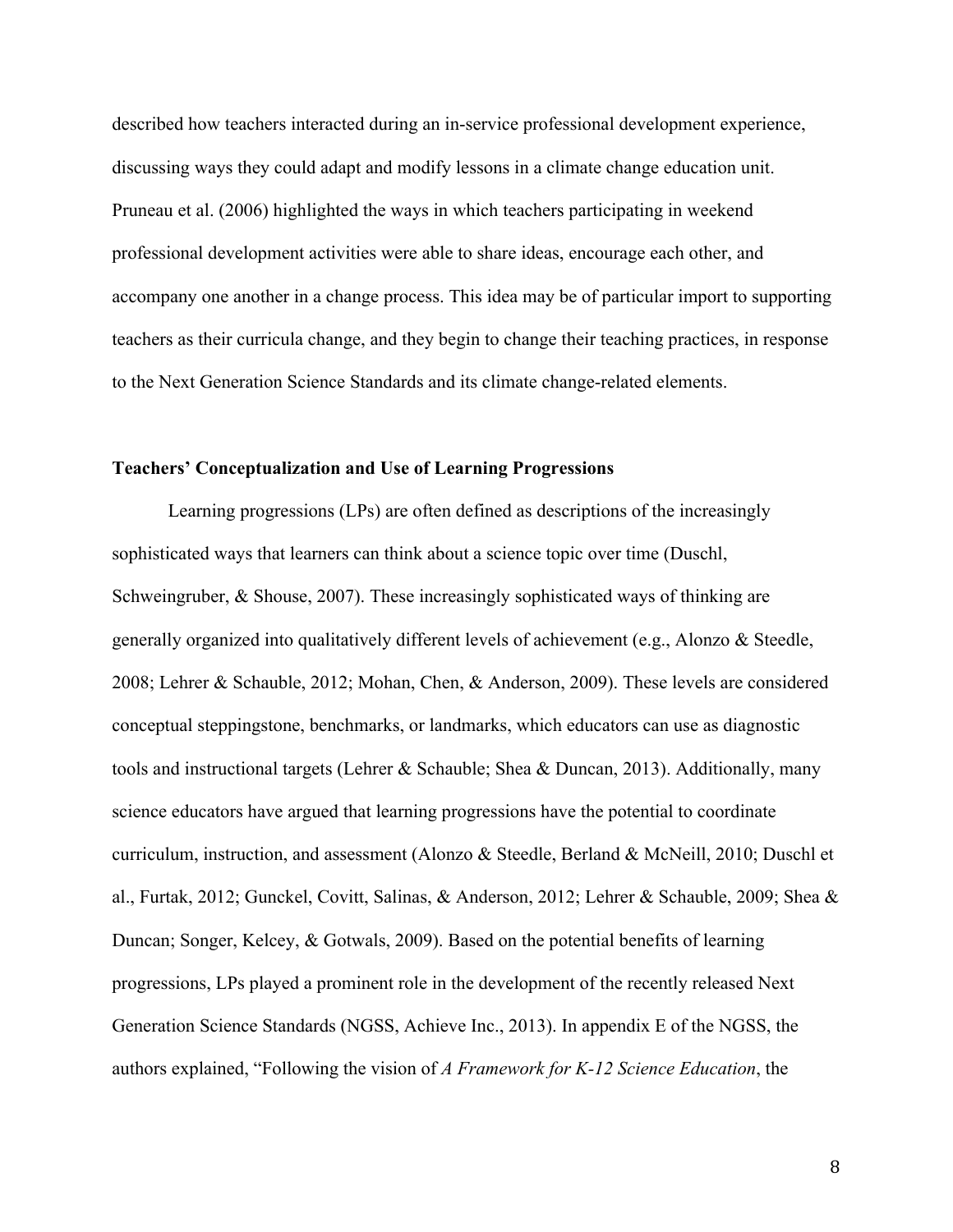NGSS are intended to increase coherence in K-12 science education." The authors then outlined the progressions of disciplinary core ideas that make up the new standards, indicating how learner ideas are expected to grow more complex across the grade bands from K-2 to 9-12.

Learning progressions (LPs) are useful tools for conceptualizing the development of student thinking over time in a particular domain. By implementing detailed curriculum and targeted assessment that map to big ideas in a domain over time, LPs can help researchers and educators identify the learning pathways students navigate and inform pedagogical strategies to support future learning. From a researcher perspective, LPs can inform both practical and theoretical understandings of the development of what students know. However, in order to be useful to educators, LPs must also take into consideration ways in which teachers develop as practitioners. Thus, LPs must be formatted in ways that have instructional utility that support the development of new teaching practices, are accessible to teachers with varying expertise and backgrounds, and have the capacity to scaffold teachers' development of ambitious teaching practices (Furtak, Thompson, Braaten, & Windschitl, 2012). The research supporting teacher use of LPs is thin, however key studies document the utility of LPs in practice and the challenges they pose to practitioners.

One way teachers can connect student thinking and LPs is through assessment. Corcoran, Mosher, and Rogat (2009), suggest that assessments based on LPs could "provide information that is more easily interpreted by teachers and potentially allow them to make better informed and more precise decisions about student needs and how to respond to them instructionally" (p. 23). LPs place emphasis on illuminating how student thinking develops over many grades, which has potential for helping teachers make inferences about students' understandings in a domain and developing their own pedagogical strategies in response to evidence on student thinking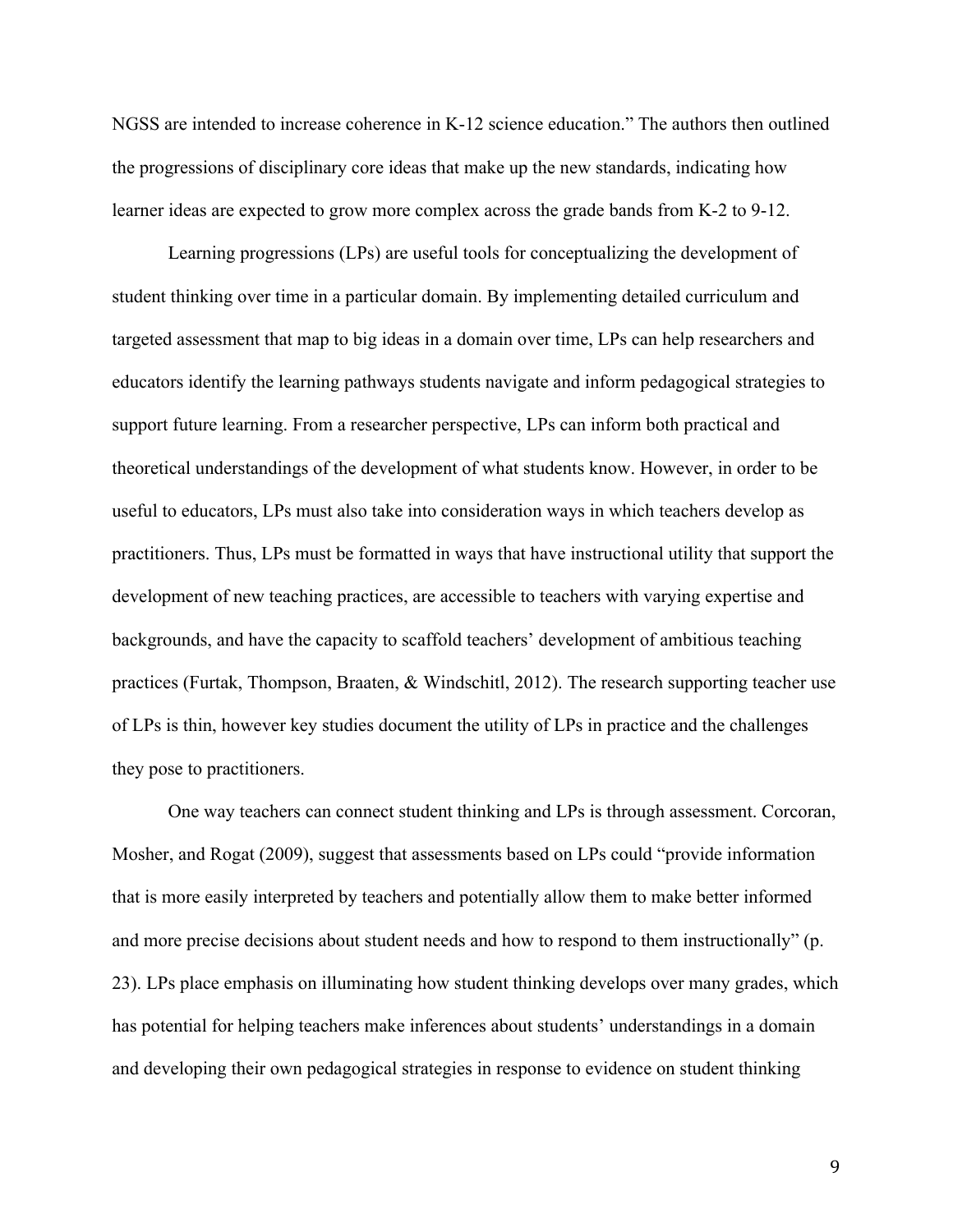(Furtak & Morrison, 2013). As Furtak and Morrison (2013) describe, one means for increasing the utility of LPs for classroom instruction is to generate evidence on student thinking through assessments aligned with the LP. If the LP combines information about how ideas and practices develop over time with student responses to assessments, teachers may be able to accurately locate students on a trajectory specified by the LP and adjust their instructional sequence or methodology to optimize student learning (Furtak, 2012). However, challenges persist in making clear connections between LPs and instructional practices.

One challenge noted by Furtak and Morrison (2013) is that LPs often treat learning as linear and hierarchal when in fact several studies point to the notion that students thinking may follow a number of different trajectories (NRC, 2007) and may be influenced by the context in which a problem is situated (Nehm & Ha, 2011; Heredia, Furtak, & Morrison, 2012). Furtak and Morrison (2013) found that teachers exploring student thinking along a LP on natural selection required support in understanding the developmental nature of student thinking that was captured by the LP. For example, student thinking often differed by level of sophistication across several ideas within the LP in two ways, (a) a single student may have non-normative, transitional, and normative ideas across several elements of the LP and (b) students' thinking within a classroom may vary considerably for each element of the LP. This made deciding on relevant curricular interventions difficult for teachers. Essentially, the amount of information generated by assessments in Furtak and Morrison's (2013) study was overwhelming to teachers as they considered how to respond to student thinking. The amount of information generated by the LP was not a singular challenge. Teachers also struggled with dichotomous notions of student responses as right or wrong. This dichotomy contrasted with the researchers' view of the LP as mapping the development of student thinking over time and acknowledging all responses as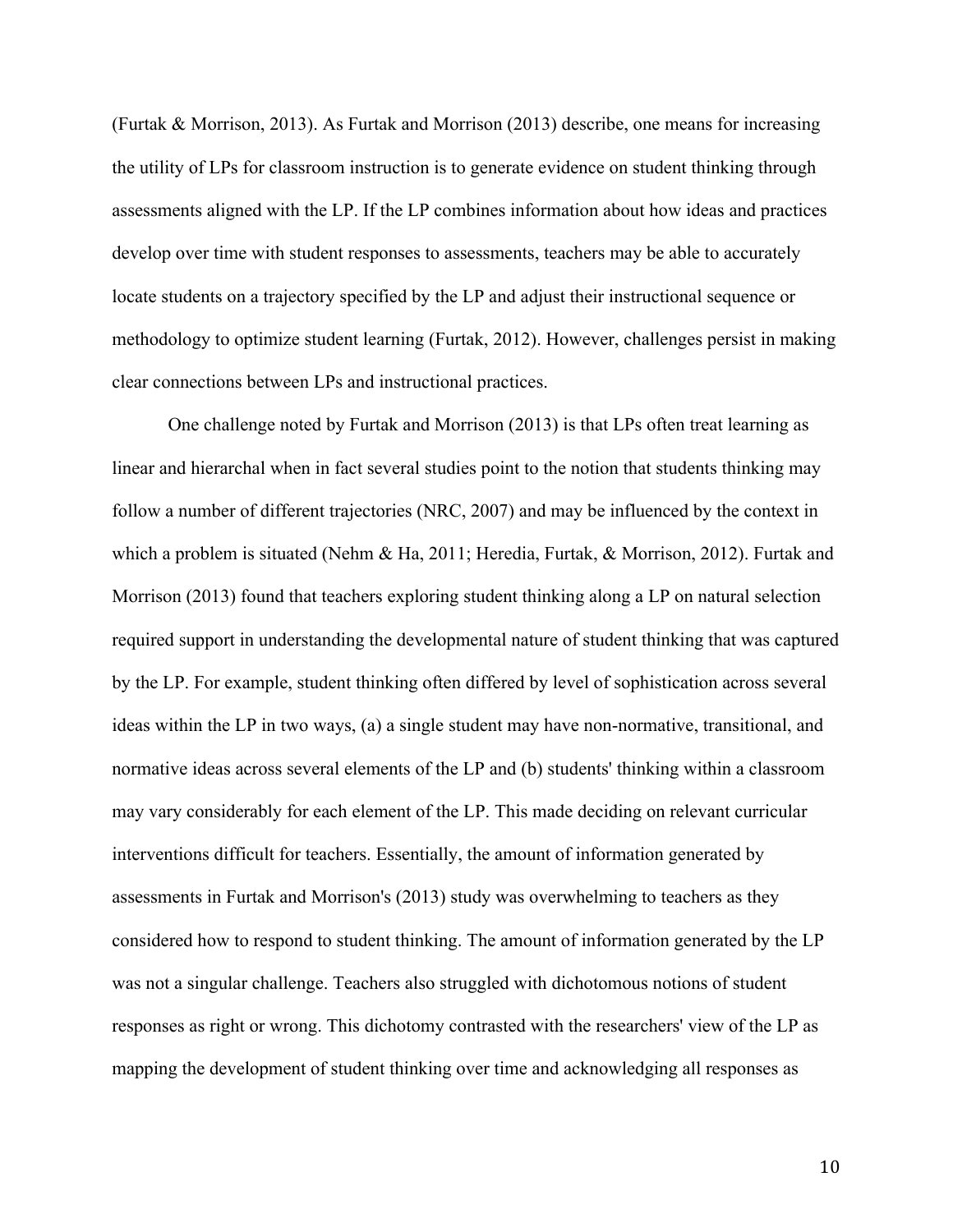valuable stepping stones towards most sophisticated understandings. This finding was explicated in earlier work by Furtak (2012).

Furtak (2012) conducted a study of six high school biology teachers' interpretation of formative assessment results in connection to a learning progression on natural selection. The learning progression was comprised of two central elements, a horizontal axis that expressed a sequence by which ideas of natural selection unfold (i.e., establishing an order for curriculum) and a vertical axis designed to demonstrate the progression of student thinking about natural selection (i.e., identifying opportunities for formative assessment). Learning progressions are often used as scaffolds for assessment design, but we know very little about how teachers conceptualize learning progressions or find them useful for informing daily instruction. One way learning progressions may be useful to teachers is in determining students' relative position in a sequence of ideas mapped by the learning progression. Furtak's investigation examined teachers' use of formative assessment results to this end.

Instead of thinking about student ideas as progressing, the teachers in Furtak's study often elevated "correct" ideas and sought to "debunk" alternative conceptions. One hallmark of LP work is to treat student thinking as progressive in that non-normative ideas often lay the foundation for developing more sophisticated notions. In effect, alternative conceptions can be productive stepping stones to canonical understandings. In Furtak's (2012) study, teachers viewed ideas as right or wrong without attempting to leverage students' alternative conceptions in their instruction. However, they were able to identify student responses to formative assessments as falling along the trajectory of the vertical axis of the LP indicating that the LP's utility in mapping student responses. Furtak (2012) suggests that researchers need to work with teachers to develop language that goes beyond "get it, or don't get it" so that the variety of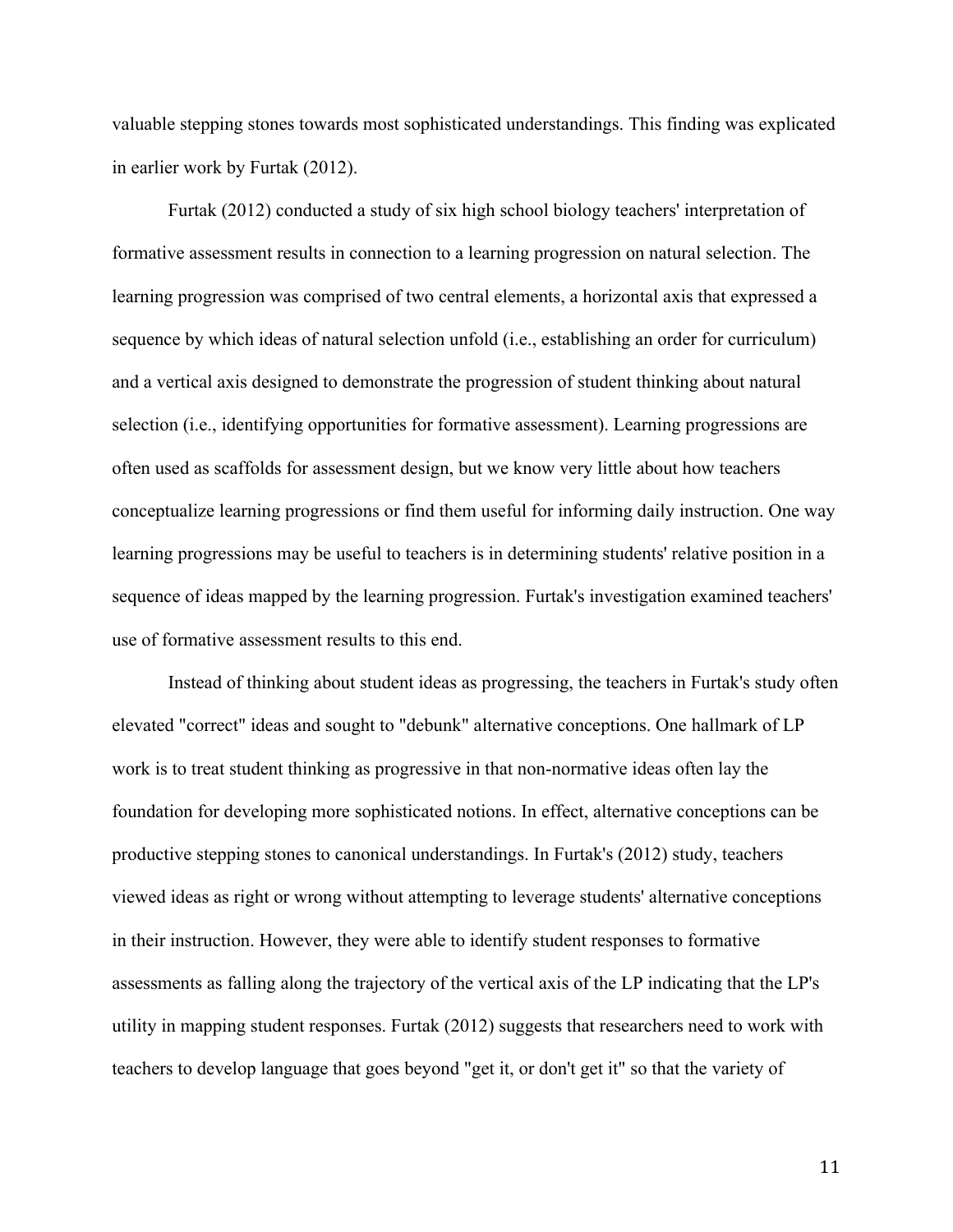student ideas that are non-normative but still productive for progressing towards canonical understandings can be leveraged in instruction. Furtak (2012) offers as a final conclusion: "the learning progression in this study may have helped teachers identify common misunderstandings, but it did not prepare them to respond to student ideas and adapt their instruction" (p. 1206). Further supports are needed in order to help teachers in responding to students and adjusting their instructional practices in ways that elevate student thinking.

Although teachers were able to successfully use the LP to organize their own ideas in preparing their lessons on natural selection, additional challenges persisted in how to communicate results between researchers and teachers. Furtak and Morrison (2013) acknowledged researcher-based challenges such as how to best present student achievement to teachers from pre/post assessments to inform instructional next steps and how to expedite the time between assessment administration and result generation in order to inform teacher practices in a timely manner. Furtak and Morrison (2013) place great emphasis on the need to acknowledge teacher supports as researchers design LPs and assessments.

In summary, three main ideas arise from this body of work. First, teachers in these studies found LPs useful for organizing their ideas for instruction - the LP on natural selection provided a framework for ordering curriculum over time. Second, teachers found the LP useful for identifying student thinking, however teachers typically viewed student ideas as right or wrong without consideration for the progressive nature of student thinking. Finally, challenges persist in timely communication of findings from LP research to teachers in ways they can act upon in their classroom. It is clear that significant work is required in order to better prepare teachers for utilizing LPs in practical ways. These conclusions suggest a need for targeted professional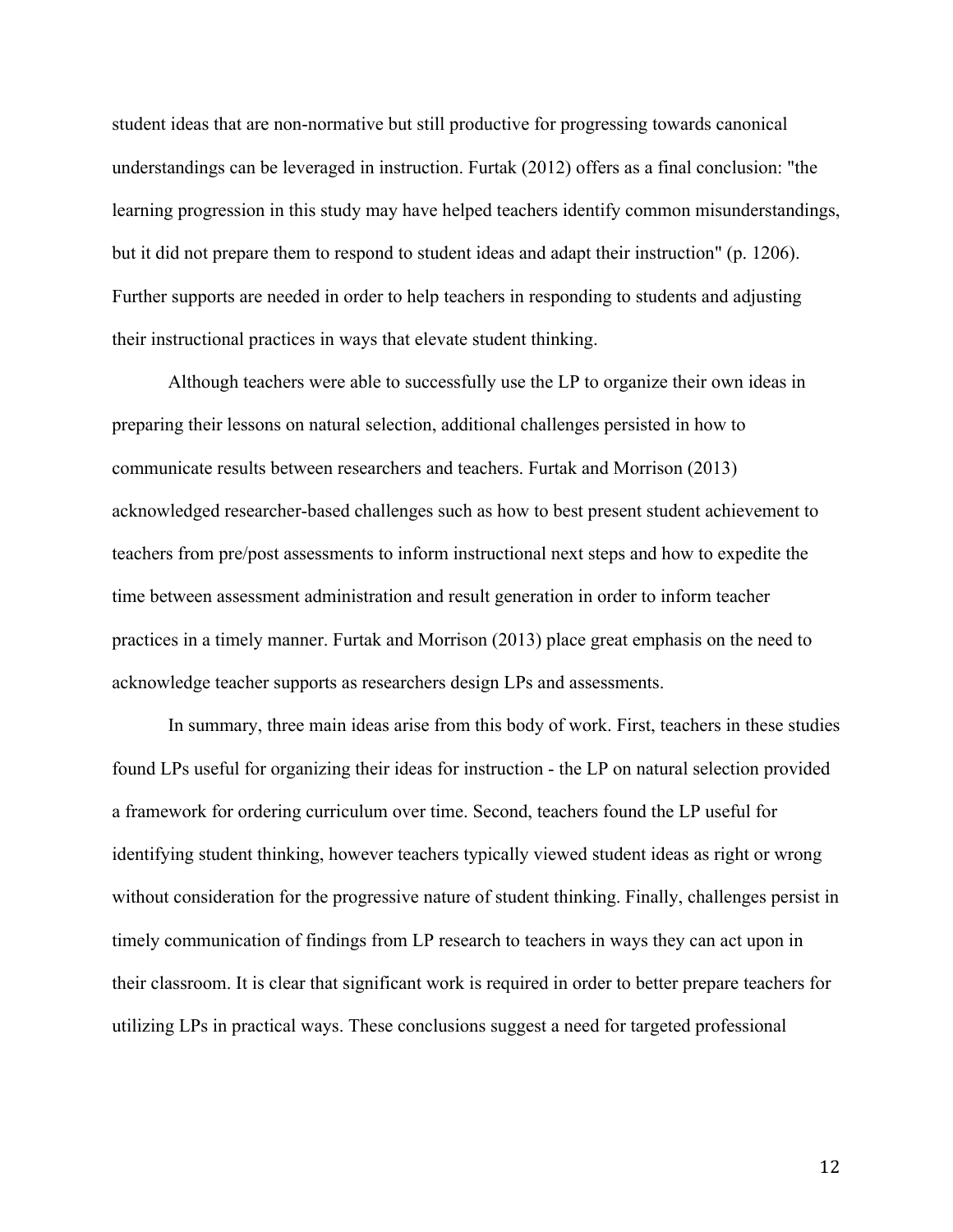development that includes broadening educator thinking about the utility of student ideas and emphasizes supports for responding to student thinking.

#### **Study Context**

This work is situated in the context of MADE CLEAR (Maryland and Delaware Climate Educational Assessment and Research Project), a regional, NSF-funded project focused on the implementation of a comprehensive climate change education plan across Delaware and Maryland. A central component of MADE CLEAR is an annual, residential, weeklong Climate Science Academy that brings together educators from formal and informal settings interested in the teaching of climate change. The work reported here was conducted in the context of the first Academy that took place in summer 2013. The Academy was held at a retreat facility affiliated with the campus of a Mid-Atlantic University. The site provided an outdoor setting surrounded by coastal wetlands, ideal for highlighting local impacts of climate change such as sea level rise. The residential nature of the Academy facilitated sharing of ideas and practices both during formal professional development activities and informal events, and promoted team-building and the formation of a community of like-minded educators.

## **Design of the Climate Science Academy**

The design of the Climate Science Academy was a collaborative effort among climate scientists, learning scientists, practitioners, and policy stakeholders from formal and informal settings. The cross-disciplinary expertise of the design team was purposeful and intended to promote new ways of teaching about climate change centered around four facets: (a) accurate scientific understandings about climate science; (b) use of vetted curricular and technological resources; (c) pedagogical approaches consistent with the teaching and learning of sensitive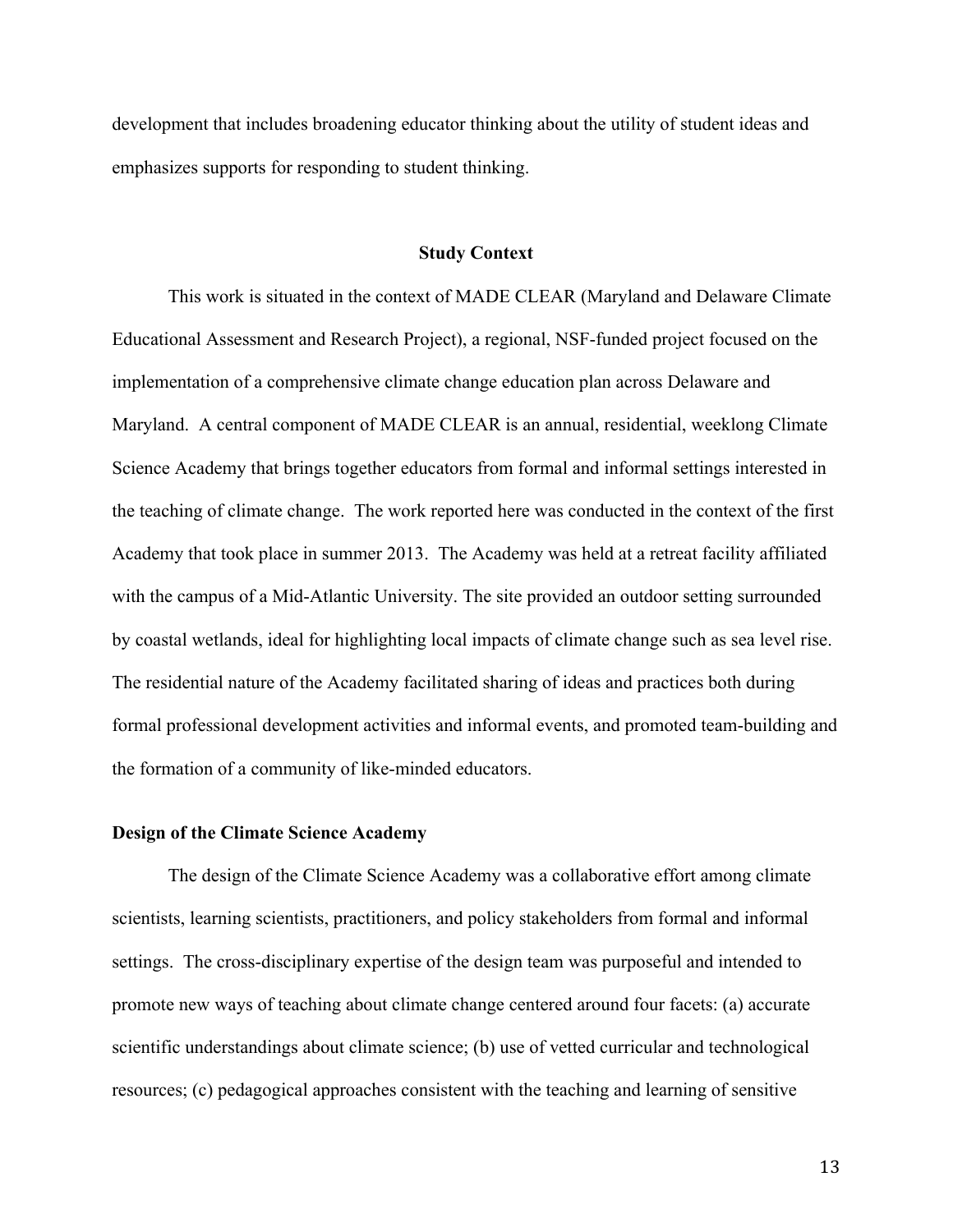socio-scientific topics; and (d) considerations related to content and practices aligned with learning progression ideas advocated in NGSS.

The model for our design is based upon prior teacher professional development research and is influenced by the recommendations in the Next Generation Science Standards. The Next Generation Science Standards seeks to build upon the central role of inquiry in previous science education standards (Benchmarks for Science Literacy (AAAS, 1993), National Science Education Standards (NRC, 1996)) and by notably shifting attention away from only inquiry toward a blending of content knowledge and inquiry processes referred to as "science and engineering practices" (Reiser, 2013). In addition, the Next Generation Science Standards place attention on coherence in building ideas across time and among the science disciplines, termed "cross-cutting concepts" (p. 8).

Theoretically, we were drawn to the work of City, Elmore, Fairman, and Teitel (2009) and Desimone (2009) because their ideas aligned well with the different focus on science made by NGSS. These theoreticians in professional development concluded that effective professional development must foster greater understanding of content and pedagogy, provide opportunities for active learning, and include pedagogical elements such as lesson examination and refinement, reflection and group debriefing to generalize to practice. In addition, research related to the teaching and learning of sensitive socio-scientific topics emphasizes the importance of helping participants build regional and personal connections with the topic at hand. Thus, an emphasis on sea level rise intended to help participants build such connections and highlighted the coastal setting in which our Academy was conducted. Table 4 provides an overview of our professional development activities in relation to characteristics of effective professional development recommended in the research literature.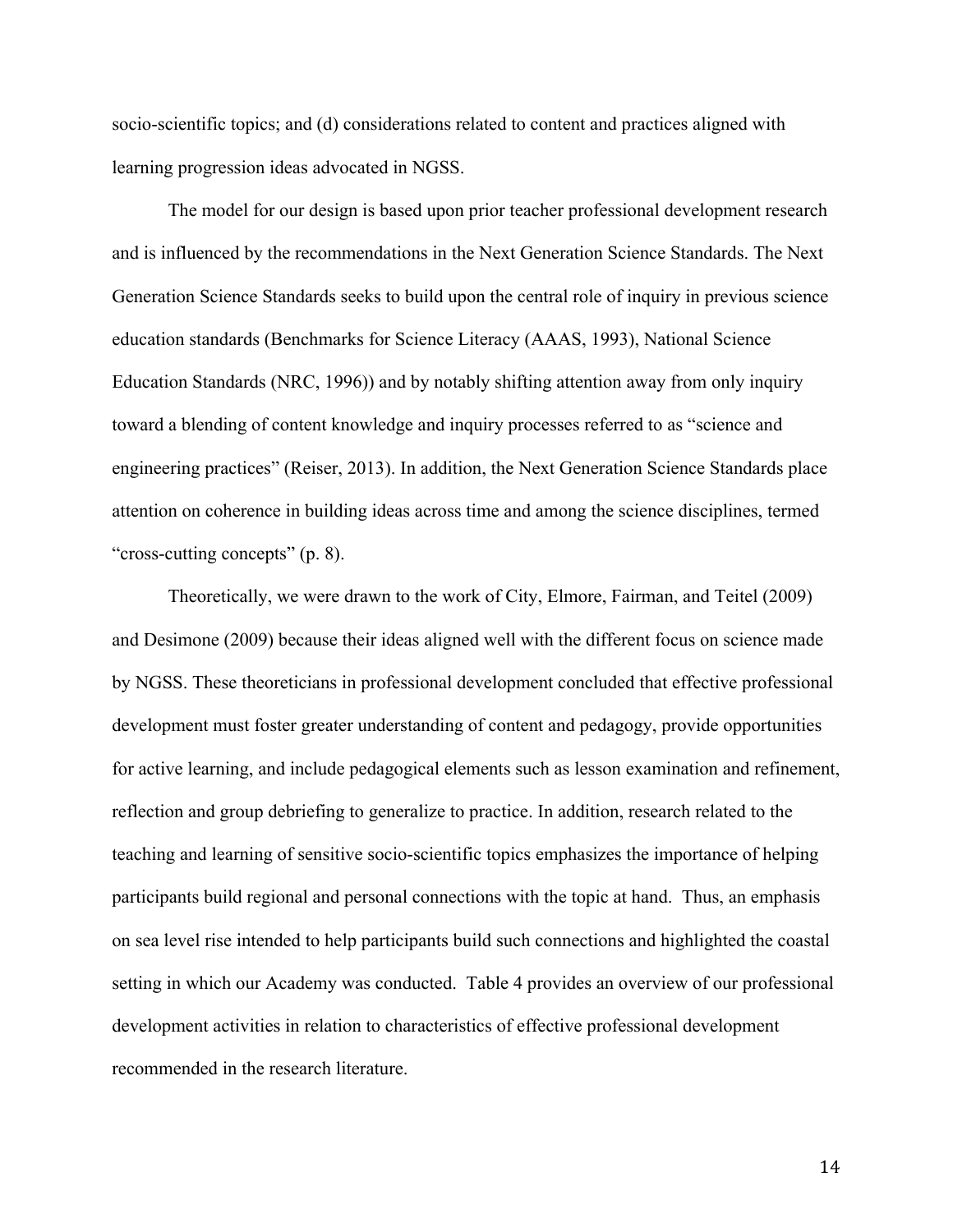| Professional      | Activities                                                                                                                      |
|-------------------|---------------------------------------------------------------------------------------------------------------------------------|
| Development       |                                                                                                                                 |
| Element           |                                                                                                                                 |
| Content and       | Climate scientists delivered benchmark lessons on climate change and                                                            |
| Pedagogical       | expert views on sea level rise                                                                                                  |
| Understanding     | Learning theory experts engaged educators in the examination of NGSS<br>components specific to climate change.                  |
|                   | Learning scientists introduced educators to ideas of learning                                                                   |
|                   | progressions as a means of aligning curriculum, instruction and<br>assessment.                                                  |
| Active            | Interactive hands-on activities modeled by learning scientists and                                                              |
| Learning          | education specialists on: (a) carbon cycling and learning progressions,                                                         |
|                   | (b) sea level rise in coastal and polar areas, and (c) vetted technology                                                        |
|                   | resources aligned with NGSS and climate change.                                                                                 |
| <b>Activities</b> | Participants were presented with a draft hypothesized learning                                                                  |
| Supporting        | progression on sea level rise, a locally-relevant climate change impact.                                                        |
| Practice          | Participants utilized the sea level rise learning progression as they                                                           |
|                   | developed, presented and reflected on learning segments they expected<br>to implement in their classrooms in the upcoming year. |
|                   | Participants were asked to consider collecting data on their own                                                                |
|                   | students' understanding of sea level rise in the upcoming year in order to                                                      |
|                   | test and validate the draft hypothetical learning progression forming<br>educator-researcher collaboration.                     |
|                   |                                                                                                                                 |

**Table 4: Professional Development Activities in Relation to Teacher Learning Principles**

*Learning progressions in the Climate Science Academy.* In our climate change

professional development academy, we supported the NGSS recommendation to seek coherence in building ideas over time in content by working with practicing educators to understand learning progressions and their potential applications. We presented an introduction to learning progressions by using the familiar analogy of what it requires to learn over time to ride a bike with developed competence (Figure 1). The learning progression begins with a child riding a plastic tricycle pushed by a mother using an attached handle bar. The analogy also includes two intermediate proposed stages where the rider learns to push the pedals, steer, and maintain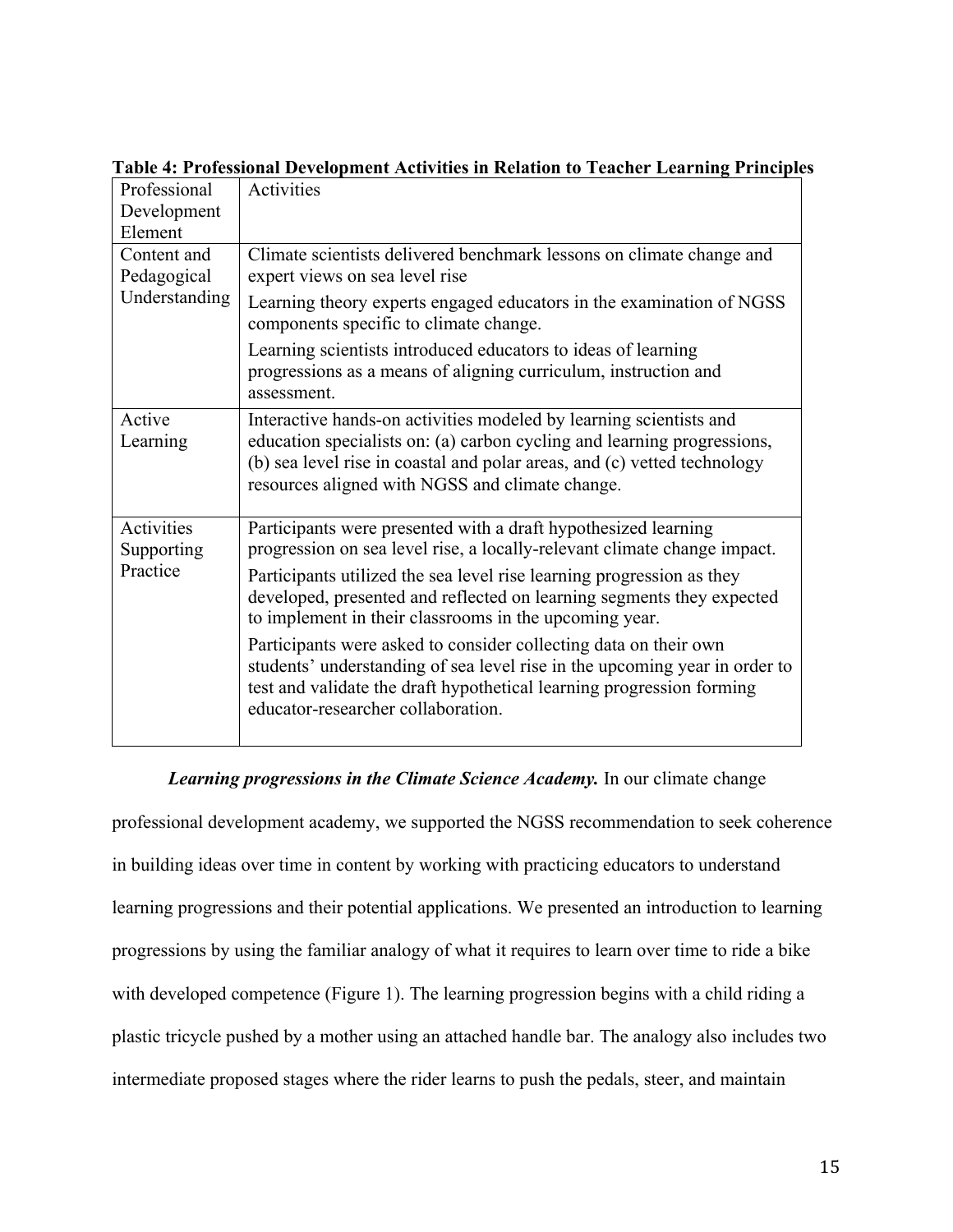balance while moving. Finally, the learning progression ends with an experienced rider moving across challenging terrain. For the educators, we posed the question, "What does the rider need to know about riding a bike at each level of this hypothetical learning progression?" In this way, we are able to help the educators consider what big ideas or 'stepping stones' would be the most essential for learners (all or most) to learn through targeted instructional intervention over a significant duration of time. We then extrapolated this idea through consideration of the processes by which learners become more sophisticated in their thinking and performances in an area of science content.



**Figure 1.** "Learning to ride a bike" as an analogy for presenting the progressively more sophisticated levels of understanding represented in learning progressions.

After helping educators to understand the notion of learning progressions, we also helped educators to identify progressions of ideas related to climate change in the NGSS. Specifically, we focused on the progression of ideas in the NGSS related to sea level rise, since this is a regional observation of climate change for learners in our region (NCADAC, 2013). To organize these ideas, we categorized the performance expectations related to sea level rise into three qualitatively different levels of achievement, comparable to the levels of a learning progression.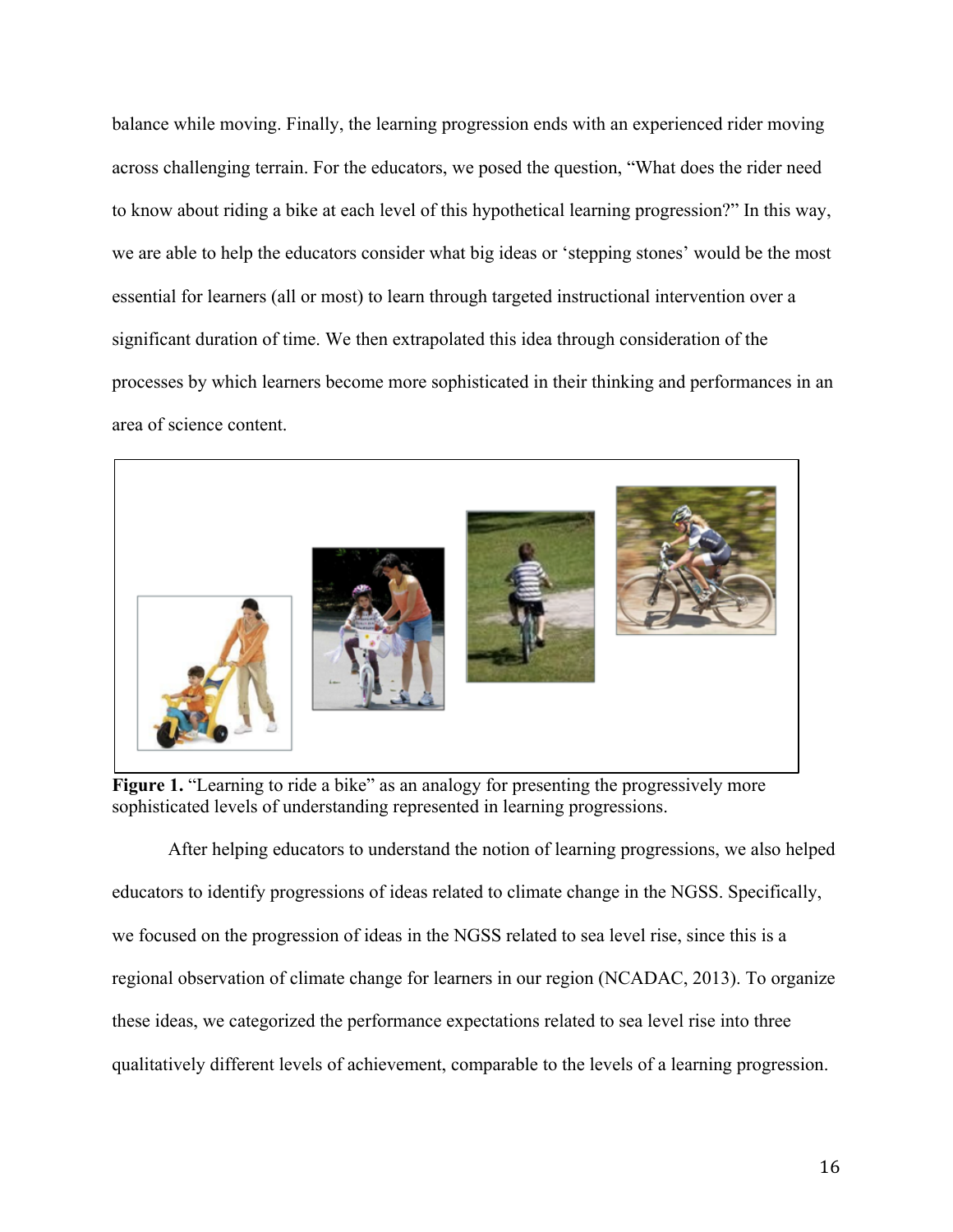In addition to identifying a progression of ideas related to sea level rise in the NGSS performance expectations, our research group has also developed a draft, four level hypothetical learning progression on sea level rise (beginning with a lower anchor—the knowledge level expected of a learner entering school, two intermediate levels, and an ending level showing what understanding of the construct a graduating high school senior would be expected to hold; see http://www.climateedresearch.org/publications/2012/SLR-LP.pdf). When drafting an initial hypothetical learning progression, researchers typically identify a potential sequence of ideas that could lead to an understanding of the topic based on previous research studies, standards documents, and an analysis of disciplinary knowledge (Alonzo & Steedle, 2008; Mohan et al., 2009; Sikorski & Hammer, 2010; Songer et al., 2009). When developing our hypothetical LP on sea level rise, we based our initial sequence of ideas on the work of Gunckel et al. (2012), who developed a learning progression on the movement of water through socioecological systems—a topic that overlaps with the sea level rise topic. We also drew upon the NGSS performance expectations, since many of these performance expectations address constructs related to sea level rise. After developing an initial sequence of ideas, we solicited feedback from science content experts and made revisions based on this feedback.

## **Participants**

Participants ( $N=27$ ) in the Academy included middle school ( $n=14$ ), high school ( $n=7$ ), higher education (n=2), and informal science educators (n=4) from Delaware (n=16) and Maryland (n=11). All middle school teachers taught general science for grades 5-8 while high school teachers taught physics, biology, chemistry, or earth science for grades 9-12 including AP courses. Informal educators designed and implemented environmental education programs at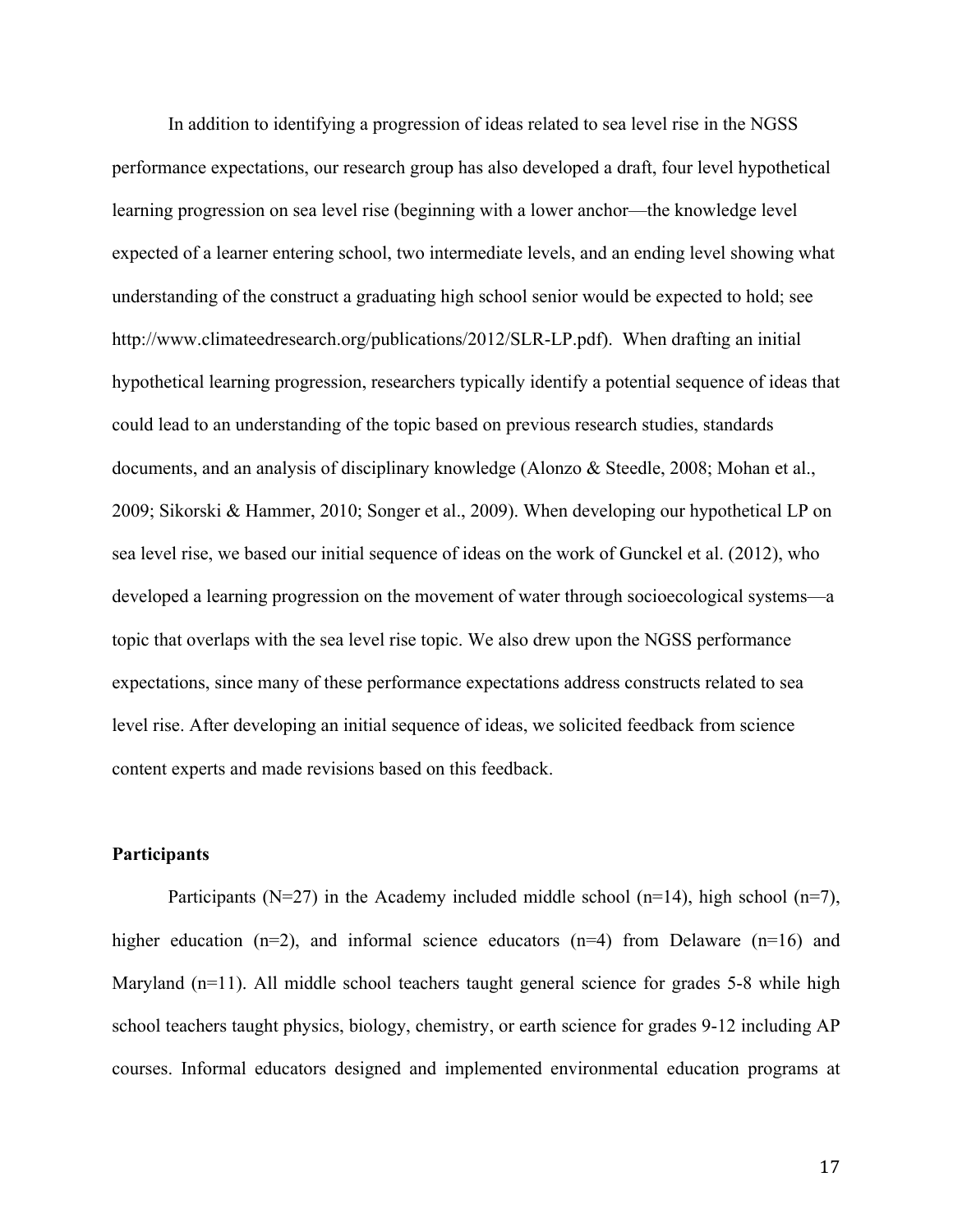their respective state parks, and all higher education participants were faculty members in science education (pre-service teacher education programs). All participants participated in the Academy voluntarily.

#### **Methods**

Our study employed a complementary research methodology (Jaeger, 1997). By using this methodology, we aimed to enhance our data collection, analysis, and interpretation via triangulation. We collected quantitative data using an instrument, the Climate Science Knowledge Instrument (CSKI) (Lambert & Bleicher, 2012), to assess participants' science content knowledge. We collected qualitative data through individual recorded and transcribed interviews with each participant in the Climate Science Academy.

#### **Climate Science Knowledge Inventory (CSKI)**

We used Lambert and Bleicher's (2012) Climate Science Knowledge Inventory (CSKI) to assess participants' climate science content knowledge before and after participating in the Academy. After consulting with Lambert and Bleicher, we selected a subset of the questions from the CSKI (2012 version) to be administered to participants. Questions were selected based upon their relevance to content presented during the Academy, as well as for relevance to foundational climate change concepts. The instrument was administered to participants on the first day of the Climate Science Academy, prior to professional development activities, and again the last day. Sample questions included:

*Q1. The greenhouse effect is best described as \_\_\_\_\_\_\_\_\_\_\_\_.*

- a. A buildup of the ozone layer due to excess greenhouse gases.
- b. Greenhouse gases becoming trapped by carbon dioxide.
- c. Greenhouse gases absorbing and re-emitting infrared radiation.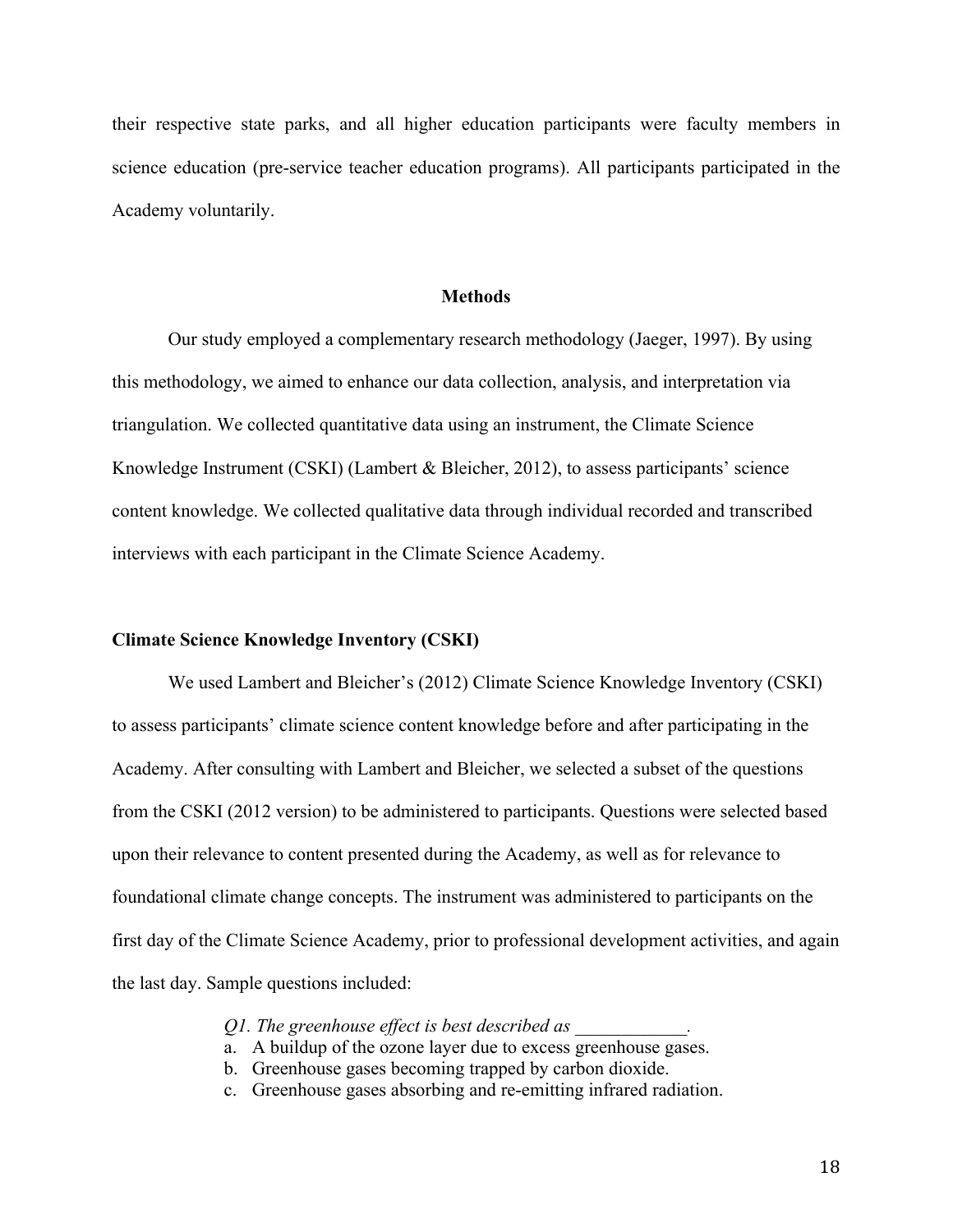d. Infrared radiation absorbing and trapping greenhouse gases.

#### *Q12. Sea level would rise the most if \_\_\_\_\_\_\_\_\_\_\_\_\_.*

- a. Thermal expansion of the ocean water continues.
- b. The ice over the Arctic Ocean melted.
- c. Glacial ice over Antarctica melted.
- d. Earth entered an ice age.

In addition to the multiple choice questions two short answer questions were included. These questions asked participants to provide evidence that climate change is occurring as well as potential consequences of increasing levels of carbon dioxide, melting of terrestrial ice, and the impact of living organisms. Using the CSKI, an existing research instrument, to measure participant content knowledge at the Climate Science Academy allowed for more confidence in our analysis and interpretation of participant responses.

# **Interviews**

On the third and fourth days of the Academy, we interviewed all participants to gain insight into their understandings of learning progressions and their applicability to climate change education in the context of the NGSS. During the approximately 20-minute interviews, participants watched two video clips of about two minutes in length, and responded to questions after each. The video clips were recorded during the two Academy sessions that focused on the learning progression topic. The purpose of the video clips was to place participants' thinking back into the context of the sessions (an application of situated cognition) that were presented on days one and two of the Academy. Participants responded to questions regarding their thinking about how learning progressions could inform their teaching about climate change and its impacts, particularly sea level rise. A sample question was:

*In the video clip on learning progressions from the Climate Science Academy:* 

• *(video clip from Sea Level Rise learning progression presentation) What did you*  learn about how learning progressions can guide your teaching about sea level rise, *an example of a locally relevant effect of climate change?*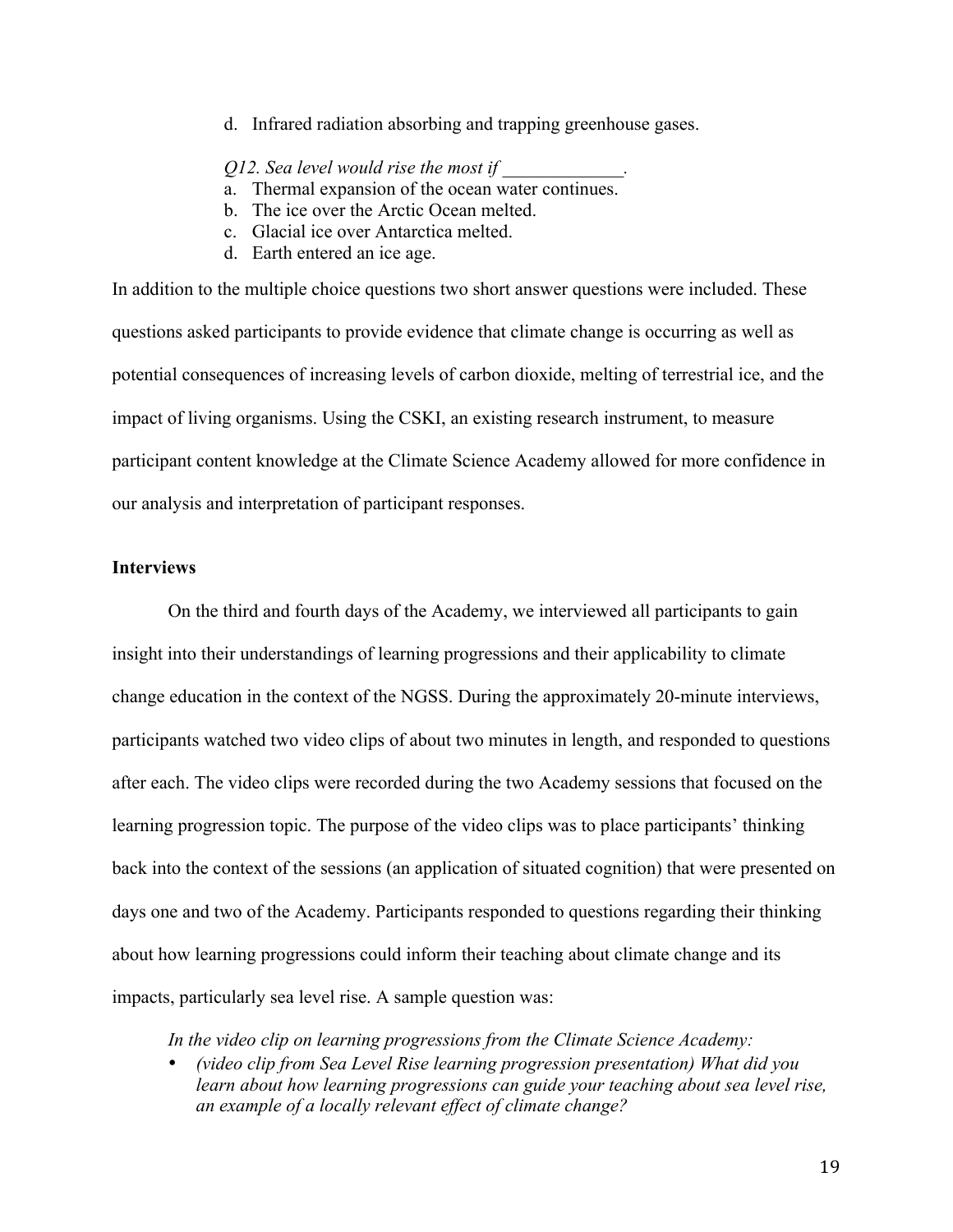Interviews were conducted during the Climate Science Academy, after participants had experienced the sessions focused on learning progressions.

# **Data Analysis**

#### **Climate Change Science Content Knowledge**

In regard to our research question related to participants' understanding of climate science content, we administered a portion of a valid and reliable instrument (the CSKI). We scored the participants' responses using a key provided by the instrument's designers. Figure 2 shows pre and post CSKI scores for each participant in order to show the changes for individuals. The mean score for the pretest was 9.6 (S.D.=2.5) and for the posttest was 10.8 (S.D.=1.8) out of a possible 14 points. Effect sizes were moderate (*d*=0.57). Pretest scores ranged from 4.5 to 13.5. On the posttest, the range was 8 to 14. Five participants scored 12 or above on the pretest and therefore experienced a ceiling effect for the amount of change they experienced in the Academy. Figure 2 shows the distribution of gain/loss of participants for the pre and post CSKI scores. On average, scores increased by 1.25 points.

Based on the multiple-choice items, we found that the influence of the Academy's science content enhancement varied among participants. Namely, of the participants, 18 gained in their scores on the CSKI from pre-Academy to post-Academy, 4 participants' scores decreased (3 slightly and 1 more moderately), and 5 participants' scores remained the same. One participant did not complete both the pre and post assessments, and was therefore excluded from our analysis.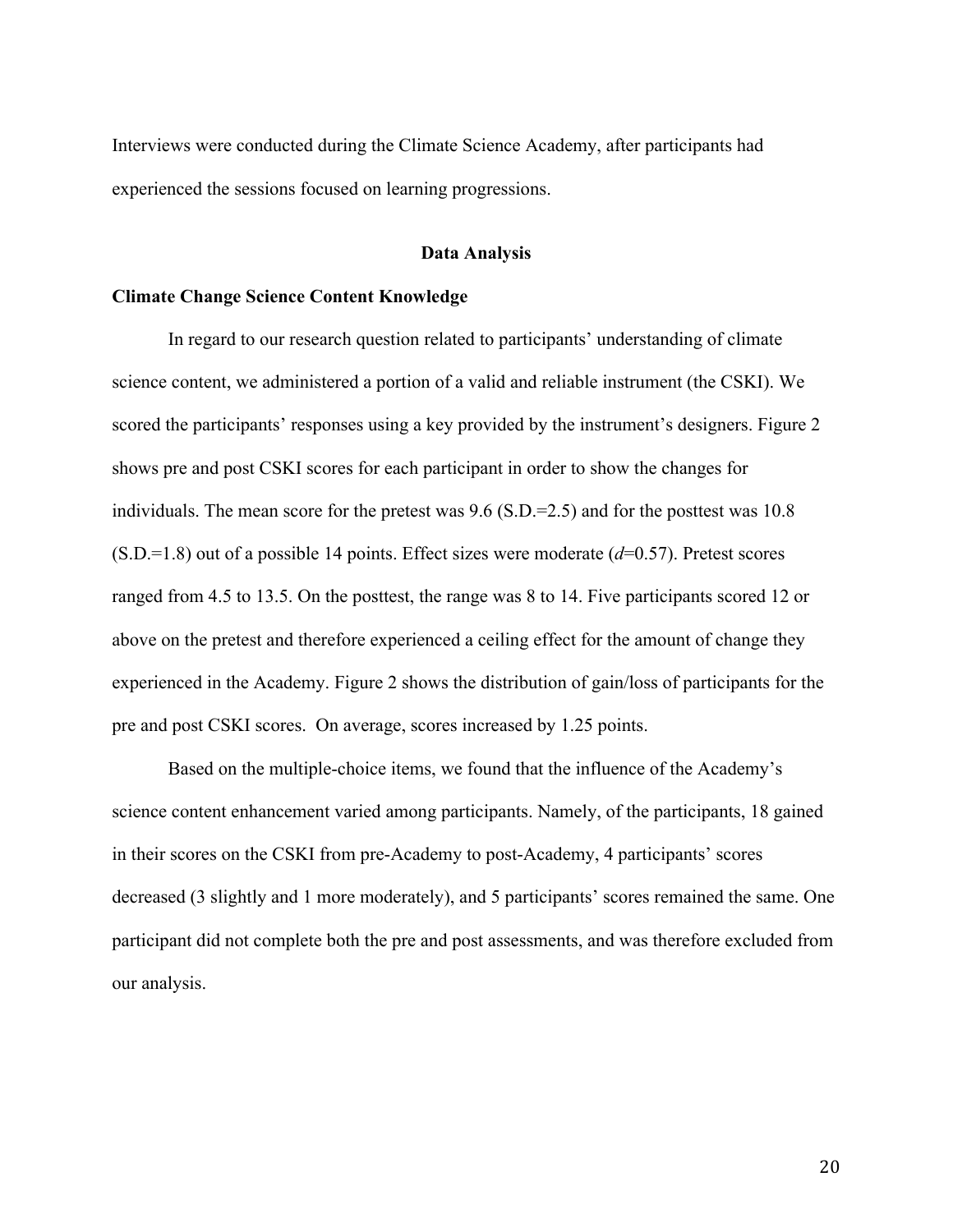

**Figure 2. Pre and Post CSKI Multiple Choice Scores by Participant**

In addition to multiple choice questions participants also completed short answer items as part of the CSKI. Responses from these items, along with interview data about their climate change content knowledge, allow for a fuller understanding of changes in their climate science content knowledge.

*Focal cases.* Data for three participants are presented below. These participants were selected to illustrate general trends found in the larger group of participants. For each participant a quote from their participant interview, pre and post scores on the CSKI, and their response to the following open-ended short answer item are provided.

Item: *Scientists have been making observations that indicate Earth's global climate is changing. List four of these indictors (or observations) and explain how each provides evidence that climate change is occurring.* 

# **Karen: Pre-service Teacher**

*"I think the, I didn't realize how important it was just because I've been so trained in chem, chem, chem, chem. And I didn't realize what was actually happening and I think it has hit me like*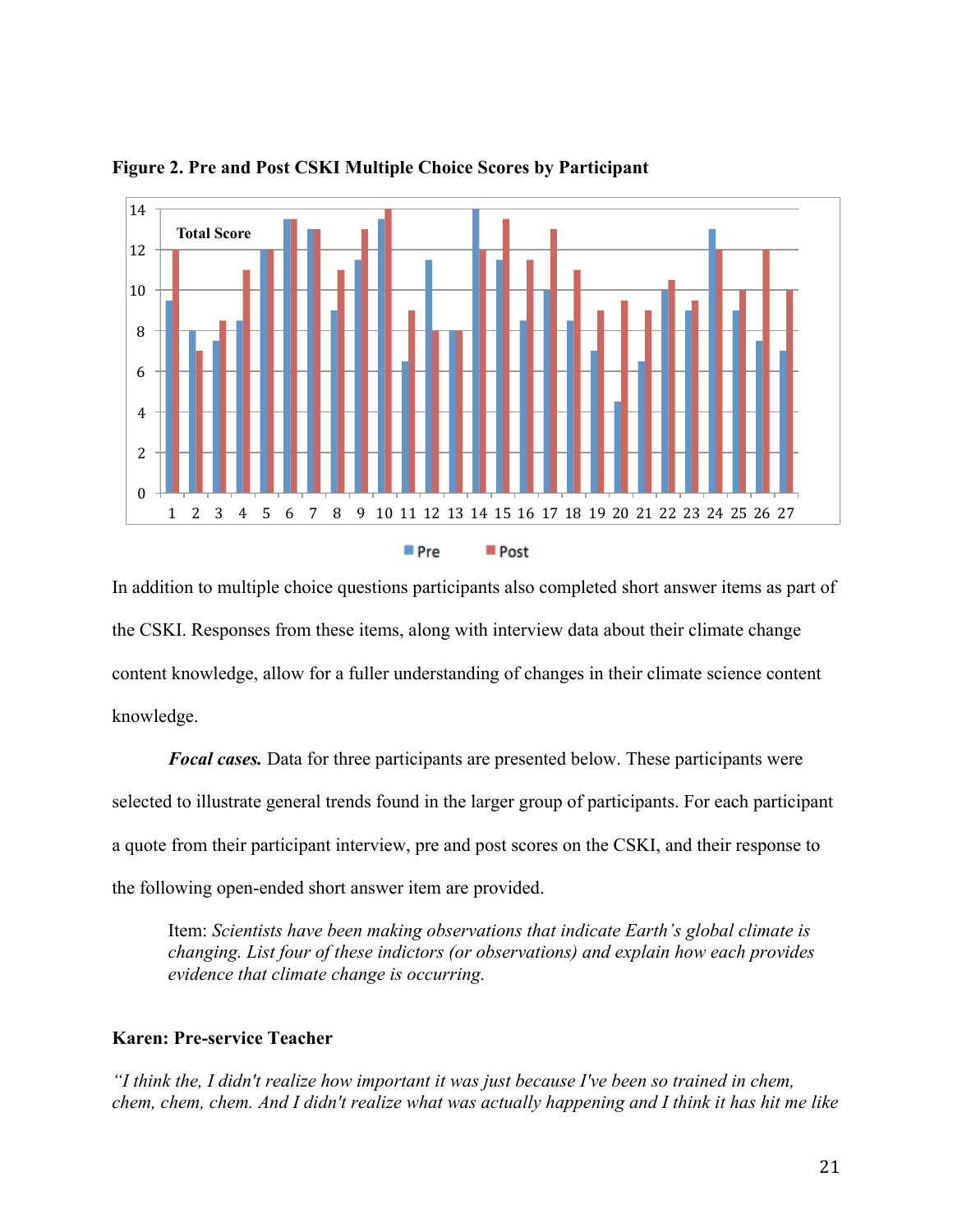*a ton of bricks over the last two days."* 

Multiple Choice Score: Pre = 7.5 Post = 12

# Response to Open-Ended Item

| Pre  | Change in sea level.                                                                                         | Agriculture.                                                                                                                        | Ozone layer.    | Animals (migration).                                              |
|------|--------------------------------------------------------------------------------------------------------------|-------------------------------------------------------------------------------------------------------------------------------------|-----------------|-------------------------------------------------------------------|
| Post | Sea level rise. Thermal Rise in $CO2$ , shows Rise in overall<br>expansion of water.<br>Melting of land ice. | more production of mean temps.<br>greenhouse gas in Causes sea level<br>atmosphere<br>causing a number precipitation.<br>of issues. | rise, change in | Change in<br>precipitation. Caused<br>by global temp<br>increase. |

# **Mike: Experienced Teacher**

*"It reinforced the way that I approach climate change as a subject because I do sort of expect so kids to have a greater understanding of it …"*

Multiple Choice Score: Pre = 13.5 Post = 14

### Response to Open-Ended Item

| Pre         | Vostok ice cores:<br>data suggest $CO2$<br>concentrations have<br>increased at a more<br>rapid rate since the<br>industrial revolution. and thickness                                                                | Polar ice cap<br>coverage and<br>thickness: Satellite<br>data shows<br>decreased coverage shown an overall time, frequency has<br>measurements have time.<br>decreased (average)<br>over time.                                                                       | Ocean<br>Temperatures:<br>Average ocean<br>increase over                                                                                                                                                                                  | Extreme weather<br>events: hurricane<br>strength and intensity<br>temperatures have have increased over<br>also increased.                                                                             |
|-------------|----------------------------------------------------------------------------------------------------------------------------------------------------------------------------------------------------------------------|----------------------------------------------------------------------------------------------------------------------------------------------------------------------------------------------------------------------------------------------------------------------|-------------------------------------------------------------------------------------------------------------------------------------------------------------------------------------------------------------------------------------------|--------------------------------------------------------------------------------------------------------------------------------------------------------------------------------------------------------|
| <b>Post</b> | Increase in $CO2$<br>concentration (PPM Greenland ice<br>as measured on<br>Mauna Loa:<br>graphical evidence<br>shows the rate of<br>increase is higher<br>than in past cycles<br>which suggests<br>human influences. | Decrease in<br>sheets as measured<br>by the GRACE<br>tandem satellites.<br>Changes<br>(decreases) in the<br>gravitational field<br>above Greenland<br>suggests changes<br>(decreases) in<br>overall mass of the concentration<br>ice sheet over time. than currently | Identification of<br>climate patterns<br>as identified by<br>Vostok ice cores:<br>patterns of<br>climate change<br>measured by $CO2$ happening earlier<br>analysis of ice<br>historic range of increases.<br>CO <sub>2</sub><br>measured. | Flower blooming<br>patterns happening<br>earlier than in the past:<br>biological processes<br>indicate warming<br>seasonal trends to be<br>suggest a link to<br>cores shos a lower average temperature |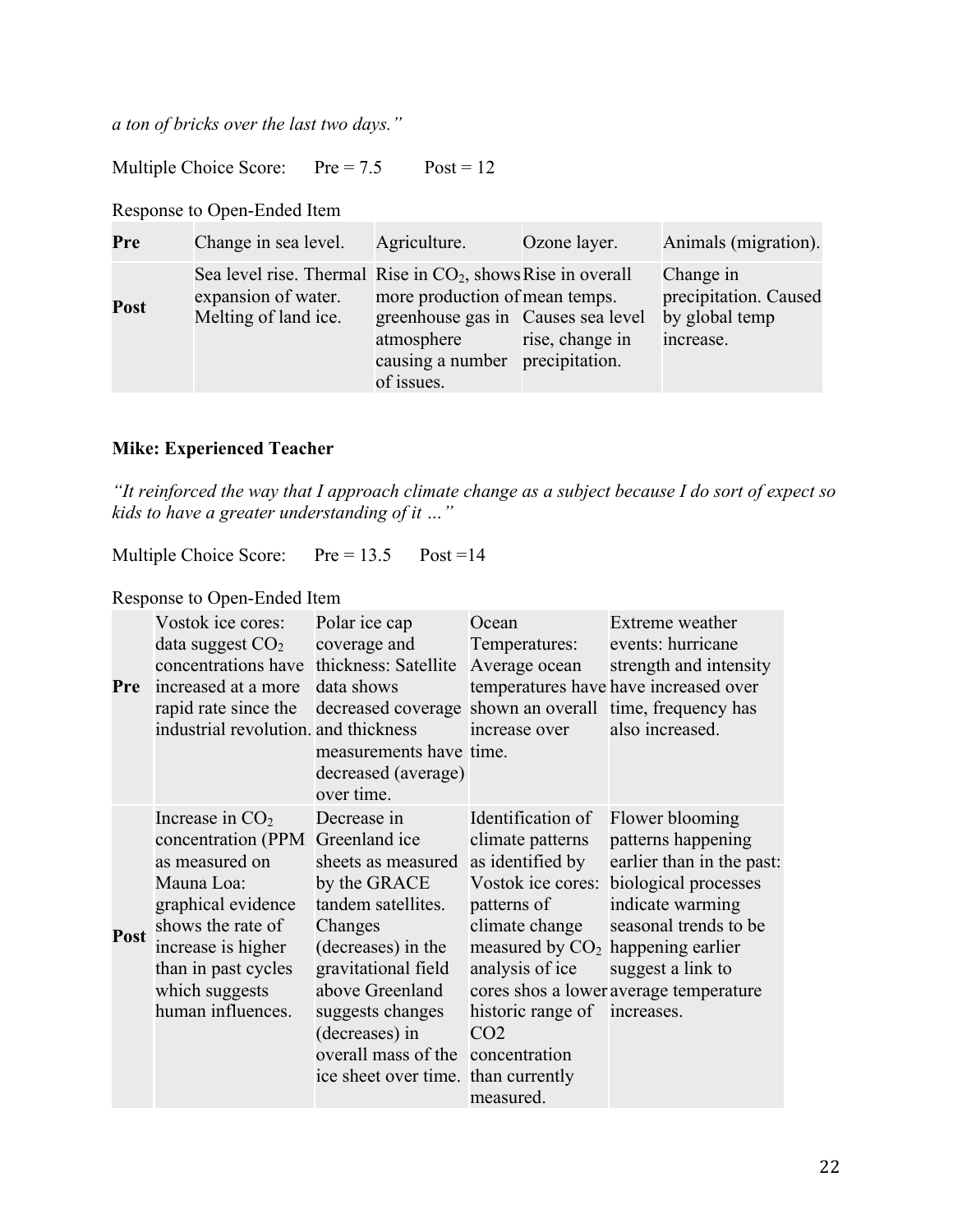#### **Amy: Experienced Teacher**

*"I know that before I walked in here, personally myself, I even had a few misconceptions about climate change. I really thought that climate change and global warming were like, one in the same."* 

Multiple Choice Score:  $Pre = 8$   $Post = 8$ 

Response to Open-Ended Item

| Pre  | Polar ice caps<br>shrinking- increase in more heat energy to<br>infrared radiation<br>melting the ice caps. | Increase in storms-<br>power the storms.                                                             | Sea level rise-more<br>fresh water is being<br>released into our<br>oceans, causing<br>increase in sea<br>levels. | Increase in average<br>temperatures- more<br>infrared radiation<br>being absorbed,<br>increasing<br>temperatures and<br>changing climate. |
|------|-------------------------------------------------------------------------------------------------------------|------------------------------------------------------------------------------------------------------|-------------------------------------------------------------------------------------------------------------------|-------------------------------------------------------------------------------------------------------------------------------------------|
| Post | Sea level rise-<br>thermal expansion<br>due to increased<br>water temps.                                    | Increased temp- $CO2$<br>has increased<br>temperatures,<br>experiencing more<br>droughts and floods. | Loss of habitat/<br>animals- ecosystems due to the amount<br>are disappearing.                                    | Extreme weather-<br>of heat energy,<br>weather has become<br>more extreme-<br>storms are more<br>powerful and large.                      |

Data from the open-ended CSKI item, as well as data from participant interviews,

suggested to us that participants entered the Climate Science Academy with a range of climate science content knowledge. While content knowledge about climate change is an essential component of educators' ability to provide meaningful instruction, pedagogical knowledge is also necessary. In the next section, we discuss how participants thought about learning progressions as potentially informative to their approaches to teaching and learning about climate change, particularly its regionally-relevant impacts.

## **Teaching About Climate Change**

In analyzing our interview data, we returned to the research question: *How did participants understand learning progressions as potentially informative for their science*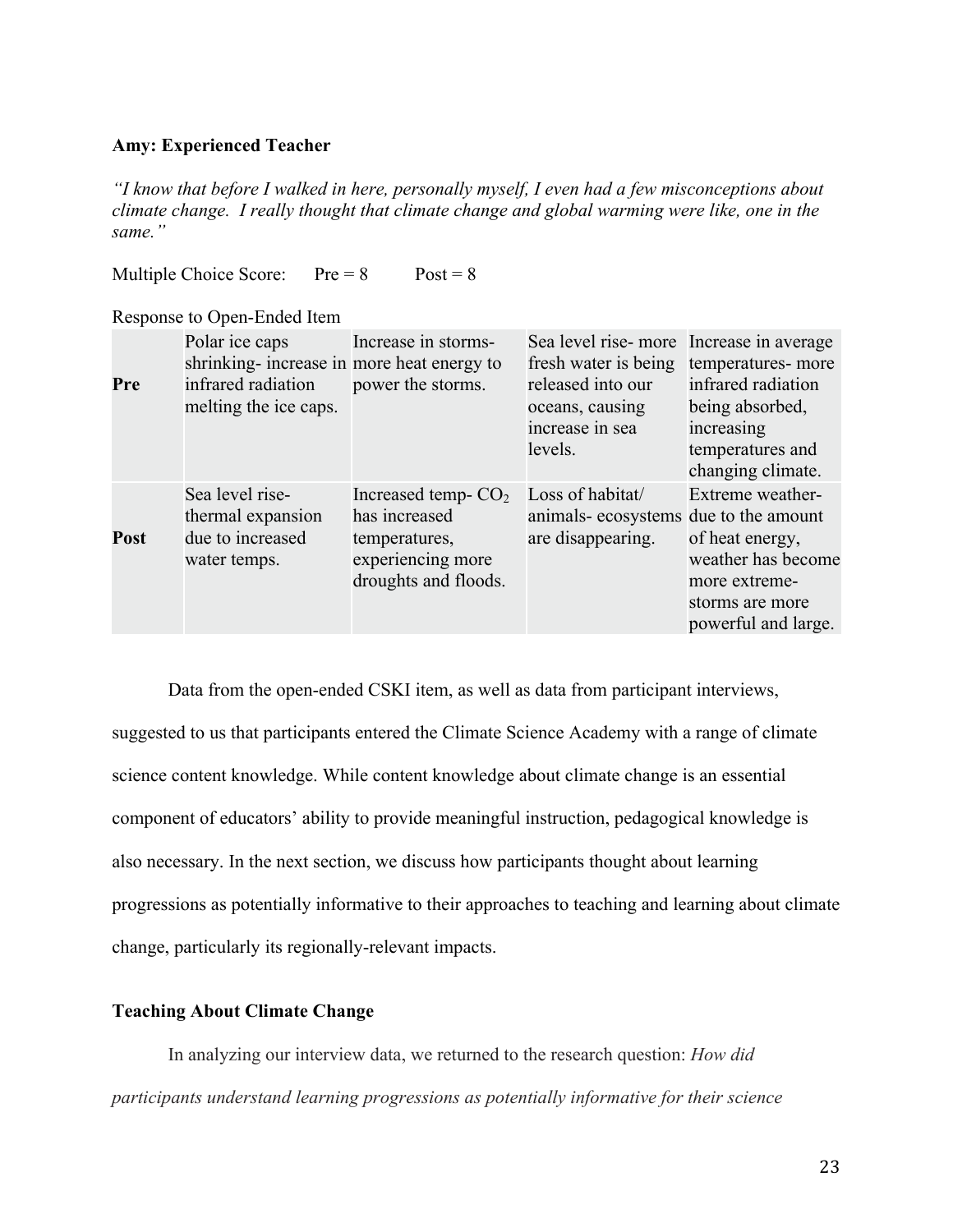*teaching practices related to climate change, particularly its regionally relevant aspects?* With this question in mind, we engaged in a four-phase inductive coding and analysis process (Miles & Huberman, 1994).

**Phase 1 – Pre-coding.** Our interview protocol had asked participants, amongst other questions, to describe the ways in which select Academy presentations and activities informed their understanding of learning progressions and the relevance of learning progressions in general to their teaching about climate change. Because we were interested specifically in participants' understandings and views of learning progressions, we developed a *definition of the situation* code (Bogdan and Biklen, 2006), which aimed to "place units of data that tell how the subjects define the… particular topic… and how they see themselves in relation to… the topic" (p. 174). During our pre-coding phase, one member of our team examined the interview transcripts and identified units of data that fell under the code, "participants' views of learning progressions". We focused subsequent analysis specifically on these sections of the interview data (initially pre-coded as potentially pertinent to our research question), returning at times throughout the analysis process to the full interview transcripts for context.

**Phase 2 – Coding.** Throughout the interviewing and pre-coding processes, we began to note recurring words and ideas from the participants (e.g., comparisons to scaffolding, knowing "where students are at", advancing student understanding). Drawing from such keywords and ideas, we created a preliminary coding scheme with 14 initial codes. We developed written descriptions for each family of focused codes, and found examples of each within the pre-coded interview data (see Appendix Tables 5 and 6). Using this coding scheme, and adding to it as additional codes emerged during subsequent analysis, two members of our research team independently coded the data segments we identified as potentially providing insight into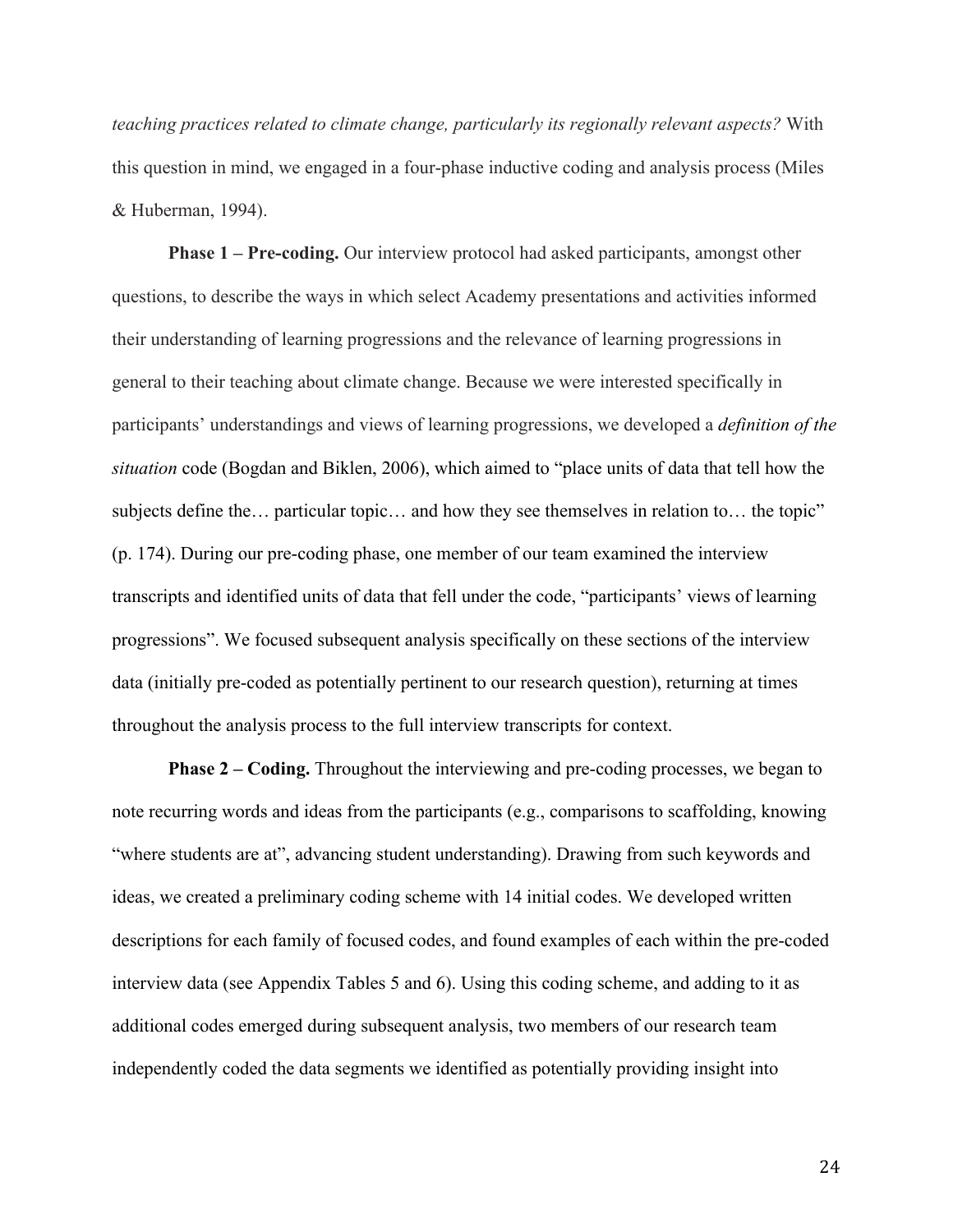participants' understanding of learning progressions and their utility for their work. We then discussed our analyses, negotiating any discrepancies amongst the larger research team until consensus emerged.

**Phase 3 – Recoding into concepts.** During the coding process, we noted redundancies and areas of overlap or close relationship in our codes. For example, we coded some data doubly under the initial codes *Advancing Student Understanding* and *Growth Over Time*. For greater synthesis, and to more succinctly describe and communicate our findings, we collapsed our initial 14 categories into four concepts: *Students should progress* [Advancing student understanding]; *Knowing where students are at* [Assessing student understanding]; *Knowing where you want students to go* [Instructional planning]; and *Meeting students' diverse needs* [Instructional supports] (see Table 7). We then recoded the data within these broader concepts. Two of the initial codes (*3. Belonging to students*, and *6. Empirically-based*) were used only once or twice, so we took note of these cases as interesting outlier stories, but eliminated the codes when we collapsed into concepts.

**Phase 4 – Interpretation.** After recoding the data within the four concepts, we examined the emergent themes for each concepts and began to interpret the ways in which teachers understood learning progressions as potentially informative for their science teaching practices related to climate change. Throughout this process, our team engaged in ongoing dialogue through the process of developing and revising our written interpretation of key themes.

#### **Insights**

Here we present a description of each concept that emerged as teachers explicated their understandings of learning progressions and their potential value for guiding instruction about climate change. For each concept, we present exemplar statements from teacher participants.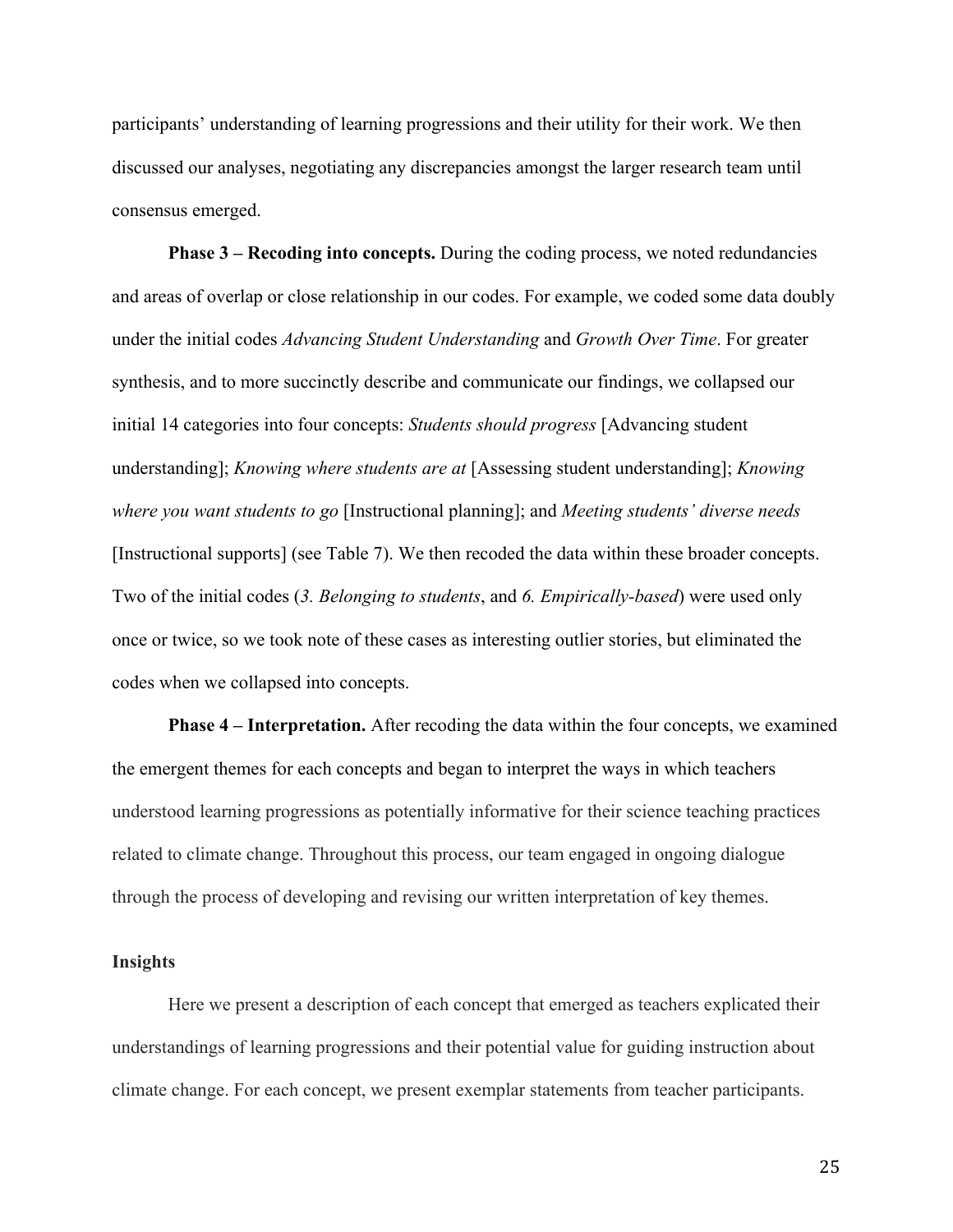*"Students should progress"* **[Advancing student understanding].** Nearly all teacher participants in the Climate Science Academy explicitly spoke about learning progressions as related to the advancement of student understanding – or otherwise stated, the idea that *"students should progress"* (Whitney, interview transcript) in their learning. Amongst the participants, there was variation in how this progress was conceptualized. Many teachers blended the idea of learning progressions into their existing theories of learning. For example, teachers commonly spoke about constructivist notions of building on students' prior knowledge. Some teachers spoke about this progress as increasing in sophistication of understanding; others spoke about it simply as growth. With the idea of building up students' understanding, participants frequently adopted the language of steps or levels, with many describing learning as a stepwise continuum or process. For example, teachers used the phrases *"showing what level they are thinking now"* (Jill, interview transcript) and *"move them up in their levels of thinking"* (Carrie, interview transcript). With one exception, described later, participants did not appear to regard the levels of a learning progression as empirically-based or derived from student-generated data. At times, it appeared that participants were referring to learning progressions as individual students' progress in learning, as opposed to empirically-based tools for describing students' increasingly sophisticated levels of understanding of a given construct. In addition, there was variation in the timeframes over which participants were conceptualizing the advancement of student understanding. Because most participants only teach students for one year of their academic life, they primarily discussed the progress a student might make over the course of an academic year – or even an instructional unit – rather than over a longer, multi-year timeframe that learning progressions typically embody.

*Snapshot of participant thinking: Tanya.* In response to the question, *"What did you*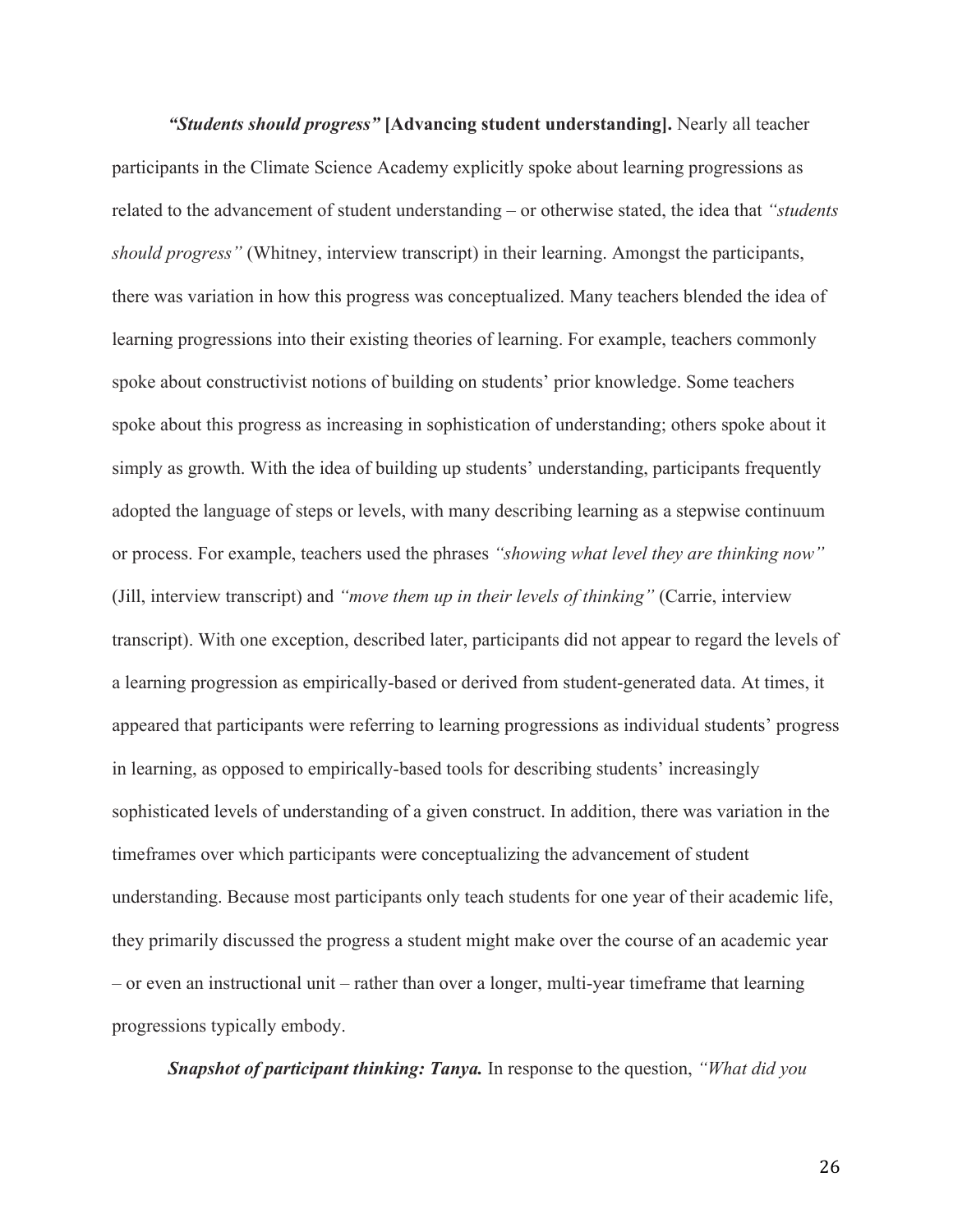*learn about how learning progressions can guide your teaching about climate change?"*, Tanya,

an experienced middle school science teacher, made several connections to the concept of advancing student understanding. Her response illustrates some of the ways she is beginning to blend the idea of learning progressions into her existing theories of teaching and learning. She stated:

*"I don't really think I learned anything in particular because to me, that is intuitive for good teaching that you are going to start and you are going to build upon that little by little, and that's a name that's been given to it recently, I suppose, but it's not a new idea in teaching to me… That learning progression type of thinking is what... I am starting my 28th year of teaching... it has evolved naturally that you think, okay where are my students at, where do I want them to go and what are the steps that I have to do to get there? And though I never used that vocabulary for that, I have thought that way for a while."* (Tanya, interview transcript)

She also noted that, because climate change has not been an existing part of the elementary or middle school curriculum, it will be challenging to anticipate the kinds of understandings on

which students are building.

*"What is a little difficult for us, since there is no formal curriculum in place for climate change anywhere along the line... I have no idea if they are going to know anything or nothing and for some, in the family or the home... they will be talking about it and have some knowledge but if they are not, they will have no knowledge… so it seems that a learning progression would have to be done along the grade levels. Right? ...You are only going to progress so far in one small unit in your class in 8th grade."* (Tanya, interview transcript)

Here, Tanya also provides an example of a concern, shared by other participants, about the timeframe for the stepwise advancement of student understanding inherent in learning progressions theory, and the kinds of advancement that teachers might expect to observe over the course of their interaction with students at a grade level. Tanya's interview illustrates an example of participants' thinking about the relationship between learning progressions and advancement of student understanding over time—in this case, conceptualized as the timeframe of the academic year.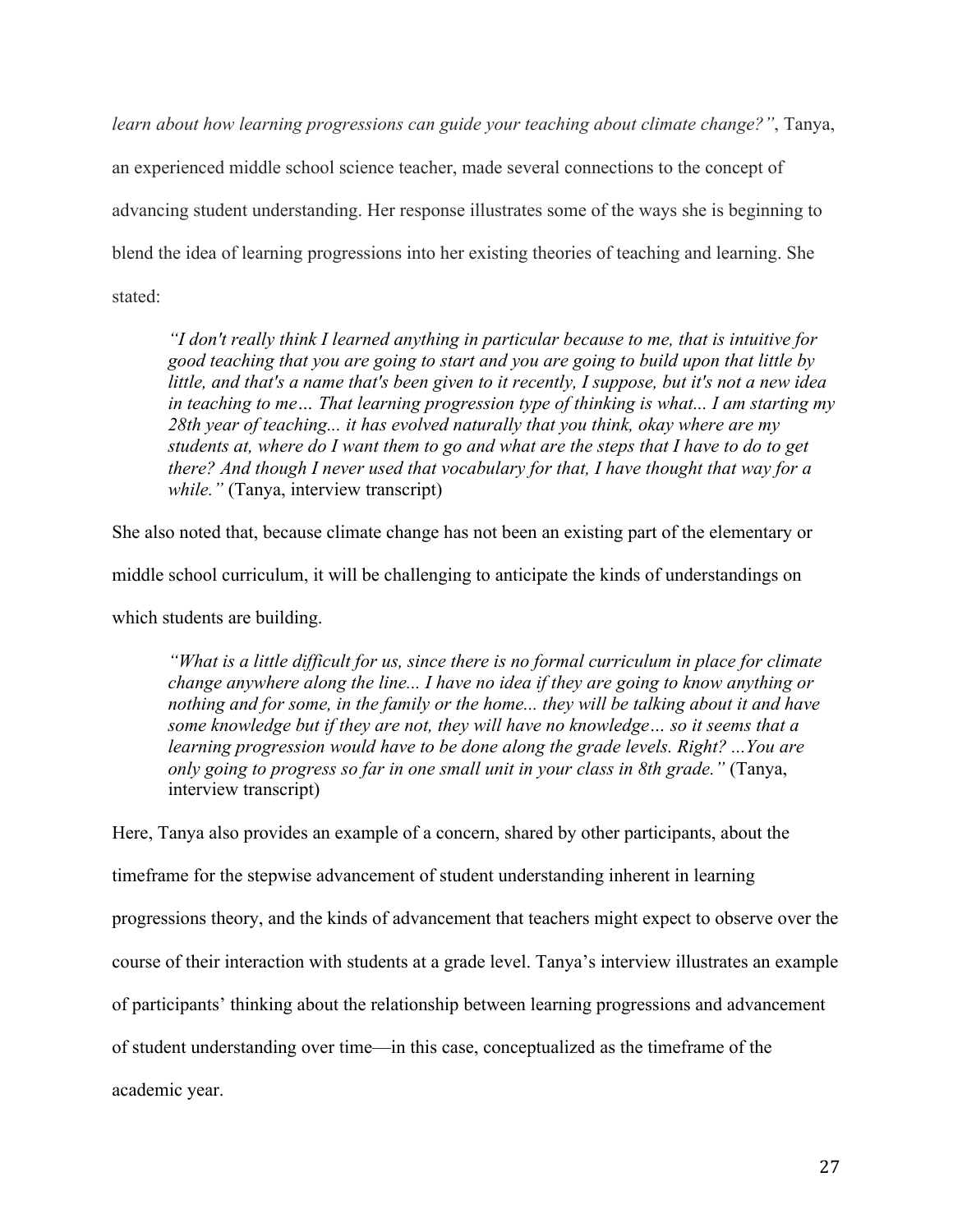"*Knowing where students are at"* **[Assessing student understanding].** Just as most participants referenced notions of advancing student understanding with learning progressions, nearly as many related learning progressions with assessment *and "knowing where your students are at"* (Tanya, interview transcript), or pre-assessing students before instruction on a topic. Many teachers appeared to express constructivist ideas related to advancing student understanding – that is, a teacher must have an idea of students' prior knowledge or *level of understanding* in order to be able to build on it. For the majority of teachers, then, the emphasis with assessment and learning progressions was on pre-assessment. A few teachers connected these pre-assessments to instructional planning, particularly, as useful for identifying gaps and for understanding how they would group students by level to differentiate instruction. Some teachers mentioned ongoing formative assessment, as well as summative assessment, as important for monitoring students' changing levels of understanding, and for knowing whether students have met identified learning goals, or *"did what they were supposed to do"* (Jill, interview transcript).

A few teachers also mentioned student misconceptions or alternative conceptions. For these teachers, it appeared that they took a view of misconceptions as obstacles rather than stepping-stones to a more sophisticated level of understanding. For example, one experienced middle school teacher stated that it is important to *"be careful in that formative phase to really understand what the kids do and don't know, what they may have misconceptions about, before really, sort of, moving forward. Because you just end up causing more problems or, sort of missing things along the way if you don't do that"* (Mike, interview transcript). In this example, the teacher addresses misconceptions as ideas that must be acknowledged to prevent deepening students' non-normative conceptions, instead of leveraging what students know to achieve more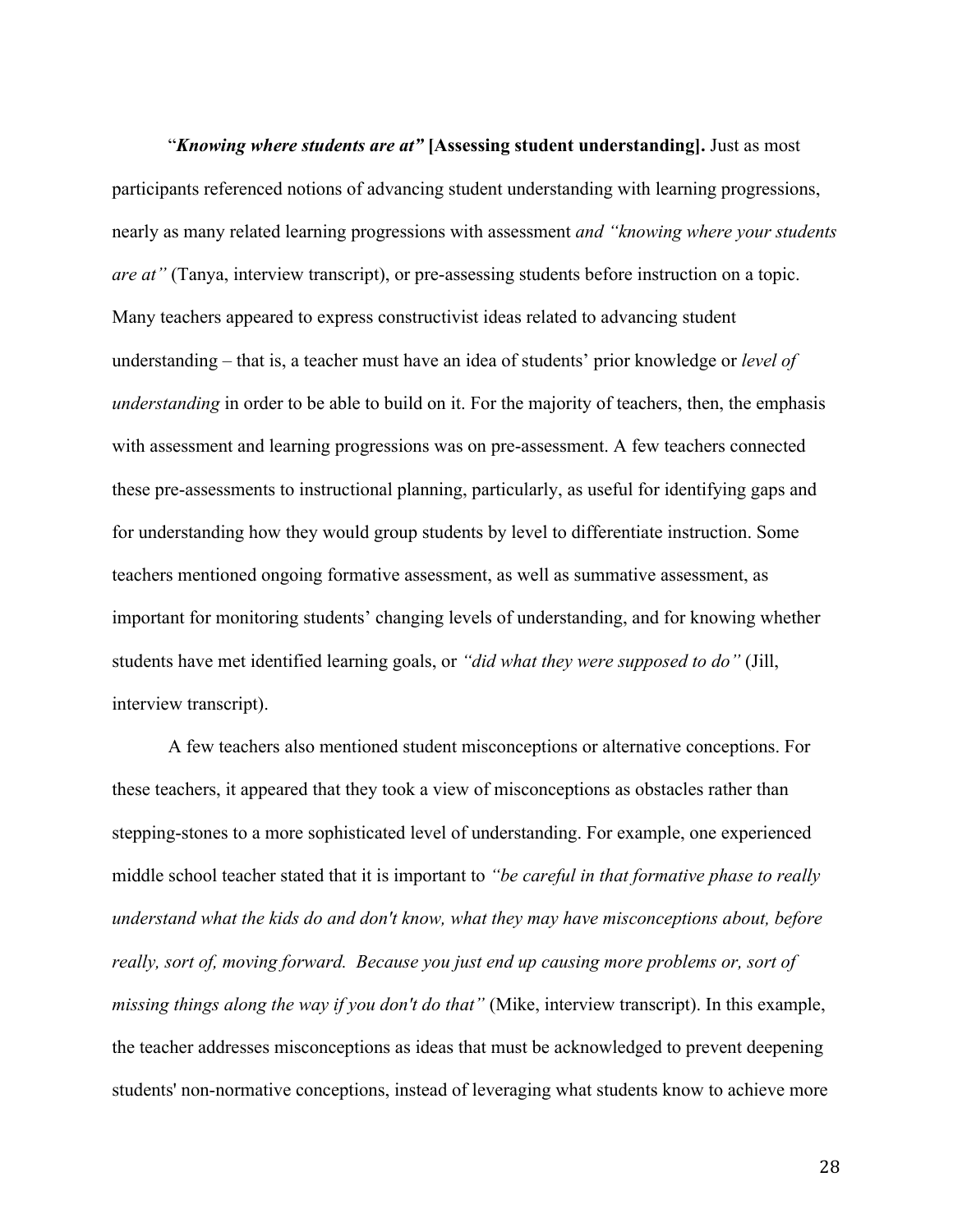normative and sophisticated understandings, the latter being the constructivist approach employed by many learning progressions.

*Snapshot of participant thinking: Sandra.* Sandra is an experienced high school science teacher. In discussing her thinking about how learning progressions might guide her teaching about climate change, she highlighted one of the Academy activities in which participants compared student data with descriptions of learning progression levels. She explained,

*"What was really helpful for me was giving the children a set of questions to begin with and assigning a number that we can decide on beforehand and then keeping those questions and being able to retest and revisit those questions at the end and look at how many of our students have misconceptions and really don't have that much background because the learning progression has to start with a background. You can't just assume that they have it and that gives you a clear picture of where the students are in the classroom…"* (Sandra, interview transcript)

Like Tanya, Sandra warned against making assumptions about students' existing understandings related to climate change. She viewed a pre-post assessment strategy as helpful for first gaining understanding of students' prior knowledge and misconceptions, then identifying their initial level of understanding ("*assigning a number"*, as she did in the Academy activity comparing student data with levels of a learning progression), then retesting after instruction to assess change in students' levels of understanding. She emphasizes that the learning progression has to *"start with a background"*, possibly referencing the idea of a Lower Anchor of a learning progression, that acknowledges the understandings students bring to school. She expresses, however, the same concern as Tanya does: that students' background knowledge related to the topic of climate change will likely be limited. However, she viewed the information gained through assessment as beneficial for thinking about appropriate instructional strategies for moving forward. Sandra's case illustrates an example of the ways in which teachers linked learning progressions with assessment, especially gravitating toward the notion of diagnosing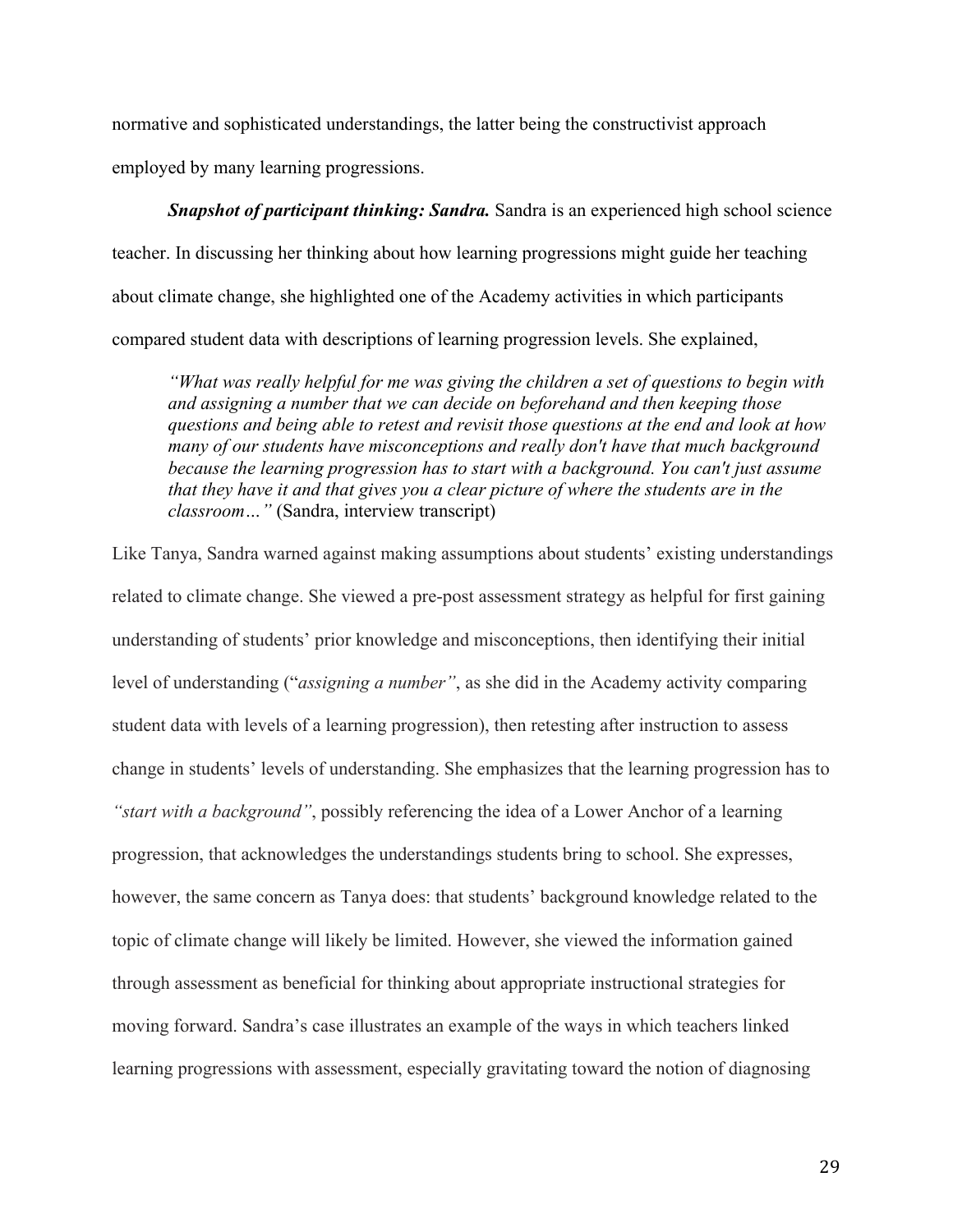students' initial understandings and comparing them with later understandings. It was unclear in many cases, however, whether teachers envisioned themselves using research-based learning progressions as tools to inform this assessment process.

**"***Knowing where you want students to go"* **[Instructional planning].** In tandem with understanding *where students are at* came teachers' ideas about using learning progressions to understand *"where you want them to go"* (Charlotte, interview transcript), and subsequently, thinking about how to plan instruction to facilitate this progress. For example, one teacher spoke about using the highest level of the learning progression (the upper anchor) for guidance: *"Knowing the goal in mind… Okay, what is a four? That's where I'm trying to get to. And so, having that, you know, road mark in mind, just think okay… find out where we're at now and try and work our way there"* (Todd, interview transcript). Similarly, other teachers mentioned the use of learning progressions for working backwards in planning instruction or for identifying targets for learning. Here again, we noted discrepancies in teachers' thinking about timeframes associated with learning progressions, with some teachers appearing to frame the upper anchor of a learning progression as the end goal for one academic year. Other teachers conceptualized their instructional goals as getting students to "*a level above [where they are]"* (Chelsea, interview transcript), using phrases such as *"yearlong progression"* (Stacey, interview transcript) to think about the changes in student understanding they would hope to see over the course of an academic year.

Several teachers mentioned the Next Generation Science Standards performance expectations, or other standards documents, as useful for conceptualizing how students should progress over shorter timeframes, and how they might plan instruction accordingly. As one teacher stated, *"as soon as I looked at the… NGSS, and I saw that progression, I knew where to*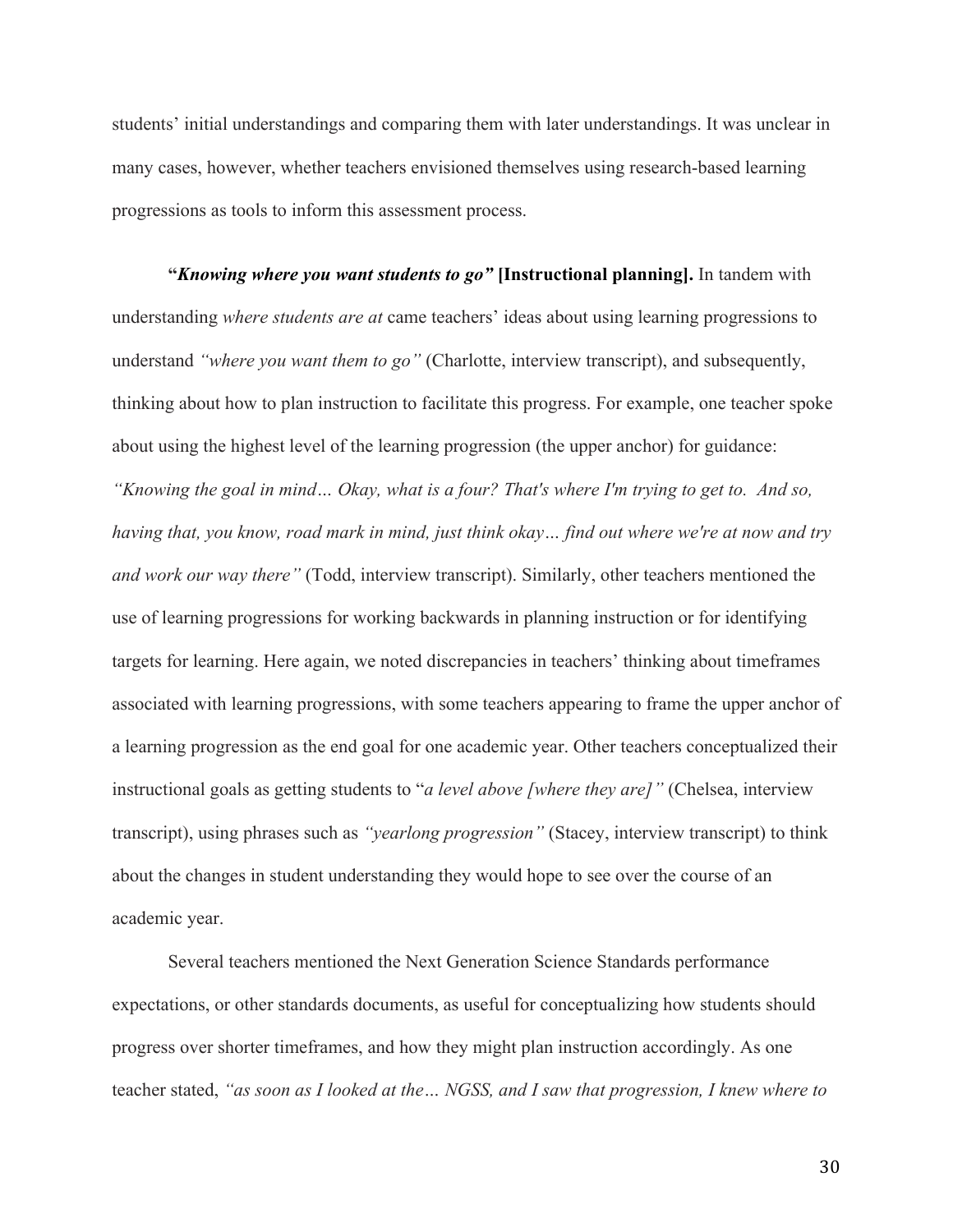*start, I knew where my beginning, middle and end was"* (Priscilla, interview transcript). This statement suggests that some teacher participants may have viewed standards and learning progressions serving the same function in describing the development of student understanding of constructs. However, while standards draw on canonical endpoints for each grade or grade band, learning progressions typically capture (canonical or noncanonical) stepping-stones along the way. In statements that related learning progressions to instructional planning, a number of teachers compared learning progressions to the notion of the spiral curriculum and the idea of returning to the same topics over time with an increasing level of sophistication. Related to this were several teachers' views that learning progressions theory underscores the importance of *"not throwing everything at students all at once"* (Diana, interview transcript), connecting back to the idea of stepwise advancement in understanding and the relationship of this idea to instructional planning.

**Snapshot of participant thinking: Amy.** In relating learning progressions to instructional planning, Amy, an experienced middle school science teacher, demonstrated evidence of thinking about learning progressions as supportive for identifying end goals for her teaching. She stated,

*"I like to work backwards. I like to take the big picture and then work backwards. I think the learning progression does that. I think it is taking it and it's broken down throughout the lessons. I think that is the big thing, because you need to know what the big picture is. You have to know where your curriculum is and for the kids, take those baby steps."*  (Amy, interview transcript)

Here, Amy expresses the idea of breaking topics down into manageable pieces throughout instruction, in order to advance student understanding over the course of curriculum implementation. In relating these ideas to her instruction on climate change, particularly the learning segment she was developing related to sea level rise, Amy stated,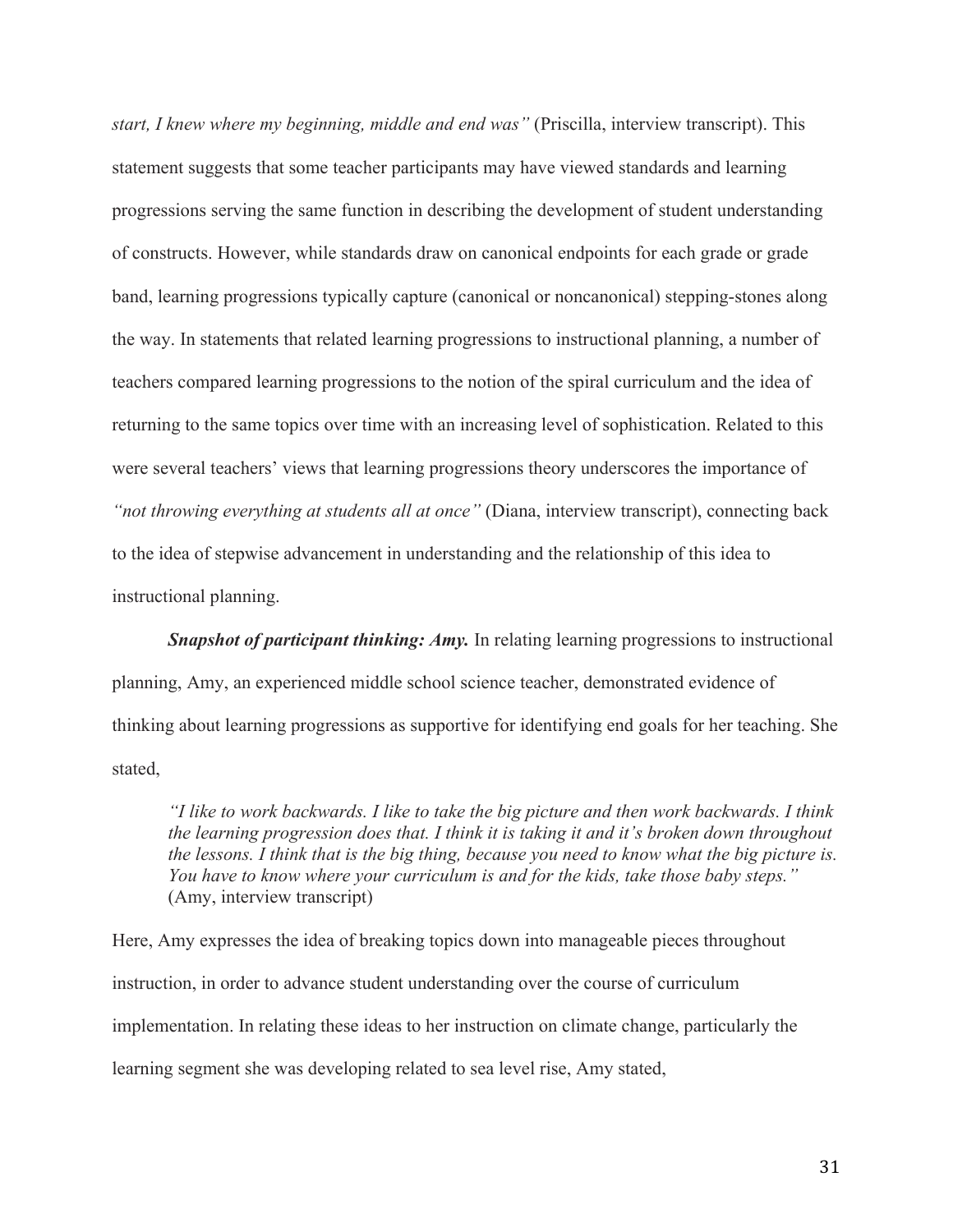*"It has to build on and you have to make sure that they have that foundation before they move on to the next one. There's many layers to sea level rise. The progression... yeah, it's got to be planned out, it has to be broken down so that it all makes sense. One step builds on the next."* (Amy, interview transcript)

This statement shows Amy's view of sea level rise as a complex topic and the need for it to be presented strategically in order to promote student understanding. It appears here that she is conceptualizing a progression of instruction that would be "planned out" and "broken down" in order to advance student understanding of the topic. Like many participants, Amy's developing understanding of learning progressions engaged her in thinking about where to begin with her instruction, her end goals, and the steps students might take along the way. As she explicates her ideas for instructional planning, however, it appears that she may be blending ideas about curriculum standards, her understanding of learning progressions, and the progress in understanding that students will make through engagement in the planned learning activities.

"*Meeting students' diverse needs***" [Instructional supports].** The final concept that emerged as teachers discussed learning progressions as potentially informative to their teaching about climate change was the notion of instructional support, particularly, learning progressions as informing the ways in which they would differentiate instruction and scaffold student learning. Seven of the teachers specifically mentioned scaffolding student learning, even though this idea was not emphasized in the learning progressions professional development sessions. Similar to the connections they made to existing understandings of constructivist learning theory in the Advancing Student Understanding (*"Students should progress"*) concept, these teachers viewed teaching guided by learning progressions as aligned with their existing theories of teaching practice. As one teacher stated, *"I don't know if they\** (we interpret "they" as "experts in the learning sciences" or "learning progressions experts") *specifically call it that, but when you*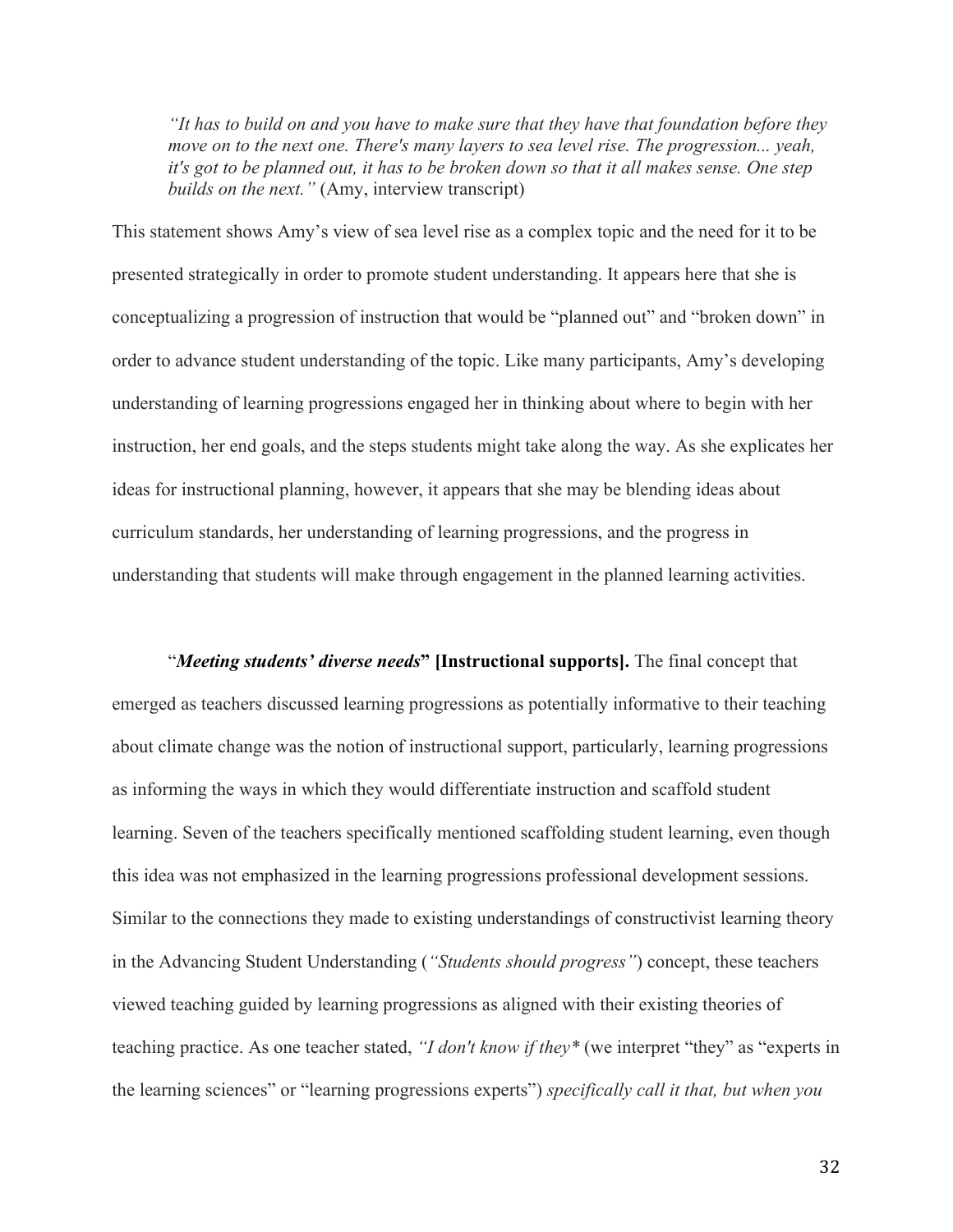*help students get from one place to another and you slowly move the supports away, they* (here, we interpret "they" as people in the teaching community) *call that scaffolding. So, I don't know if they have given it that name but that is sort of what we have done automatically, I think"* (Tanya, interview transcript).

In envisioning their own instructional roles in advancing student understanding, scaffolding was an accessible way for participants to conceptualize how they would support students in getting to the next level, however they often did not specify how they envisioned themselves scaffolding students' understandings. Another frequent theme related to instructional support was the use of learning progressions for informing differentiated instruction, particularly for using pre-assessments to identify "where students are at" and then meeting their diverse needs accordingly. Several teachers spoke about students coming to the classroom with different kinds of background knowledge, moving into the language of *different levels* for describing this variety. They saw the leveling associated with learning progressions as helpful for thinking about meeting the diverse learning needs of students in their classroom in order for all to advance to a more sophisticated understanding.

*Snapshot of participant thinking: Todd.* Todd, a middle school science teacher, discussed learning progressions as useful for helping him to think about differentiating instruction. He stated,

*"Just like in all learning… people are in different places as far as what their understandings are on any given topic and it's important for us as educators to not just, you know, start at same, that not everybody is going to be ready to start at the same point… So to do some sort of a pre-assessment to understand where our students are in their progression of learning related to that topic. Once we understand what that is then we can differentiate our instruction in order to meet their needs."* (Todd, interview transcript)

In this example, Todd talks about not only knowing "where students are at" in order to make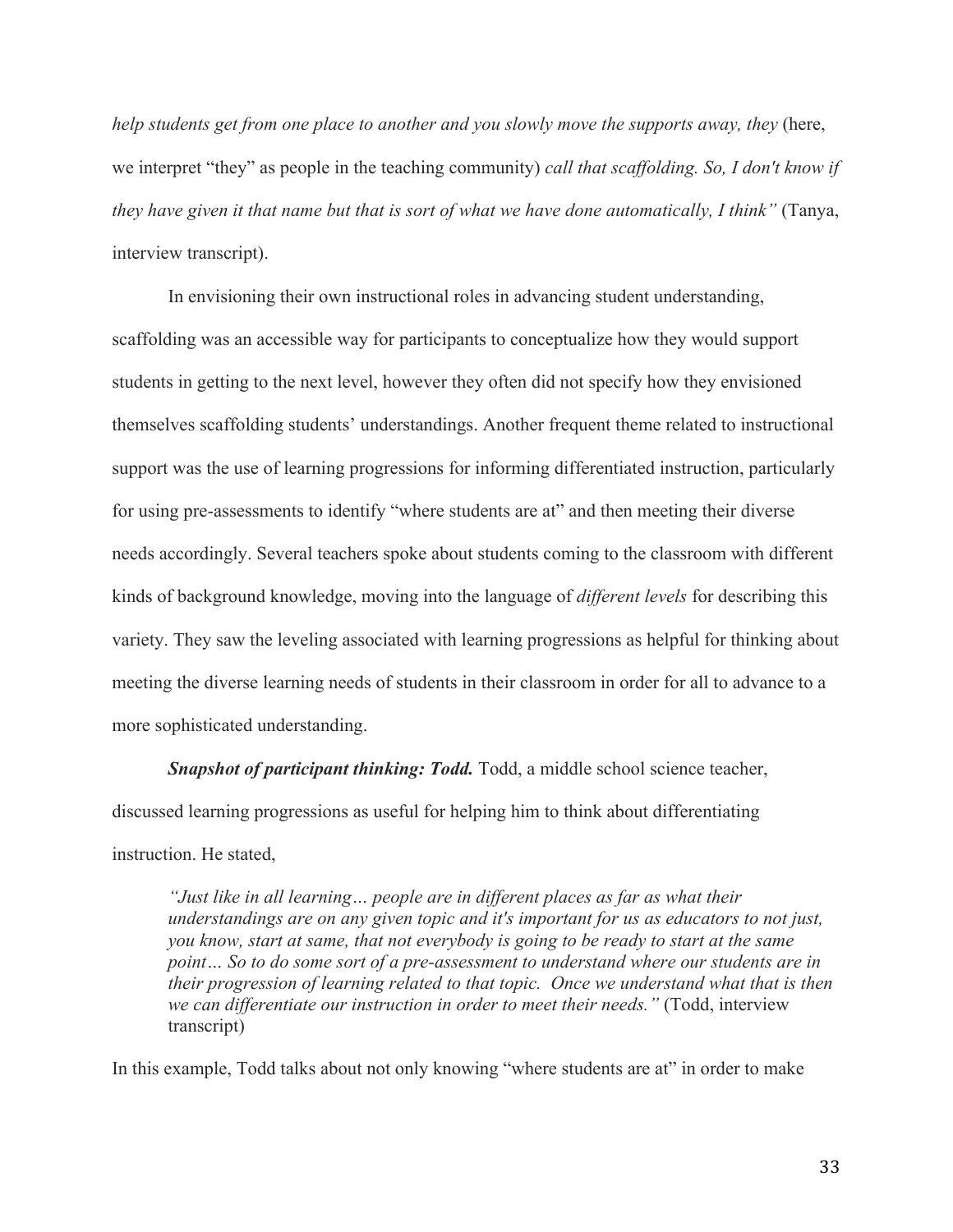decisions about differentiating instruction, but also appears to possibly conceptualize learning progressions as unique to each ("where students are in their progression of learning") instead of as empirically-based tools based on a larger body of student data. In turning to climate change education specifically, Todd states,

*"I guess for the idea of learning progressions, it's a little bit redundant but, just in the same idea that people are going to have a different starting point as far as, both their views on climate change, and also their knowledge about what's influencing climate change."* (Todd, interview transcript)

Here, Todd adds an additional layer to the idea of students "being at different places", in considering not only their scientific understandings, but also their "views on climate change". This may relate not only to students' potential skepticism of climate change as a real phenomenon (likely linked to their scientific understandings), but also their opinions about the urgency of the issue or what should be done. It is possible, from Todd's perspective, that instruction for students coming from different "views" (or opinions) might need to be approached strategically, just as instruction for students entering the classroom with different levels of scientific understandings.

An idea that Todd and the other teachers did not appear to consider related to students' diverse levels of understanding is the notion that students may take different pathways as they advance their understandings. An aspect of learning progressions research that teachers, or the activities presented in the Academy, may not have emphasized sufficiently, is the enterprise of charting the different pathways, or stepping stones, that students may take toward a more sophisticated level of understanding science constructs. As suggested by Todd's recognition of students' varying starting points and his emphasis differentiated instruction, teachers appeared to recognize the diverse needs of their students. It was unclear in many cases, however, how teachers clearly envisioned themselves using learning progressions as a tool to inform the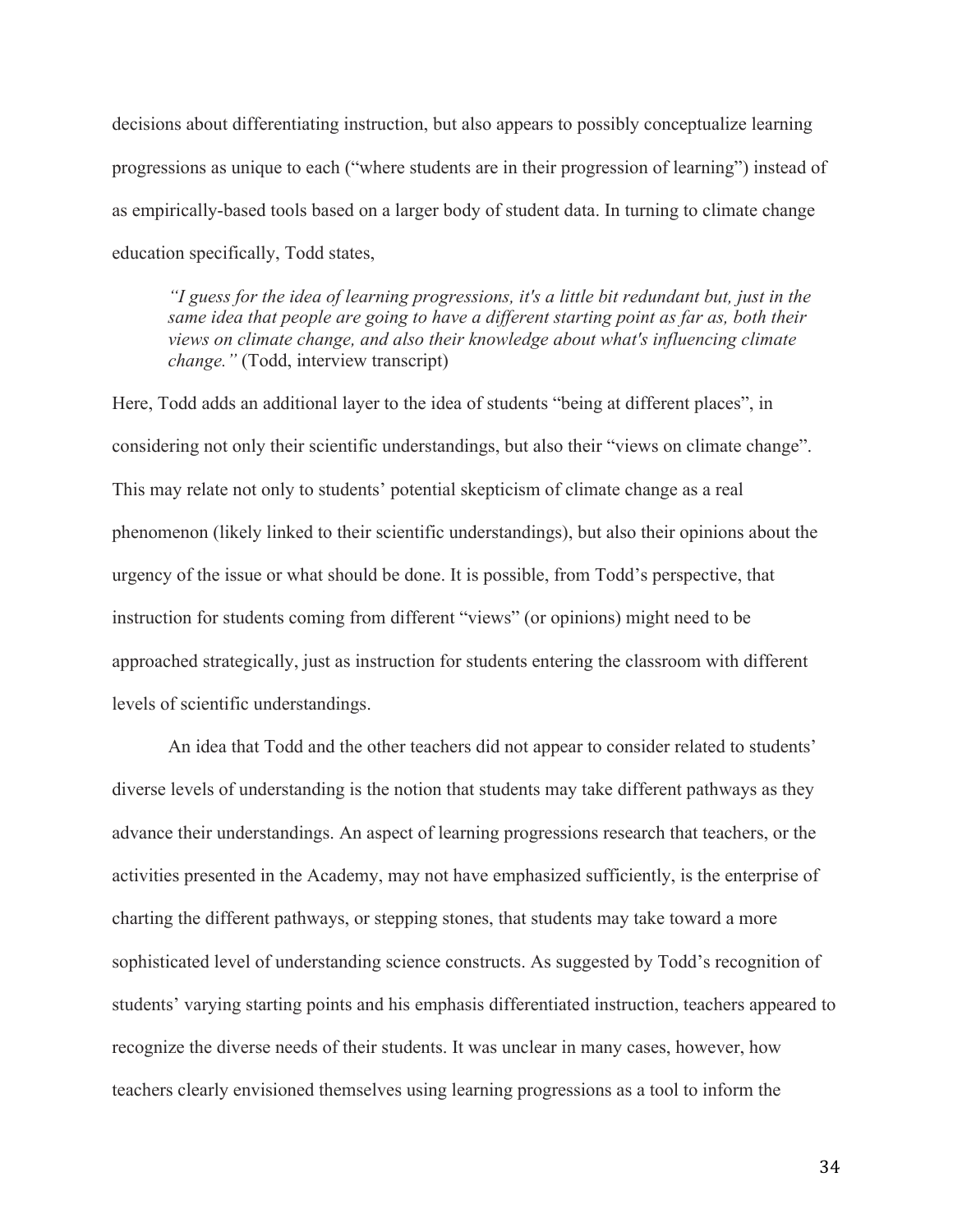support the ways in which they offered students support.

*An outlier story: Katherine.* Between Phase 2 (coding) and Phase 3 (re-coding into concepts), we eliminated two infrequently used codes from our initial coding scheme. The first encompassed the notion of learning progressions being unique to students or "belonging" to them, as embodied in the first statement from Todd above. Only one other teacher's interview provided evidence of thinking about learning progressions in this way. The other code that was very infrequently used, warranting discussion, related to evidence of teachers' understanding of learning progressions as empirically-based tools. We noted just one teacher, Katherine, who appeared to incorporate this idea into her thinking about learning progressions and their utility for guiding instruction around climate change. Interestingly, Katherine was one of the teachers who stated explicitly that learning progressions were "not any different from anything we have done before" and were like scaffolding, stating:

*"Well I guess, through this Academy, I was introduced to this new term of learning progressions. It's kind of a new term for me because I am kind of an old teacher. But it's not any different from anything we have done before; it is like scaffolding. For years we have sort of scaffolded kids' understandings so that they are able to think more clearly on their own or make decisions on their own. I can't think of any other word."* (Katherine, interview transcript)

However, she later articulated how learning progressions were a new and different approach to theorizing about learning, especially with regard to their empirical nature. She stated,

*"It is a little more systematic than we have probably been education in the past. With the data collection, with what kids exactly are saying and then sort of sorting that into the different levels of the learning progression, as knowledge becomes more sophisticated."*  (Katherine, interview transcript)

*"I like the process they used to design their learning progression. How they had collected*  data from children first and really tried to analyze their thinking and then made learning *progressions from there. I think that as teachers, we don't do that enough. We don't have groups of teachers get together and analyze students' responses."* (Katherine, interview transcript)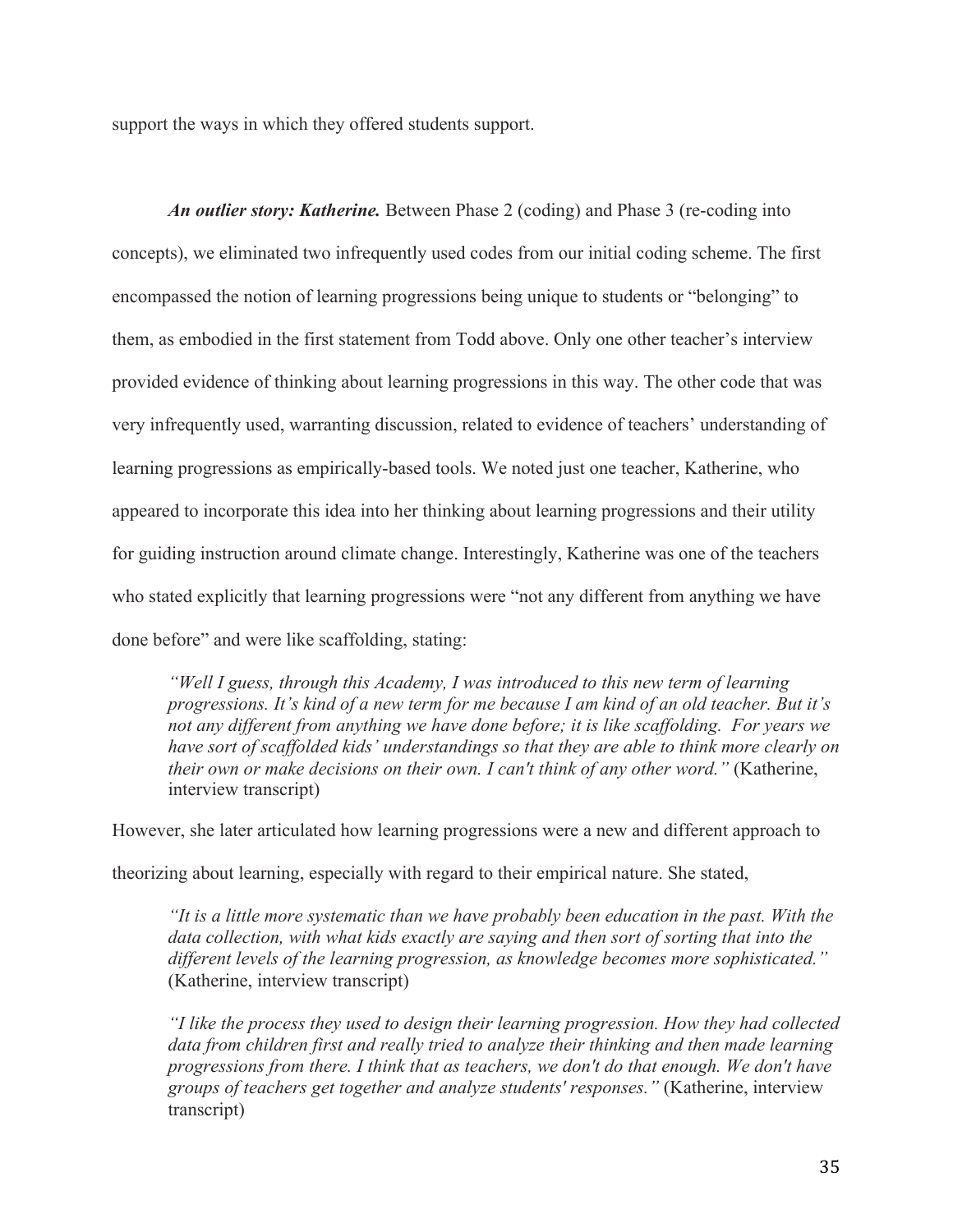Here, Katherine provides evidence of a developing understanding not only of learning progressions as empirical, researched-based tools, but also of how teachers might blend their educator perspectives with a researcher perspective in order to systematically analyze student thinking, using these understandings to inform instructional decisions.

| Concept           | <b>Description</b>                  | <b>Components included from initial</b> |  |  |
|-------------------|-------------------------------------|-----------------------------------------|--|--|
|                   |                                     | coding scheme                           |  |  |
| "Students should  | Participants related learning       | 1. Concrete to abstract, 2. Growth over |  |  |
| progress"         | progressions with advancing         | time, 5. Stepwise or continuum, 9.      |  |  |
| [Advancing]       | students' understanding of climate  | Building on students' knowledge, 13.    |  |  |
| student           | change concepts                     | Advancing student understanding         |  |  |
| understanding]    |                                     |                                         |  |  |
| "Knowing where    | Participants related learning       | 10. Assessing "where students are at",  |  |  |
| students are at"  | progressions to assessment of       | 12. Understanding misconceptions        |  |  |
| [Assessing]       | students' current levels of         |                                         |  |  |
| student           | understanding, possibly including   |                                         |  |  |
| understanding     | their misconceptions                |                                         |  |  |
| "Knowing where    | Participants discussed how learning | 4. Break topics down, 7. Curricular     |  |  |
| students are      | progressions can inform             | sequencing or spiral curriculum, 14.    |  |  |
| going"            | instructional planning,             | Identify targets or goals for learning  |  |  |
| [Instructional]   | conceptualized over various         |                                         |  |  |
| planning]         | timeframes                          |                                         |  |  |
| "Meeting          | Participants discussed how learning | 8. Scaffolding, 11. Differentiated      |  |  |
| students' diverse | progressions can inform how         | instruction                             |  |  |
| needs"            | educators support students in       |                                         |  |  |
| [Instructional]   | advancing their understandings of   |                                         |  |  |
| supports]         | climate change concepts             |                                         |  |  |

**Table 7. Organizing concepts for interview data**

# **Teaching About Sea Level Rise as a Regional Observation of Climate Change**

Following a similar data analysis process as previously described related to participants' understandings of learning progressions, we conducted a secondary analysis of the interview data to gain insight into participants' views of teaching about climate change using a regional observations approach. That is, we sought insight into the ways in which participants responded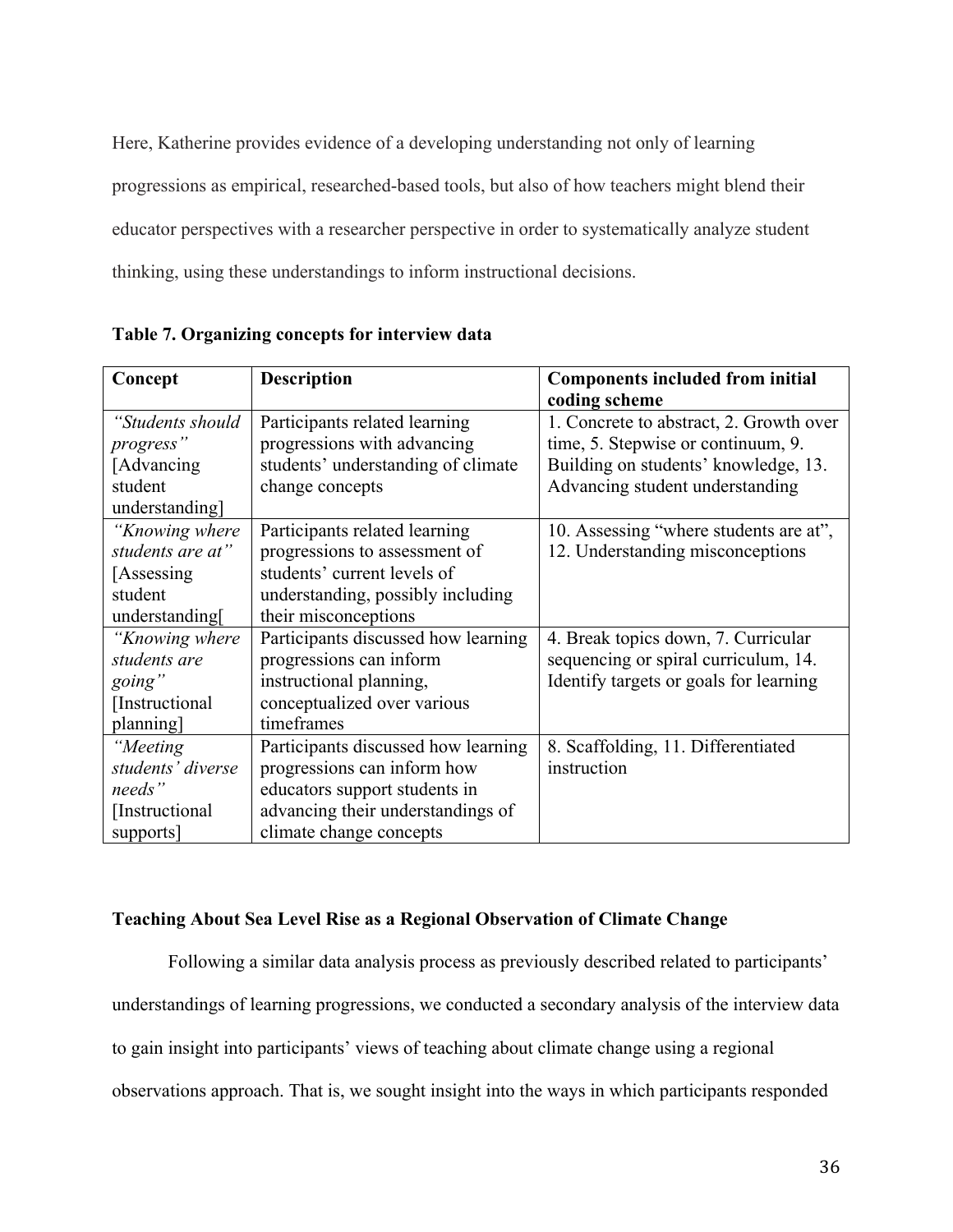to the possible pedagogical applications of the local relevance of sea level rise, the central construct of the new learning progression introduced in the professional development academy. After the pre-coding process, in which we identified relevant units of interview data and developed an initial coding scheme, we coded our data using 13 initial codes (see Appendix, Table 8). We reviewed the coded data, collapsing the codes into three key concepts (Table 9), and then interpreted the data. Because our semi-structured interview protocol did not include a question explicitly asking about participants' views of sea level rise as locally relevant, eight participants did not address the idea in their interviews. The data we analyzed came from the 19 participants whose interviews did address sea level rise as a regional observation of climate change, and related implications for their science teaching.

*Sea level rise as geographically relevant.* All participants in the Academy came from Delaware and Maryland, but from geographically diverse communities within them. When addressing the local relevance of sea level rise for their students, many referenced the geography and topography of the communities in which they taught. Some participants who worked in coastal communities viewed sea level rise as a highly relevant issue for their students, such as one participant who stated,

*"Because of where I live and where my students live, it is definitely locally relevant. Most of my kids live within five miles of the beach."* (Priscilla, interview transcript)

Statements varied from participants who did not teach within close proximity the coast. Some did not believe their students would see sea level rise as relevant to their lives. As one participant noted,

*"You have to understand one thing, I'm not dealing with sea level rise. It's very valuable but I teach in [the north of the] state. You might have heard someone make the comment that you couldn't flood Philadephia if they tried. It's not meaningful to my students. They don't go down to the beach."* (Nancy, interview transcript)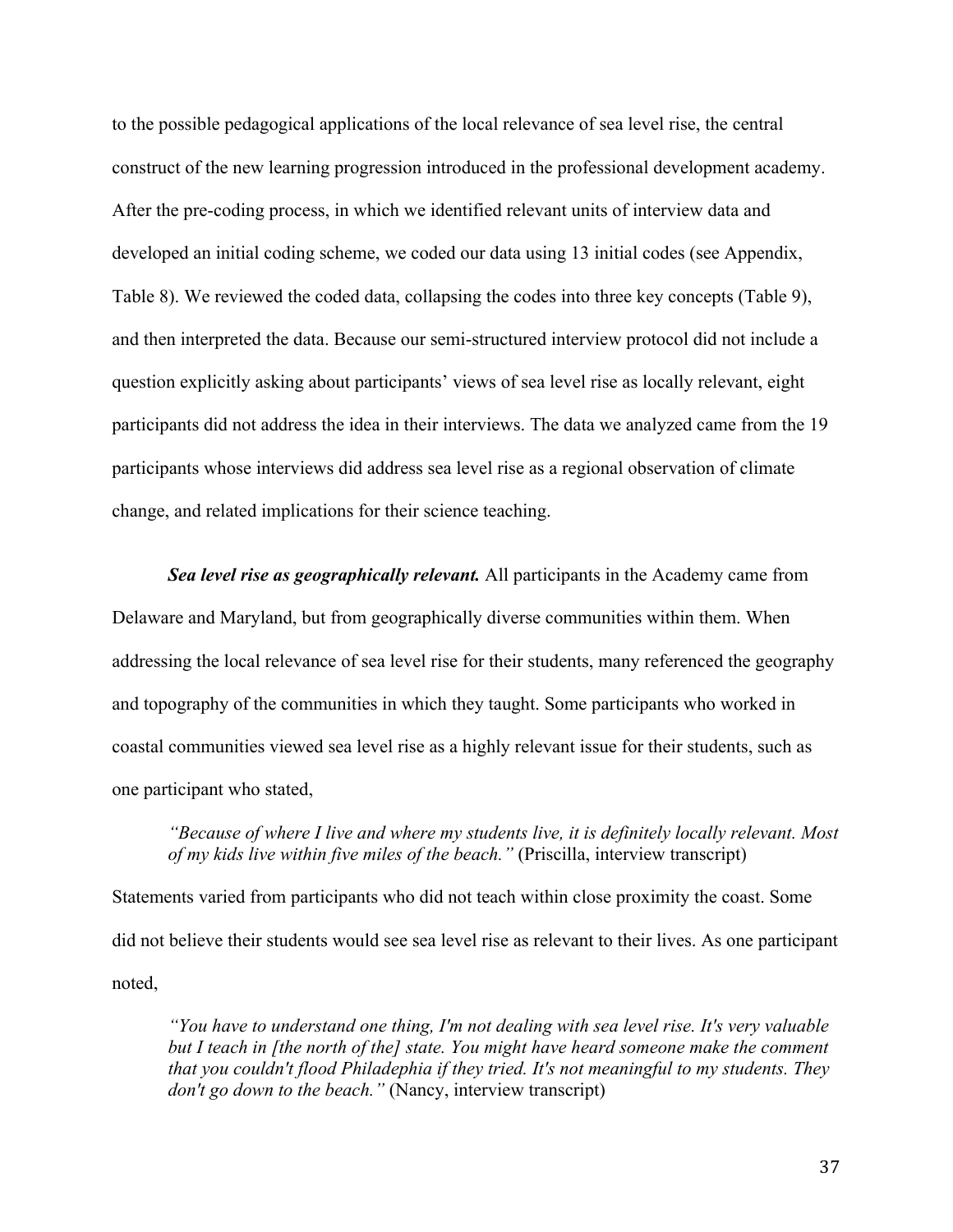Others took a view that sea level rise was relevant because it had impacts for the state or the watershed, if not for the immediate community. An example of this view came from one participant who stated,

*"[For] Maryland and Delaware, it is so relevant. We are all in the same watershed and all have the same bodies of water around us. The kids, even our Baltimore city kids have an understanding of the water because the Inner Harbor is right there."* (Carrie, interview transcript)

In considering the idea of regional observations of climate change, several participants raised additional impacts they saw as equally or more relevant to their students than sea level rise because of their geographic locations, including the urban heat island effect, extreme weather events, biodiversity issues, human health issues, droughts, and flooding.

*Impacts of sea level rise on students' lives.* Linked to geography was the notion of

students' past and future experiences being personally affected by the impacts of sea level rise.

As in the geography theme, some participants who taught in coastal communities believed that

sea level rise would be relevant to students because they are witness to it. One participant

discussed the observably rapid rate of sea level change compounded by land subsidence in some

coastal areas:

*"I came from the Eastern shore… They are definitely sinking and those watermen's kids know there is change in a big way."* (Priscilla, interview transcript)

Other participants mentioned students' prior experiences dealing with flooding and storm surge.

A middle school teacher from a coastal community stated,

*"My kids are going to have some idea of sea level rise because… they are first hand observers of sea level rise, being sent home early from school, storms flooding the roads. Roads were just flooded last week, kids are kayaking down the street."* (Katherine, interview transcript)

A teacher from an urban area similarly noted,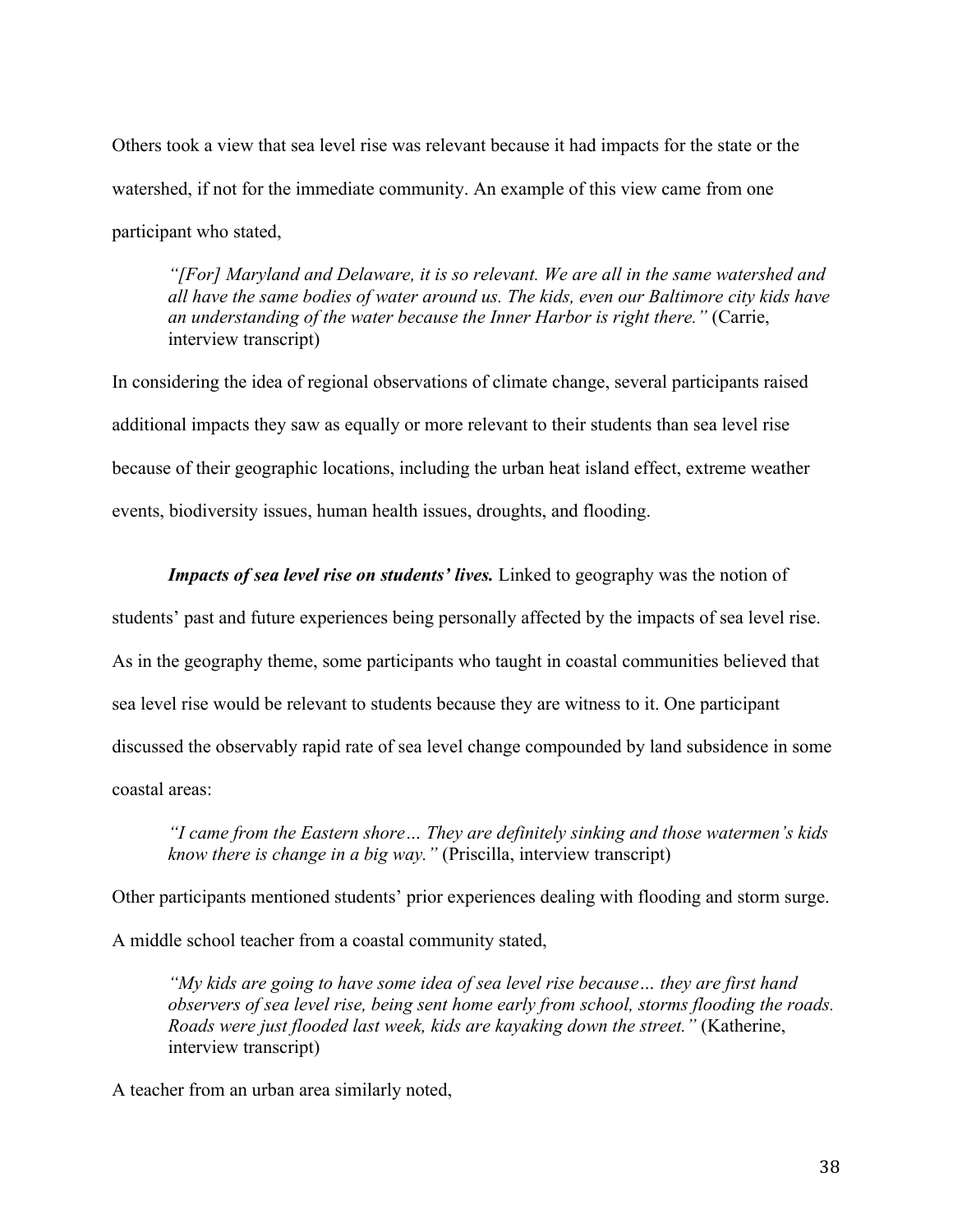*"My kids… see the effects of sea level rise and climate change all the time, they flooded for Sandy, they flooded, like for Isabel, we flooded for something else recently. So it's definitely something that they see, they know it is happening to them. So I think it will be of great interest to them."* (Lindsay, interview transcript)

In addition to such already-experienced impacts, several participants mentioned potential

future impacts of sea level rise that make the issue especially relevant to their students. Some

talked about the ways that sea level rise could affect recreational activities that are important to

their students, such as visits to the beach. As one teacher described,

*"We do have a lot of kids who are involved in both hunting and, they're very ecologically aware and really do care about wildlife and understanding it, and some of that is because they're hunters so they understand what is the animal that they're hunting need… So I think since sea level would really mess up… sea level rise would ruin those habitats that matter to them. You know, they would have to find new hobbies. And as an eighth grade student, that matters."* (Todd, interview transcript)

Other participants mentioned future agricultural impacts, and the economic implications of those

for students whose families are involved in agriculture.

*"I am in a very poor, rural district and last year we had almost no rain and the crops failed and this year they are flooded. Even now, when I left there was standing water on the fields and the kids have to understand about global warming...so they are going to have to make some decisions that may help their families and the community survive there. You have to make it personal to them or it is a hard sell."* (Jennifer, interview transcript).

Other participants echoed the notion of sea level rise as relevant to their students because they

would be responsible for decisions about it in the future. One participant viewed her students'

tendency to think more about the present than the future as a potential challenge in teaching

about sea level rise, but the need for raising their awareness supported her rationale for teaching

it:

*"I know that our kids, being the age that they are, can't see next week, much less ten years down the road. The more we help them see long term implications, the more we help them to see [the importance of] fact based decision making… These guys are going*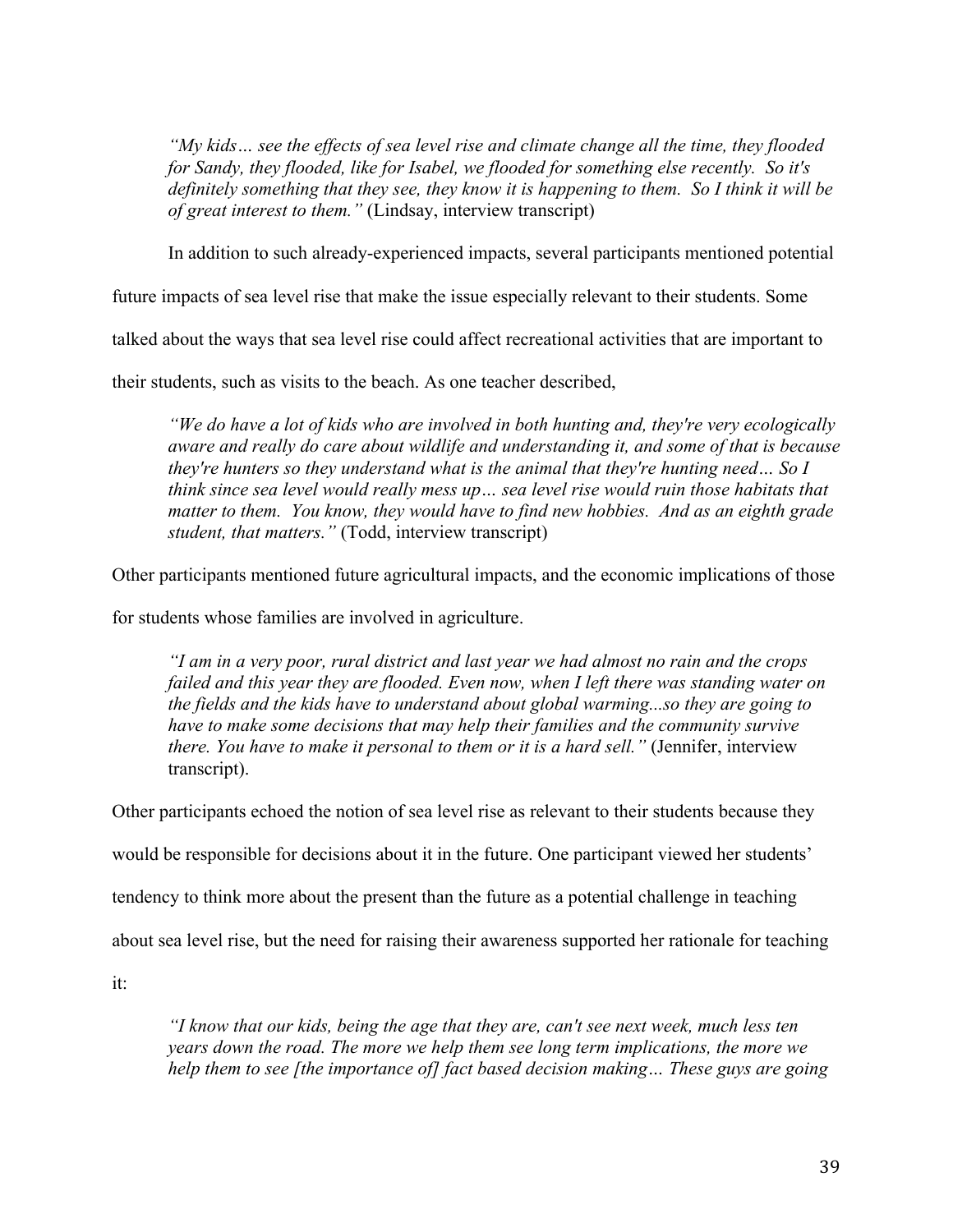*to be our future leaders... we [adults] are not going to be solving this problem… cause we are going to be dead."* (Priscilla, interview transcript)

As participants elaborated the past and future impacts that would make sea level rise particularly relevant to their students, they generally linked this personal relevance to increased student interest, care, or concern about the issue. One teacher from a coastal area, however, made a connection between felt impacts and learning. Having collaborated with a teacher from another part of the state on the development of her learning segment, she posited different levels of understanding linked to students' diverse experiences with sea level rise:

*"[My students] are first hand experiencing, it which will be different from what her kids will have, so my kids may come in at a higher learning progressions [level] from the kids in north Delaware…".* (Katherine, interview transcript)

As this statement suggests, participants' discussions about the relevance of sea level rise for their students frequently led to anticipation about what they might experience in their classrooms. They often considered the strategies they would use to teach about the sea level rise in ways that would be meaningful for their students.

*Sea level rise as an organizing instructional theme.* The final concept that emerged from the data encompassed participants' ideas about teaching sea level rise as a locally-relevant impact of climate change. This included their ideas for pedagogical innovation, finding linkages to the curriculum, and addressing potential challenges to related to teaching about sea level rise. Several participants discussed their ideas for bringing students outdoors to investigate the topic of sea level rise, especially as components of units they were already teaching about the Chesapeake Bay. As two of the participants described,

*"I can see how this is going to fit all year long and become an overarching theme which blends in well with our goals as we are a green school, we are on one of the last tributaries to the Chesapeake Bay, we do water testing, it is what we do and we have an*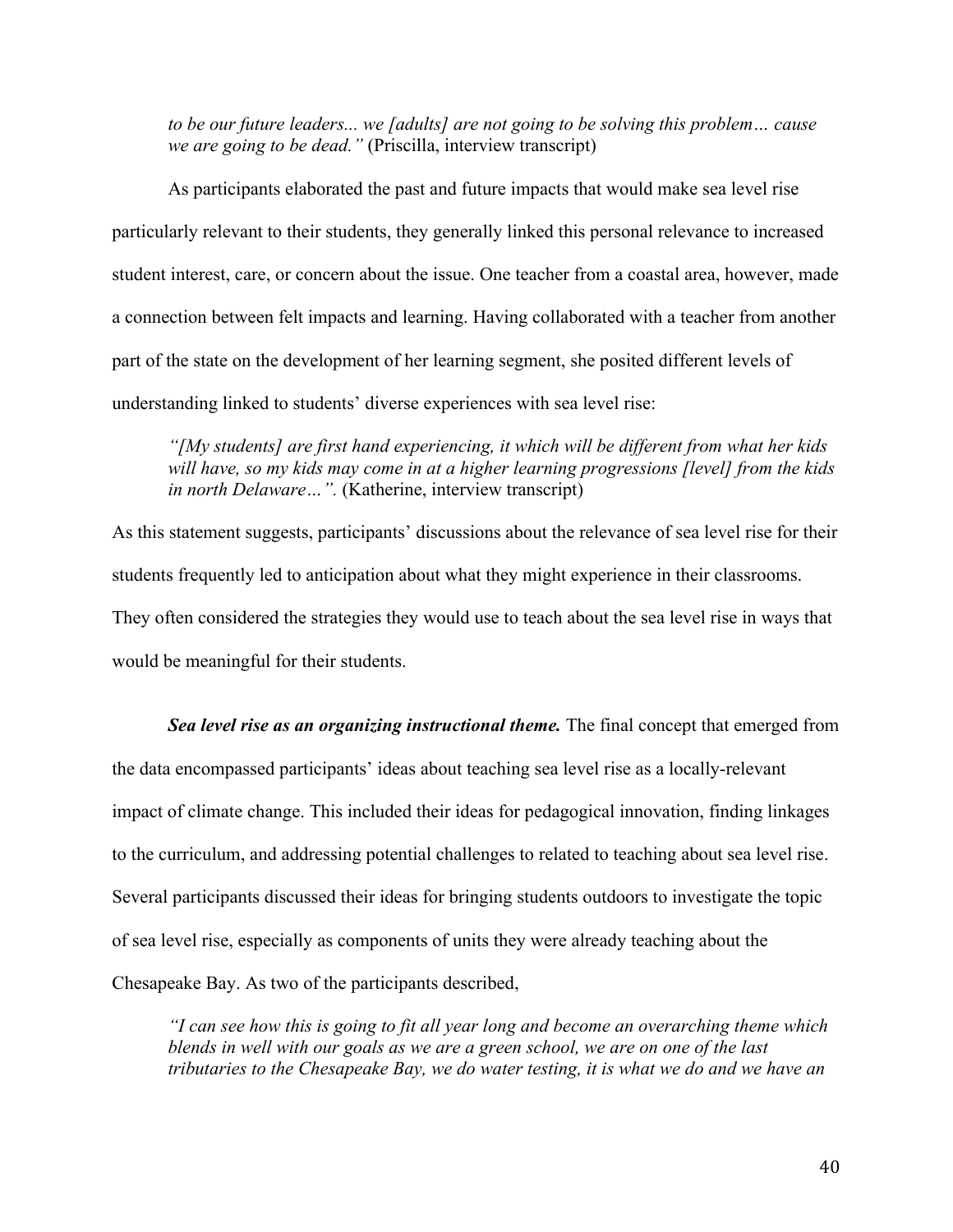*ecological green school culture throughout our curriculum so this is just icing on the cake."* (Paula, interview transcript)

*"They just opened a new exhibit at the aquarium dealing with the coral reef so we can bring that in and along with the Chesapeake bay... the kids, they remember things more if you keep it local, bring in hands on activities, they are going to remember it longer."* (Diana, interview transcript)

Other participants talked about how they would use technology, such as interactive maps of local

sea level rise projections, to teach about the regional impacts of sea level rise:

*"My favorite part… I think it was the Surging Seas website, that was so cool, because you can see, even like in Dover, which is up in the middle of the state, not really next to the beach, you can see how that flooding is going to really affect that area too."* (Charlotte, interview transcript)

In discussing the teaching of sea level rise as a regional observation of climate change,

participants also raised concerns about potential challenges. Because curricula in Delaware and

Maryland had not yet incorporated the Next Generation Science Standards, explicit focus on the

topic of climate change was limited for most participants. Teaching about sea level rise became a

matter of discerning how to fit the topic in with existing requirements. As one teacher described:

*"I have got to figure out a way to make a connection and offshoot from a main trunk of what I am required to do in the curriculum."* (Whitney, interview transcript)

Some participants also discussed logistical challenges for teaching about sea level rise through

the experiential approaches they would hope to use:

*"You know when you think outdoors you gotta get there. So then you got a field trip so then you are in a middle school doing multi-classes, different teachers, it has just become a logistical and financial issue of how we are gonna get students to these spots so they can really get hands on..."* (Whitney, interview transcript)

Only one participant raised a concern about the potentially sensitive nature of the topic itself,

though it did not dissuade her from planning to teach it:

*"I'm a little nervous with the whole, you know, debate, and the people who are out there saying, you know, it's not true or whatever, but I think it will be interesting for the kids."* (Karen, interview transcript)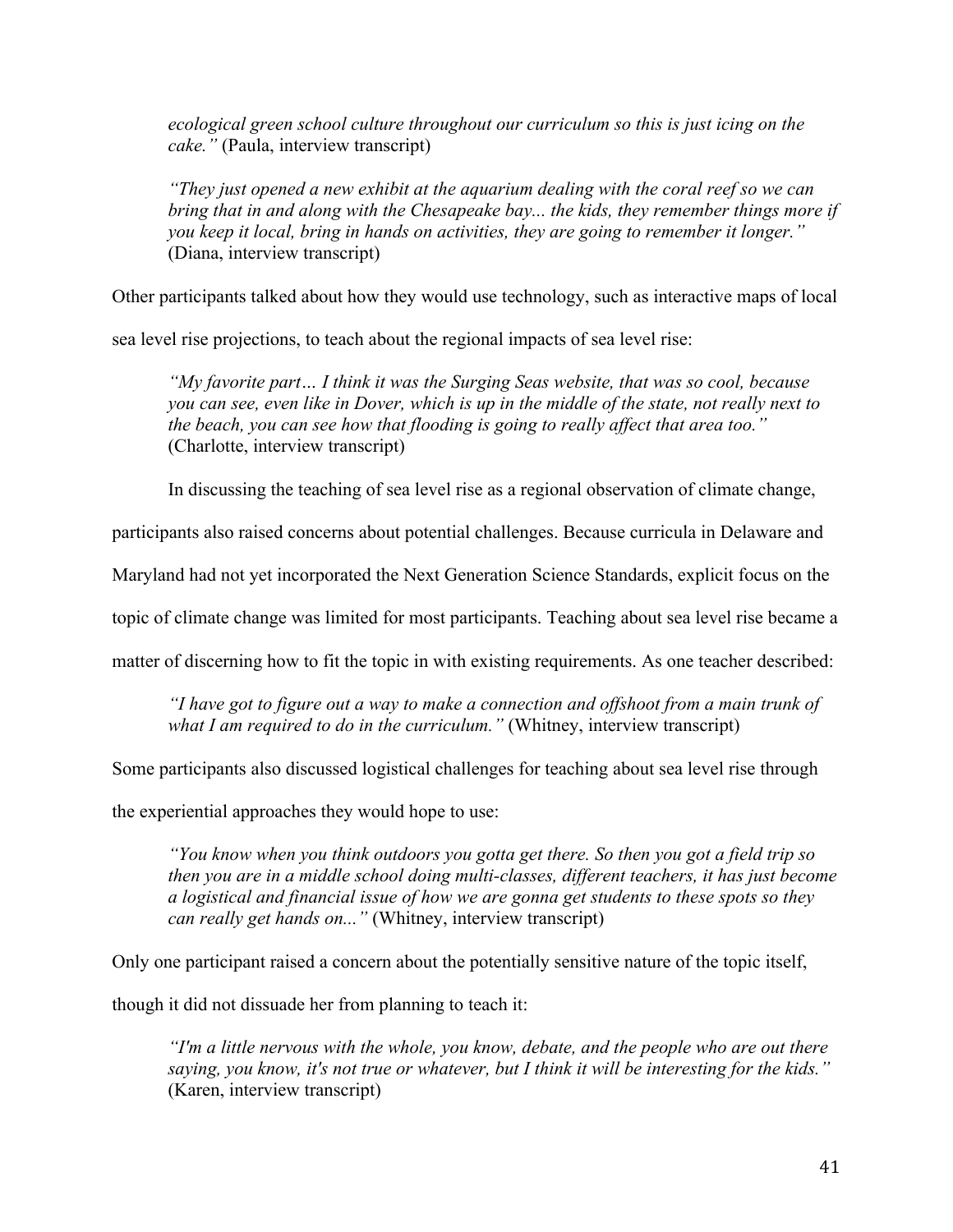These three concepts – geographical relevance, felt impacts, and teaching through regional observations - help to illuminate the ways in which participants responded to the regional observations approach to climate change education introduced in the professional development academy. Their views of sea level rise as a worthwhile and relevant issue may have important linkages to their use of the sea level rise learning progression as a tool to support their teaching.

| Concept           | <b>Description</b>              | <b>Components included from initial coding</b> |  |  |
|-------------------|---------------------------------|------------------------------------------------|--|--|
|                   |                                 | scheme                                         |  |  |
| Sea level rise as | When addressing the local       | Proximity, Elevation, Other issues, Not        |  |  |
| geographically    | relevance of sea level rise for | relevant                                       |  |  |
| relevant          | their students, participants    |                                                |  |  |
|                   | reference the geography or      |                                                |  |  |
|                   | topography of the communities   |                                                |  |  |
|                   | in which they teach.            |                                                |  |  |
| Impacts of sea    | When addressing the relevance   | Firsthand knowledge, Economics,                |  |  |
| level rise in     | of sea level rise, participants | Agriculture, Recreation, Long-term, Future     |  |  |
| students' lives   | mention students' past and      | problem solving                                |  |  |
|                   | future experiences being        |                                                |  |  |
|                   | personally affected by the      |                                                |  |  |
|                   | impacts of sea level rise.      |                                                |  |  |
| Sea level rise as | When addressing the relevance   | Controversial, curricular issues, local        |  |  |
| an organizing     | of sea level rise, participants | observations                                   |  |  |
| instructional     | discuss their ideas about       |                                                |  |  |
| theme             | teaching sea level rise as a    |                                                |  |  |
|                   | locally-relevant impact of      |                                                |  |  |
|                   | climate change.                 |                                                |  |  |

**Table 9. Organizing concepts for interview data – Regional observations approach**

# **Discussion**

Our findings provided important new insights and suggested fruitful future areas to explore related to our research questions: 1) How did participants evolve in their understandings of climate change through participation in the professional development academy? and 2) How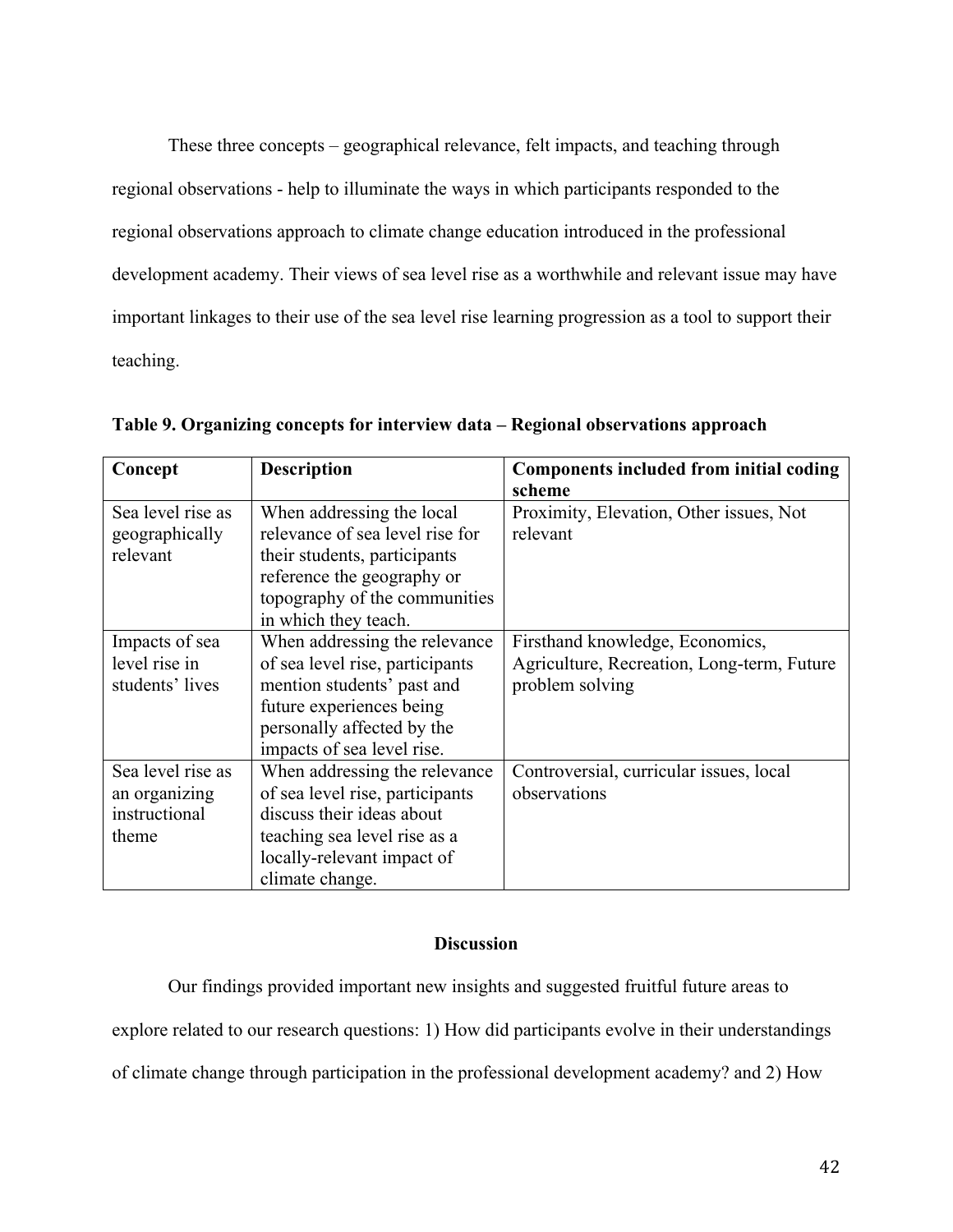did participants understand learning progressions as potentially informative for their science teaching practices related to climate change, particularly its regionally-relevant aspects?

## **Understandings of Climate Change**

Our findings are supported by our empirical data and linked to prior literature. Research related to climate change education provides evidence that educators can advance their understandings of climate science through quality professional development experiences. Lambert et al.'s (2012) work – that utilized a version of the CSKI assessment – demonstrated that participants increased their knowledge of climate change after a climate change-infused methods course. Similarly, our own prior research demonstrated that even short-term interventions can help improve teachers' understanding of the topic (McGinnis et al., (2011), Hestness et al. (2011)). Based on data collected during the Summer Academy we find it of worth heuristically to place participants broadly in three categories regarding consideration of their levels of content understanding related to climate science: participants who increased their disciplinary core ideas considerably through the professional development (like the focal participant, Karen - approximately 37% of participants), those who entered the Academy with a highly developed level of understanding of climate science and changed minimally (like the focal participant Mike - approximately 22% of participants), and those who entered the Academy with gaps in their understandings of climate science, but did not show evidence of change based on comparison of measurements from pre-Academy to post-Academy (like the focal participant Amy - approximately 22% of participants). The remaining 19% of participants fell in between these categories, generally starting with an intermediate level of content understanding, and increasing to various degrees.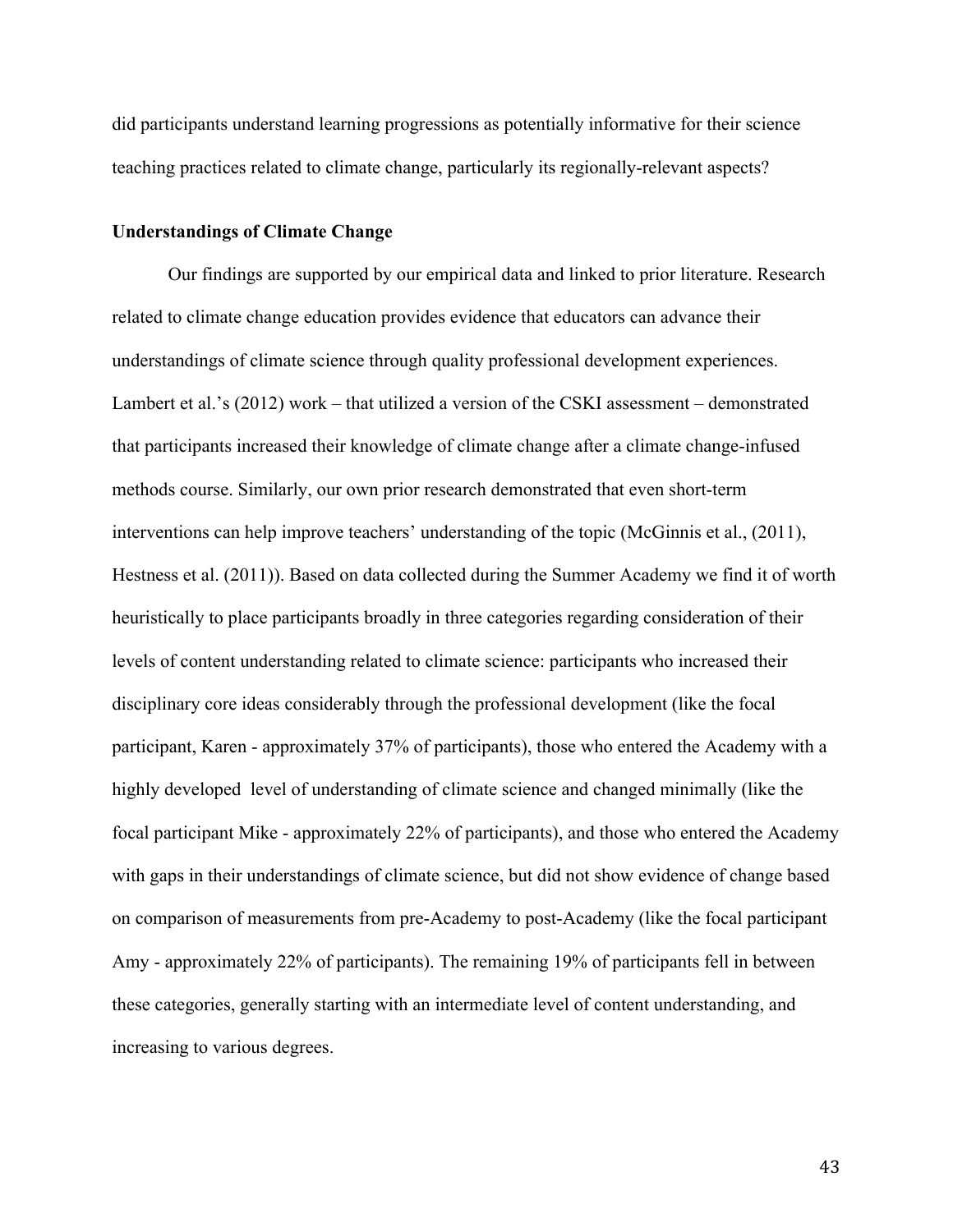For many, like Karen, a pre-service teacher, learning disciplinary core ideas in climate science was a valuable component of the Summer Academy. Karen advanced appreciably from a score of 7.5 (pre) to 12 (post). In addition, her post Academy responses to open-ended questions were more detailed than in the pre administration of the CSKI. In her interview she indicated that she did not have a developed understanding about climate change and that the information "*hit me like a ton of bricks*." Karen, and other participants like her, benefited from content-based professional development. Research suggests that it is common for teachers to hold alternate conceptions of climate change constructs (Ekborg & Areskoug, 2006). For these participants, content knowledge development was an important component of the professional development experience.

In contrast to Karen, Mike entered the Summer Academy with a more robust understanding of climate change science and scored at the top of the CSKI. While he did add additional detail on open-ended items in the post administration, the change was minimal. For participants like Mike, it was not possible to measure gains in climate content knowledge since they scored at the top of range. In his interview, he speaks about the Climate Science Academy in terms of reinforcing his pedagogical to climate change that consists of representing to his learners that science is defined by its core practices. For him the professional development experience was more about improving his teaching in the Core Practices of the NGSS than about learning climate science Disciplinary Core Ideas

Finally, for a few participants such as Amy, who came to the Academy with a relatively low understanding of climate science, there was little or no improvement in their Disciplinary Core Ideas of climate science. Although our instrumentation indicated there was room to forw in understanding of climate science, none occurred as measured by the CSKI. In her interview Amy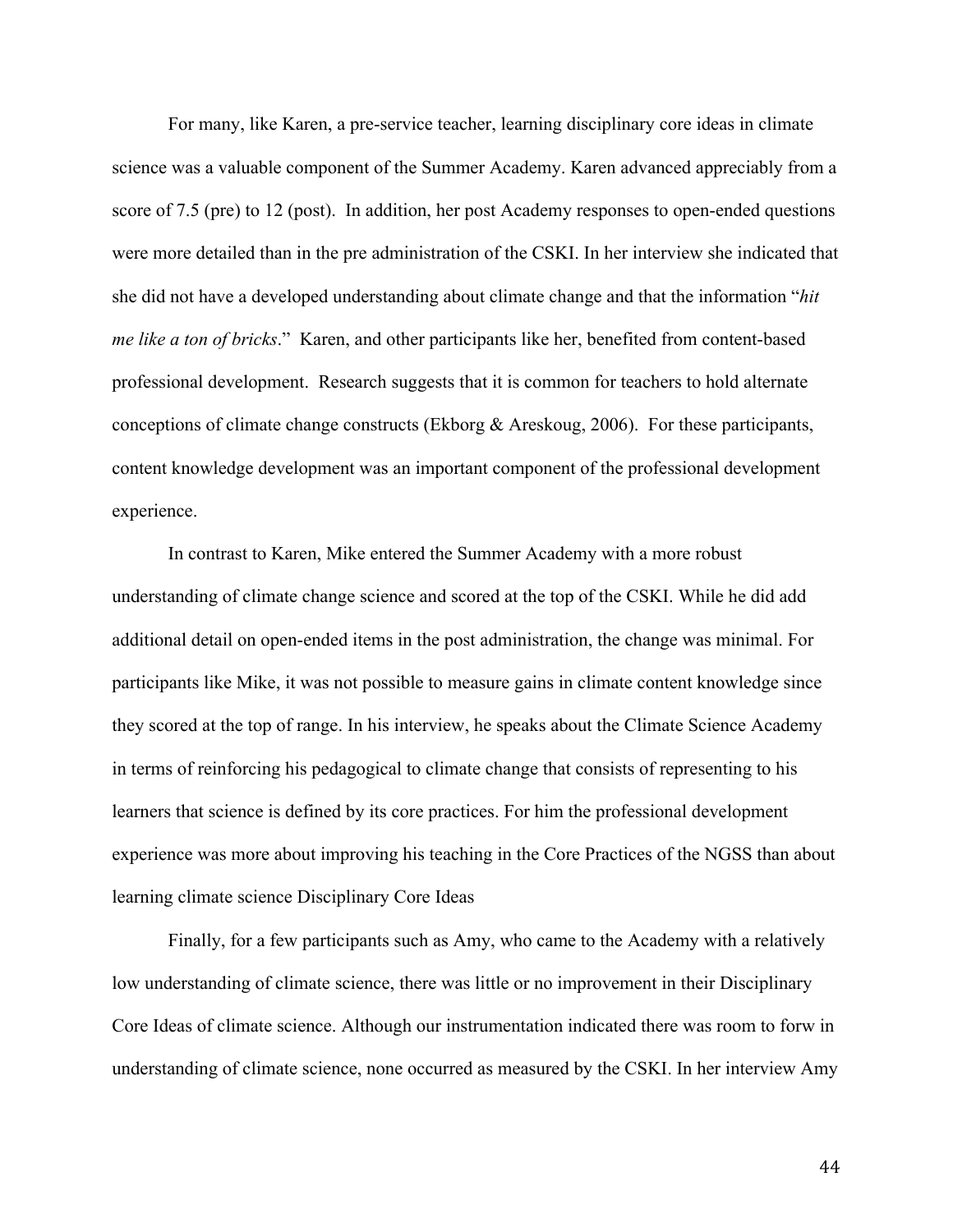stated she had "*a few misconceptions*" about climate change. Although Amy recognized that she had room to improve, the CSKI did not indicate change. For Amy, and a few others who did not increase their content knowledge even though the CSKI indicated gaps, further research is needed to understand the factors contributing to a lack of conceptual growth in Disciplinary Core Ideas in climate science.

These findings indicate that participants may enter professional development with widely differing climate change content knowledge. This has implications for the design of professional development experiences that can support all participants in enhancing their science content knowledge. As Hill (2009) suggested, rather than "one size fits all" (p. 475) learning opportunities, professional development should link educators' specific learning needs with opportunities most likely to address those needs. In the future, providing professional development opportunities - possibly via online learning experiences prior to the Academy - with an emphasis on content in which educators indicate a need for support, could be effective and allow them to focus more on teaching climate change when they enter the in-person Academy experience.

For educators who already possess higher levels of content knowledge, it is likely that Disciplinary Core Ideas-focused professional development will be of minimal value. Instead it would be more effective to provide opportunities for them to apply their existing knowledge in collaboration with other educators with a focus on planning and preparing to teach about climate change in their own classrooms.

Finally, for some educators there may be a lack of motivation, awareness, or perhaps resistance to the need to build their Disciplinary Cores Ideas in climate science. This presents a challenge. While it may be possible to bring the issue to their attention using an instrument like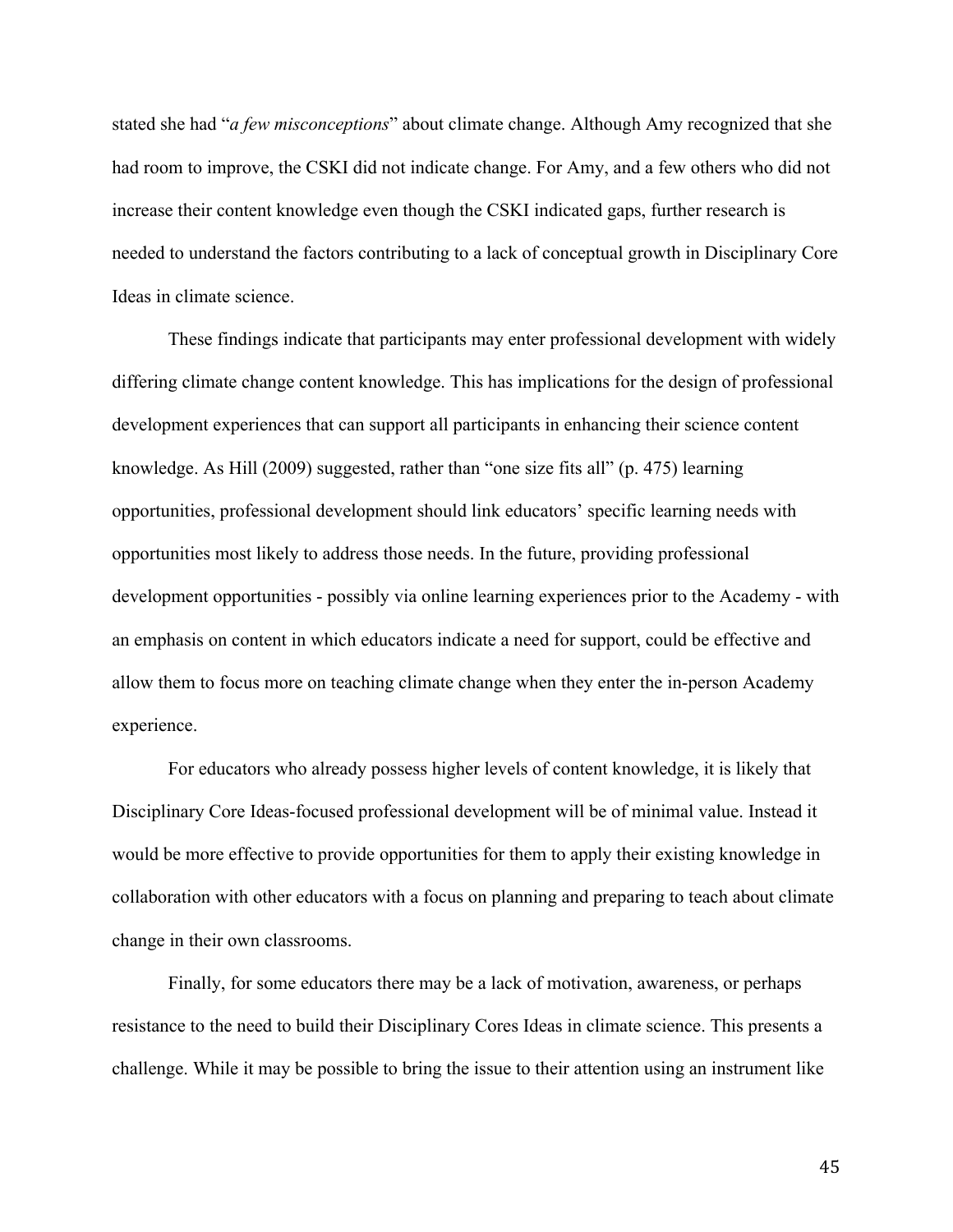the CSKI, unless they are motivated to address the issue, there is little that can be done. However, more research is needed to understand what types of professional development activities will motivate and lead to increased knowledge of climate change science.

# **Understandings of Learning Progressions and the Use of a Regional Observations Approach to Teaching About Climate Change**

Our analysis of the interview data illuminated several areas of overlap with prior literature, as well as several new insights, on educators' understanding of learning progressions and their applicability to the their science teaching practice related to climate change. It also highlighted the potential challenges and benefits of our strategy of introducing learning progressions to educators using a regional observations approach.

**Learning Progressions.** Consistent with prior literature on teachers' understanding and use of learning progressions, participants in the professional development academy appeared to view learning progressions as potentially useful for understanding student thinking. This was especially apparent in our findings within the Advancing Student Understanding *("Students should progress"*) and Assessing Student Understanding *("Knowing where students are at"*) concepts. The idea of *advancing student understanding* clearly resonated with participants, and most participants conceptualized assessment as a critical connection between student thinking and learning progressions. They emphasized the importance of "knowing where students are at" and monitoring their changing levels of understanding over time. In accordance with the suggestion by Corcoran et al. (2009), we presented participants with an assessment tool based on the draft hypothesized sea level rise learning progression shared in the Academy (see items at http://www.climateedresearch.org/publications/2012/SLR-LP.pdf). Participants' work with this tool, and other assessment-focused activities included in the Academy, may have influenced the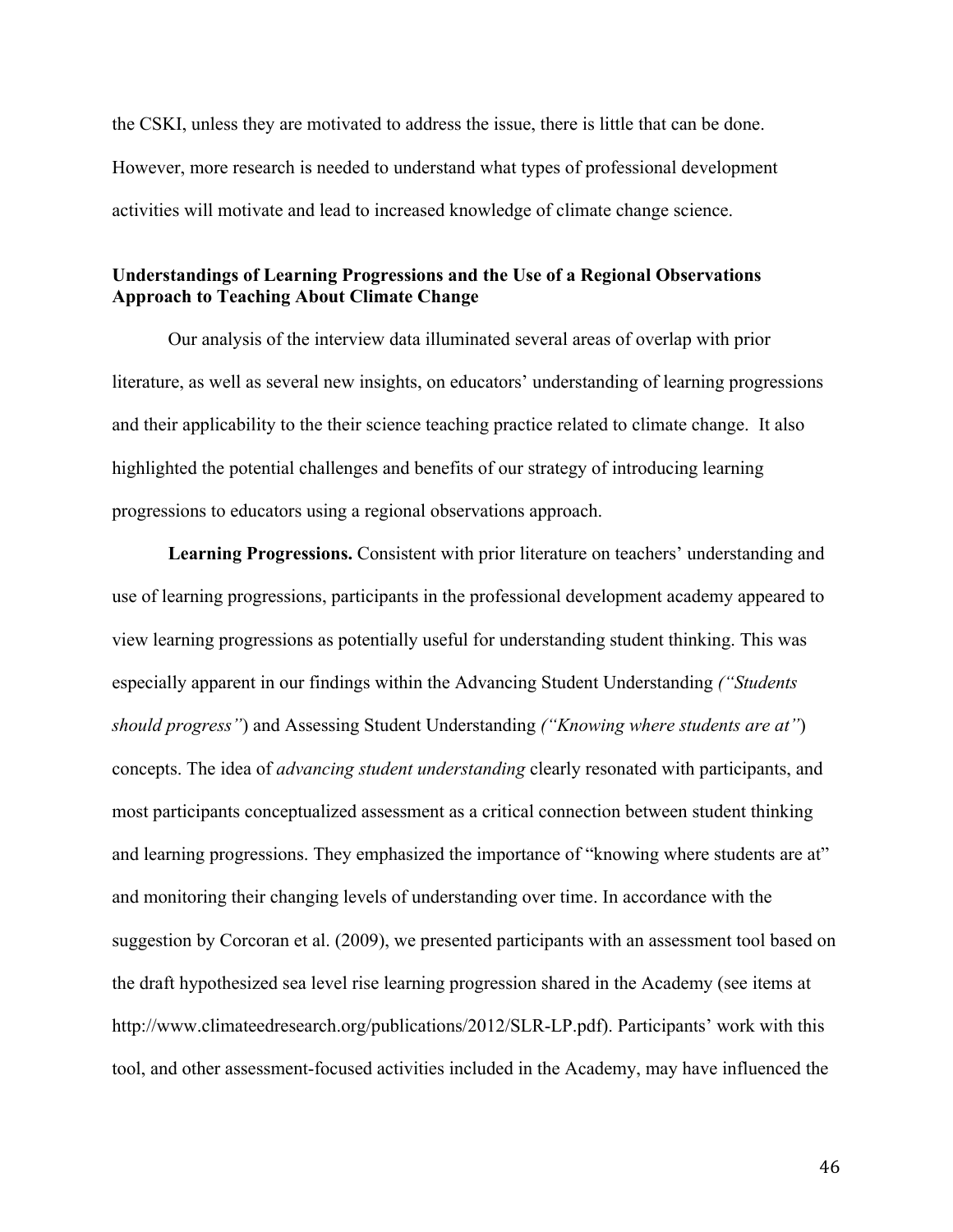ways in which they began to associate assessment, student thinking, and the utility of learning progressions. For example, during the Academy, participants engaged in an activity that some noted in as particularly beneficial. In the activity, based on Mohan, Chen, and Anderson's (2009) work on learning progressions and carbon cycling, participants examined student data and used it to locate students on a trajectory specified by a learning progression. As Sandra described: *"What was really helpful for me was giving the children a set of questions to begin with and assigning a number that we can decide on beforehand"* (Sandra, interview transcript). As Furtak (2012) noted, if teachers can locate students on a trajectory specified by a learning progression in this way, they may be able to adjust their instruction to optimize student learning.

Our research highlights several new insights about educators' ideas related to learning progressions and student thinking. First, as we noted in the Advancing Student Understanding concept, participants appeared to be comfortable with the idea of students' increasingly sophisticated levels of understanding, and many readily adopted the language associated with work in learning progressions, such as "levels of understanding" (as one teacher stated about her own understanding of climate change, *"I was pretty 'Level 2' coming in"* (Betty, interview transcript)). The analogy of learning to ride a bike and the four images depicting increasingly sophisticated levels, which we presented early in the Academy, appeared to serve as a useful analogy for introducing learning progressions to science educators. Because the concept of learning progressions is presently unfamiliar to almost all educators, this analogy – though admittedly imperfect for capturing all of the nuances of learning progressions – could be a beneficial starting place for professional development activities around learning progressions. Second, related to learning progressions as a new concept to most educators, we noted that many blended them with existing theories of teaching and learning. For example, many participants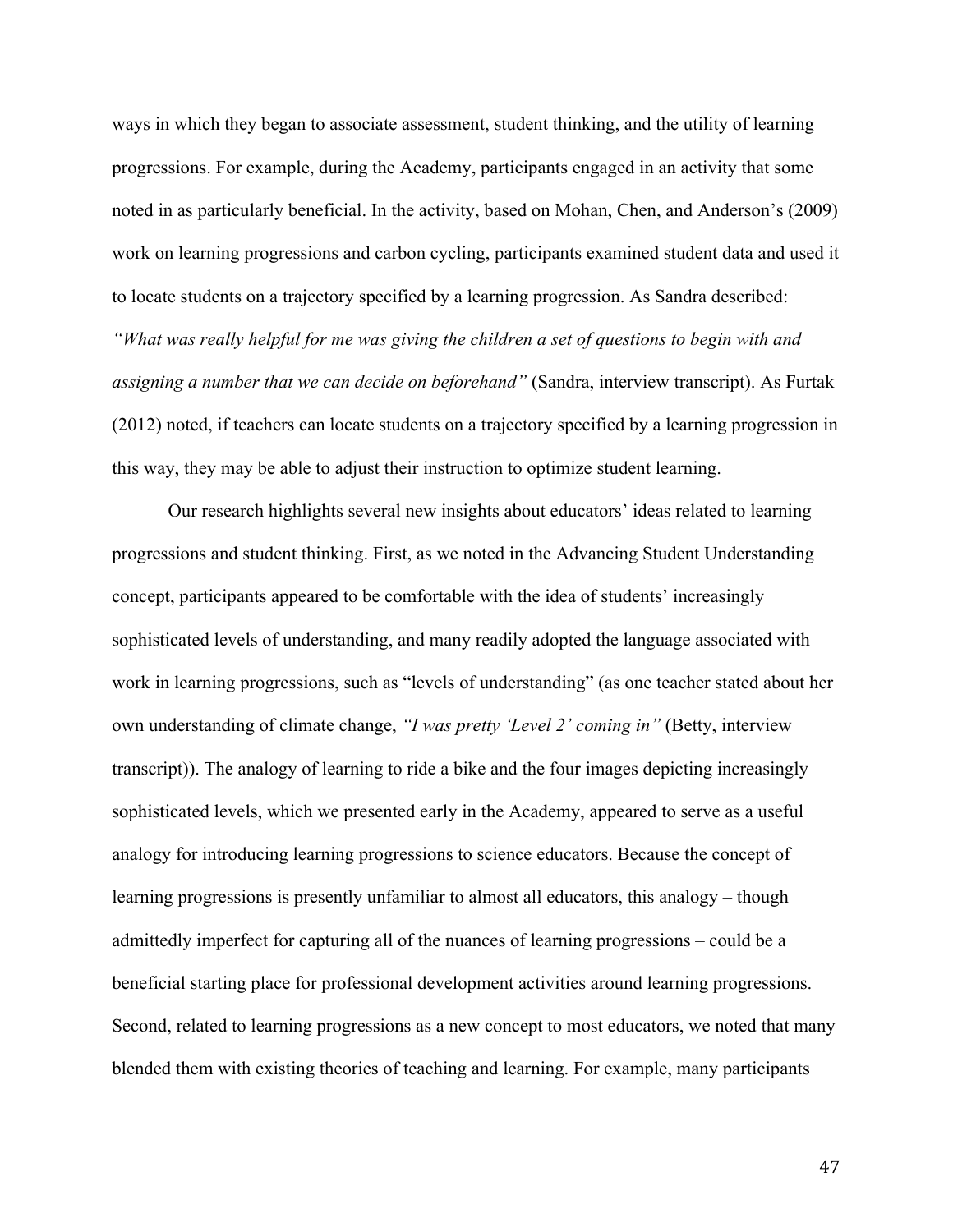made connections between learning progressions and building on prior knowledge in constructivist instruction. While some of these connections to existing theories of learning may have been beneficial for building participants' understanding, others – such as conflating learning progressions with the concept of the spiral curriculum - may have limited the ways in which they were able to conceptualize learning progressions as a new way of thinking about student learning. This suggests that professional development around learning progressions could benefit from explicating the similarities and differences between learning progressions and other theories of learning and teaching that are typically familiar to educators.

New insights also emerged about participants' ideas related to learning progressions and assessment. Linkages between learning progressions and assessment were logical for participants, and many spoke about the importance of formative and summative assessment as integral pieces of using learning progressions to guide their teaching. In particular, the Academy activity in which participants examined sample statements from students and diagnosed their thinking using levels derived from an empirically validated learning progression appeared to inform the ideas teacher held about the connections between formative assessment and learning progressions. However, similar to the ways in which they conflated learning progressions with their existing theories of learning, the extent to which teachers conceptualized assessment informed by learning progressions as anything new was sometimes confused. While participants did not explicitly emphasize "debunking" alternative conceptions as was reported by (Furtak, 2012), we did not find evidence of their intention to leverage alternative conceptions to achieve more sophisticated understandings. This suggests that educators may benefit in particular from support in recognizing and leveraging students' alternative conceptions as stepping-stones to a more advanced understanding.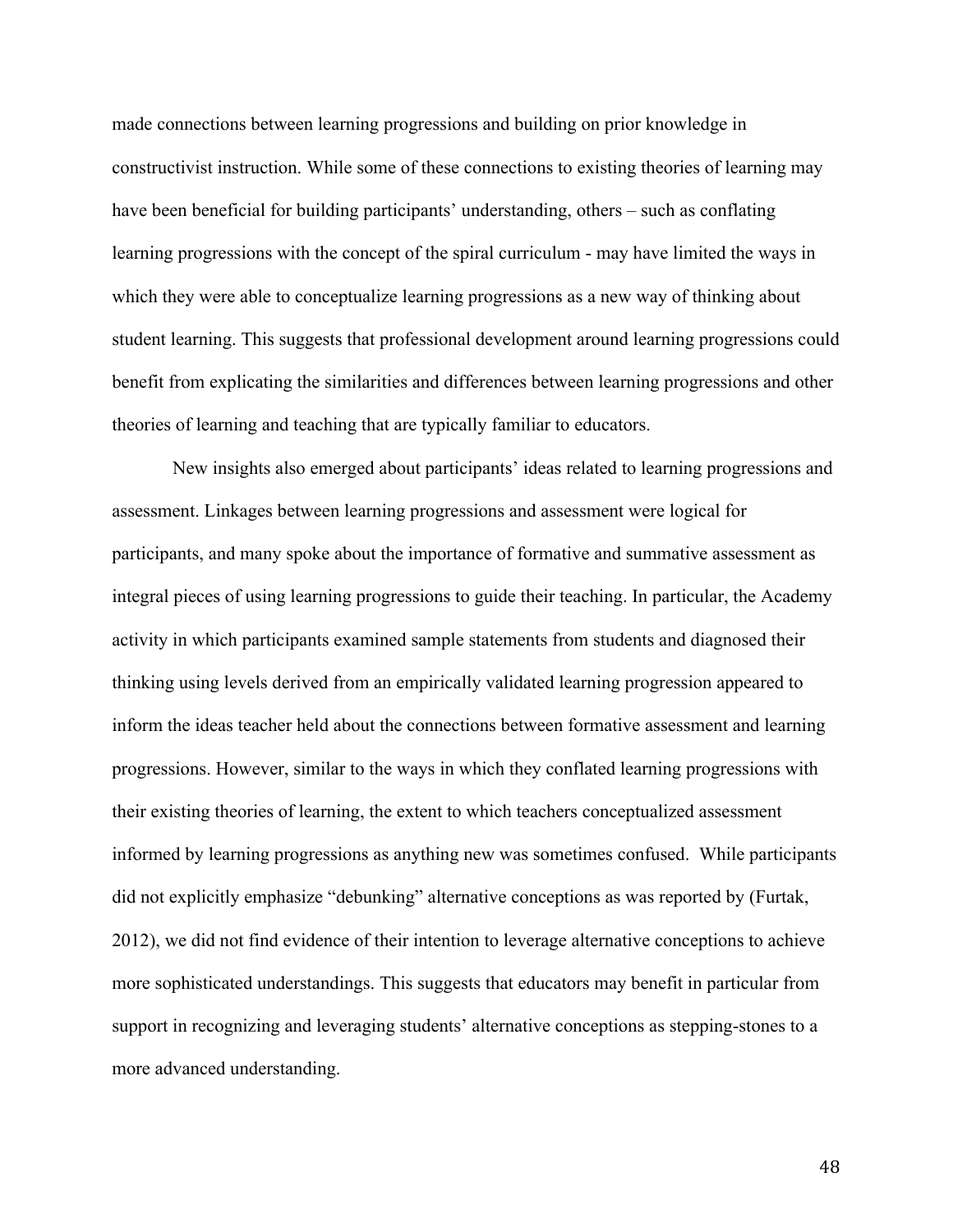Evidence was also limited around how or whether participants envisioned themselves using research-based learning progressions as tools to inform assessment process. We noted one exception in Katherine, who spoke about the relationship between student data and learning progressions, and the potential value of having "*groups of teachers get together [to] analyze students' responses"* (Katherine, interview transcript). This raised questions around how professional development related to learning progressions might better emphasize the empirical nature of learning progressions that Katherine was beginning to recognize, and present this ideas in ways that educators see as useful to their teaching practice. A possible suggestion might be that professional development on learning progressions should include opportunities for educators to practice using assessment tools based on learning progressions, especially tools aligned with the National Research Council's guidelines for NGSS assessments (NRC, in press), and consider ways they can integrate such tools into their classroom assessment practices.

Finally, we gained new understandings of the ways in which science educators think about learning progression as informative to their instructional practices – both in terms of instructional planning and in providing instructional support to students. Similar to the ways in which they conflated learning progressions with existing theories of learning, they sometimes conflated learning progressions with existing ideas about instruction. For example, the notion of advancing students from one level to another invoked connections to scaffolding. Participants also made comparisons between learning progressions and backwards planning or the spiral curriculum.

In some cases, these connections may serve educators well in thinking about how they could productively use learning progressions to inform their instruction. In other cases, consideration of learning progressions as similar to existing theories could prevent educators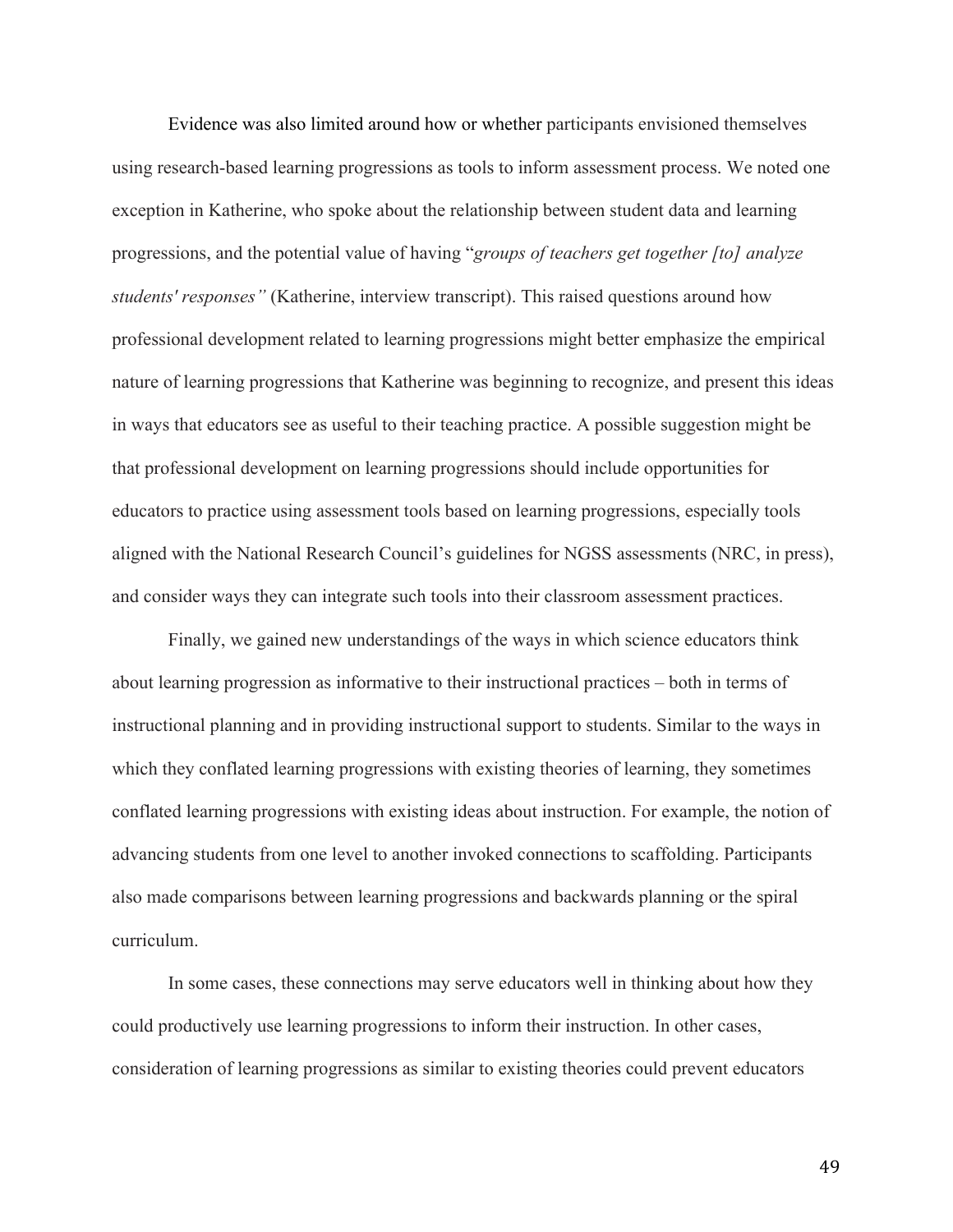from thinking about their instruction in new ways. It could also lead to unrealistic expectations about student learning – for example, some participants viewed the Upper Anchor of the learning progression as their "end goal" for instruction over a relatively short time period of classroom instruction (to be achieved as quickly as over a two- or three-week instructional unit) rather than a goal to be achieved over years of schooling. We noted that participants were generally inclined to think along the timeframe of a unit or an academic year, rather than on the longer multi-year timeframes typically embodied by learning progressions. Professional development around learning progressions should strongly emphasize this distinction. We learned that it would also be beneficial to clearly articulate the similarities and differences between standards that teachers as expected to address, such as the NGSS and perhaps the Common Core State Standards, and the levels of understanding of science constructs articulated within learning progressions. We believe that educators will benefit from considering the distinct ways in which each of these can help to inform their instruction.

In summary, our data suggest then that the professional development experience provided educators with new ideas, radical in their depth and application, about how to assess and respond to student thinking, and an initial understanding of how learning progressions might inform this process. However, we suggest that participants could benefit from additional support over significant time in applying learning progressions to their teaching practice. In this way, our research supports the work of Furtak and Morrison (2013), that emphasized the need for communicating ideas about learning progressions to teachers in ways that will best support them in enhancing their teaching practice.

**Regional Observations.** A unique aspect of our learning progressions research was our use of a regional observations approach. We introduced participants to the idea of learning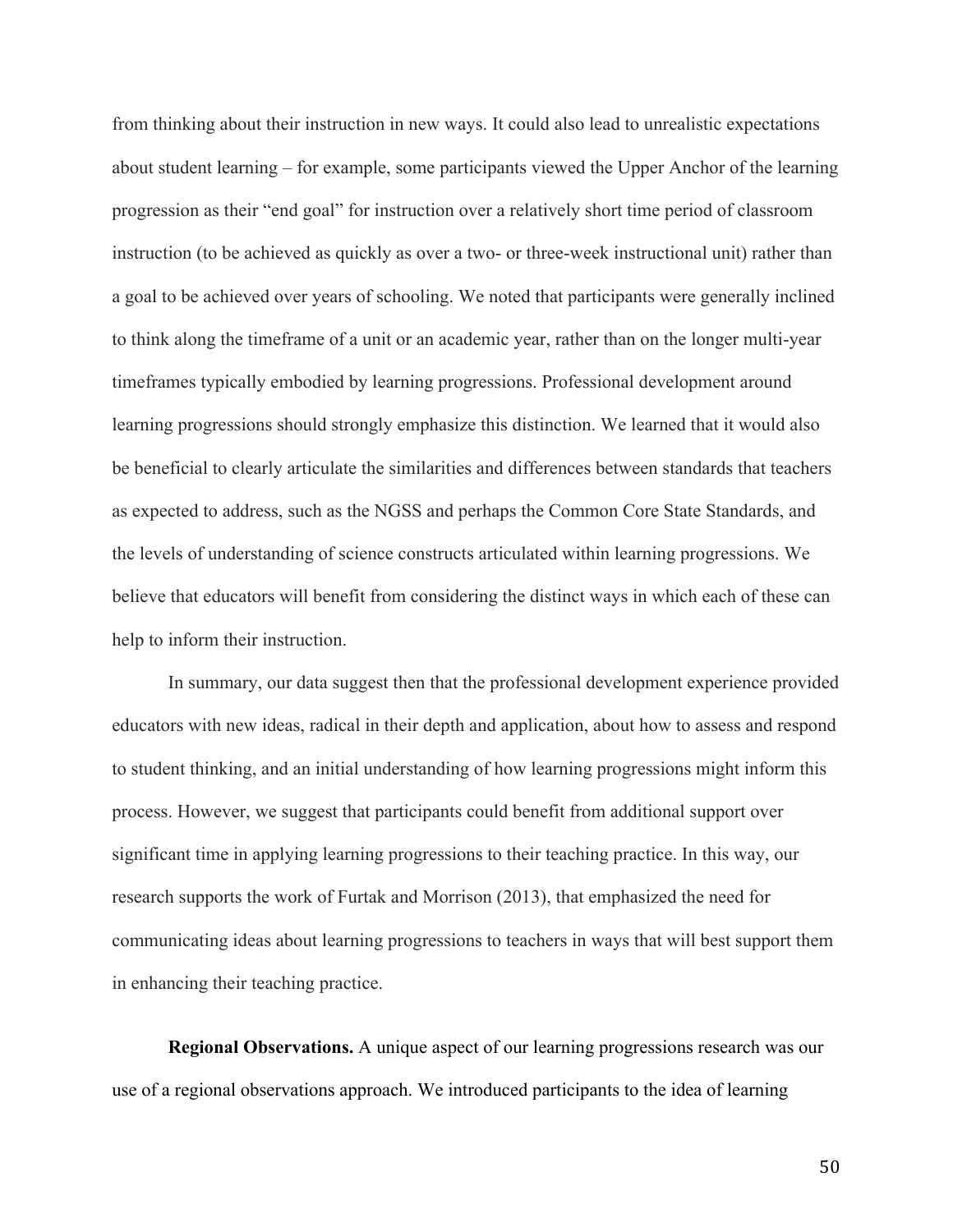progressions by sharing with them our work on designing a draft hypothesized learning progression on sea level rise, a climate change impact that the National Climate Assessment (NCADAC, 2013) identified as being of particular regional relevance. We noted a number of benefits to this approach. First, presentations by content experts on regional issues related to sea level rise, in tandem with the introduction to learning progressions through the concept of sea level rise, introduced participants to new understandings of Disciplinary Core Ideas in climate science, as well as new ways of thinking about science teaching and learning. Interviews with participants provided evidence of a generally positive response to the Academy focus on the notion of a regionally-relevant issue (although a few suggested differing regional observations may be of more relevance to their particular students, especially those in urban areas away from the coast), and participants were generally open to designing and implementing learning segments for classroom use incorporating the concept of sea level rise. Many participants viewed sea level rise as highly relevant to their students, and of interest to them because of its current or potential impacts on students' lives and communities. And finally, participants had ideas about how to integrate regional observations into their teaching, including through the use of outdoor and online investigations of sea level rise projections and impacts for their geographic regions. Considering these findings, we interpreted the regional observations approach for introducing learning progressions as beneficial for participating educators.

The regional observations approach for introducing learning progressions also, however, presented a number of challenges. From the participants' perspective, not all of the educators – despite being from the same general geographic region – considered sea level rise as relevant to their students. For example, as one participant stated,*"You have to understand one thing, I'm not dealing with sea level rise... It's not meaningful to my students. They don't go down to the*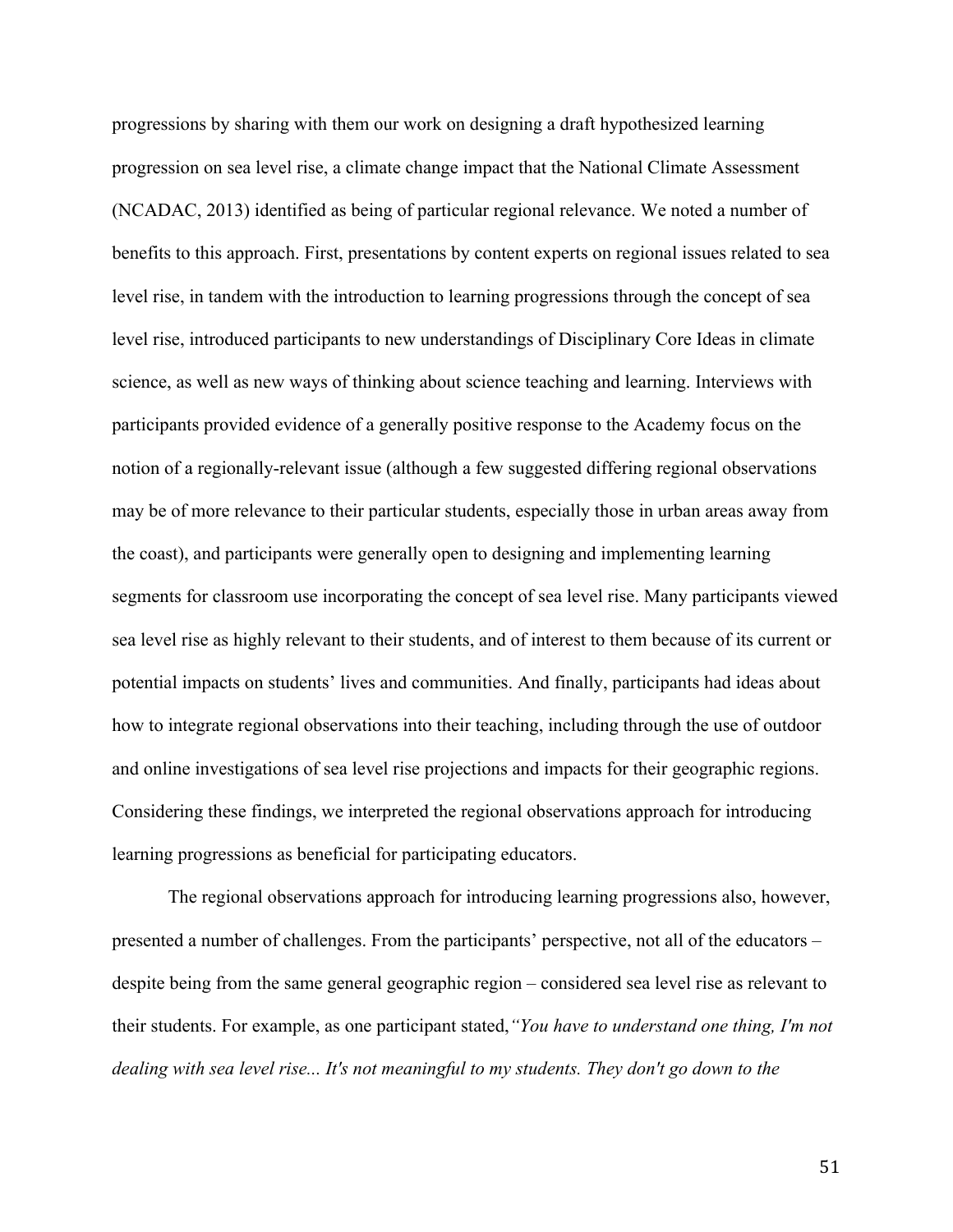*beach.*" (Nancy, interview transcript). In considering future use of the regional observations approach in professional development, this raises questions around how to select topics that will appeal to all. Or, it suggests to a greater degree the potential benefit of providing educators with more regional observations options during such professional development experiences in climate change education. For example, we posited early on in planning for our project that teachers situated in urban and suburban contexts away from the coastal area might find oother National Climate Assessment-identified regional observations for Delaware and Maryland of more relevance, such as the urban heat island effect and extreme weather (NCADAC, 2013). However, due to lack of planning time to prepare new materials for such various options beyond sea level rise, and our primary need to test the concept of modeling a regional observations perspective to climate change education, we decided on only using sea level rise as our one regional observation option in the Academy. Another concern for participants related to the regional observations approach was the perennial issue of "fitting it in" to the existing curriculum if they were not already teaching the topics of climate change and its impacts on the environment. While this is a genuine challenge presently, perhaps it will be remedied to some degree in coming years as Delaware and Maryland adapt their science curricula to align with the NGSS, that includes climate change as an explicit topic.

From our perspectives as researchers, a challenge was discerning how or to what extent participants were prepared to relate the regional observations approach with student learning. At times, it was difficult to pinpoint how the introduction of a learning progression on sea level rise may have influenced participants' thinking about how they would use learning progressions to teach about climate change. While many participants generally thought sea level rise would be useful for engaging students' interest, only one participant conjectured that students' particular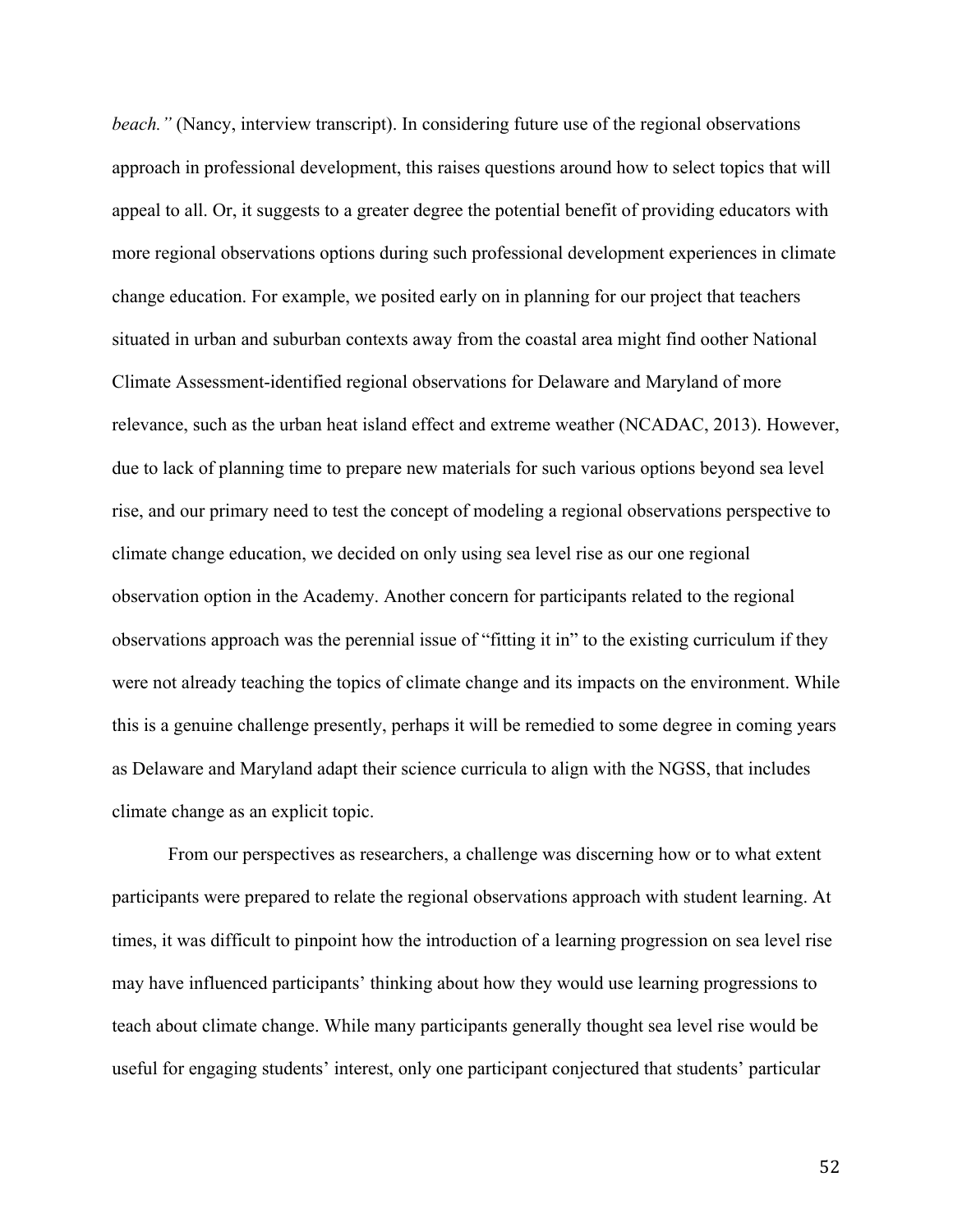experiences within the local region could be an asset to support their learning about a regionallyrelevant topic. Moving forward, we see regional observations as a promising approach to introducing learning progressions to educators, however more research is needed regarding the ways in which to make more strategic and coherent connections between the regional observation construct itself and how learning progressions can inform teaching and learning around the construct.

### **Limitations**

Our research provided new insights on science educators' engagement in professional development related to climate change and their introduction to learning progressions. However, we note several potential limitations of our study. One limitation was the short timeframe of our professional development and data collection – a one-week professional development academy and the limited amount of time participants had to engage in the science and pedagogical content presented. It is possible that a longer professional development experience would have shown a greater level of change in both participants' Disciplinary Core Ideas, Science Core Practices, and Cross Cutting Concepts related to climate change education *and* their understandings of learning progressions. Another limitation related to our decision to use a pre-developed instrument, the CSKI, to measure participants' Disciplinary Core Ideas of climate science. While there were benefits to the use of an established, research-based tool, it is possible that participants would have scored differently on an assessment tool with items even more precisely aligned with the content presented in the Academy. Related to participants' understandings of learning progressions and their classroom teaching of climate change, at this time we present data only from participant interviews. In the future we plan to report how the teachers in our study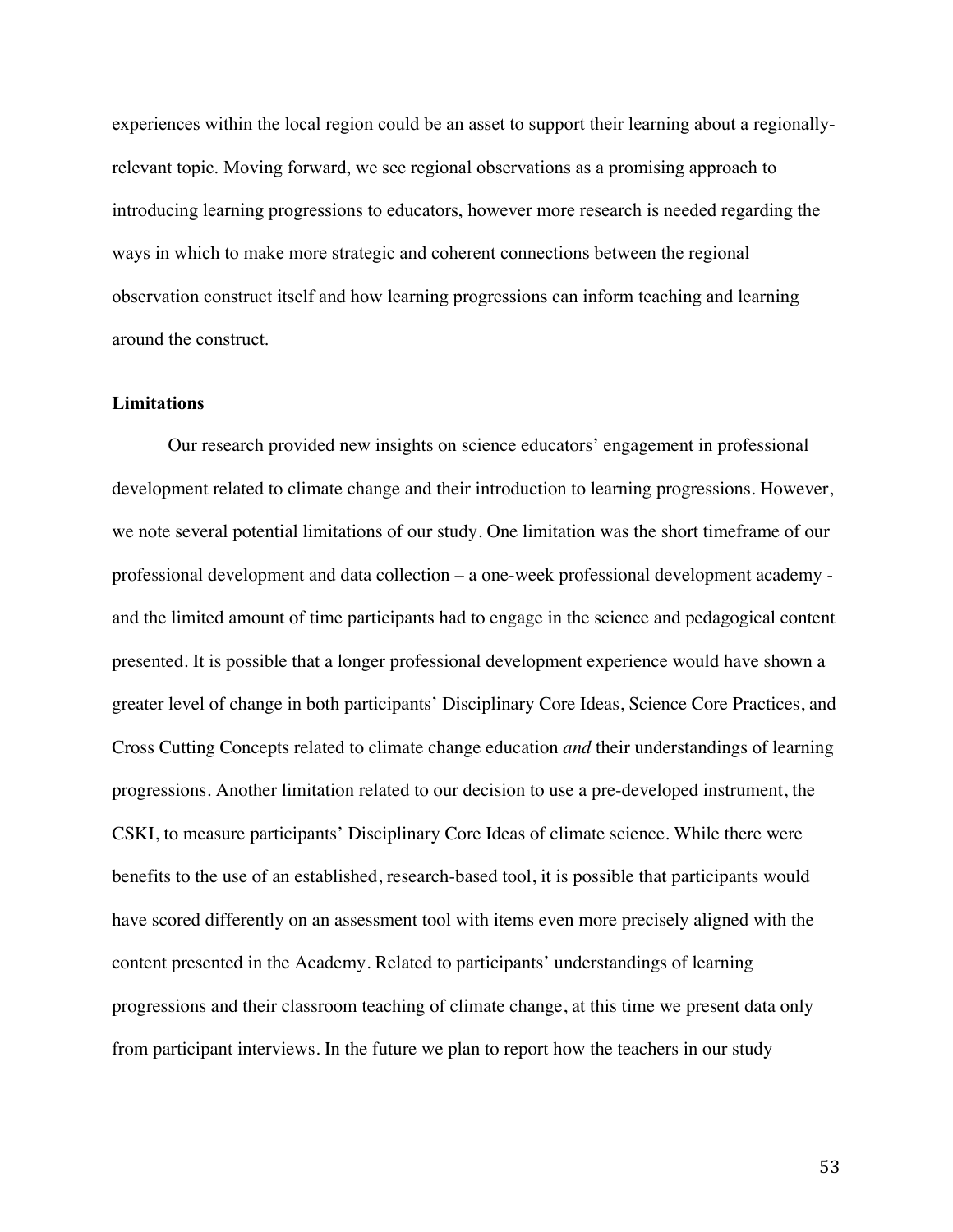implemented climate change education in their classrooms by analysis of the learning segments that they taught.

#### **Future Research Directions**

From this examination of educators' experiences engaging in a learning sciencesintegrated professional development academy on climate change education, we note several key areas for future inquiry. Future research might investigate the types of professional development activities that will motivate and lead to increased understanding of Disciplinary Core Ideas in climate science for teachers with diverse levels of background knowledge. With regard to teachers' understandings of learning progressions, future research should continue to explore the ways in which learning progressions can best be presented in teacher professional development. Such approaches might focus on concrete pedagogical strategies and assessment tools based on learning progressions that teachers can use in the classroom. Finally, while we noted that teachers responded positively to a focus on a regionally-relevant impact of climate change, future research should examine the ways in which participants make decisions on including regional observations in their teaching of climate change, including which regional observations they select and how they integrate them into instruction on climate change.

#### **References**

- Achieve, Inc. (2013). The Next Generation Science Standards. Retrieved from http://www.nextgenscience.org/
- Allen, L. B., & Crowley, K. J. (2014). Challenging beliefs, practices, and content: How museum educators change. *Science Education*, *98*(1), 84-105.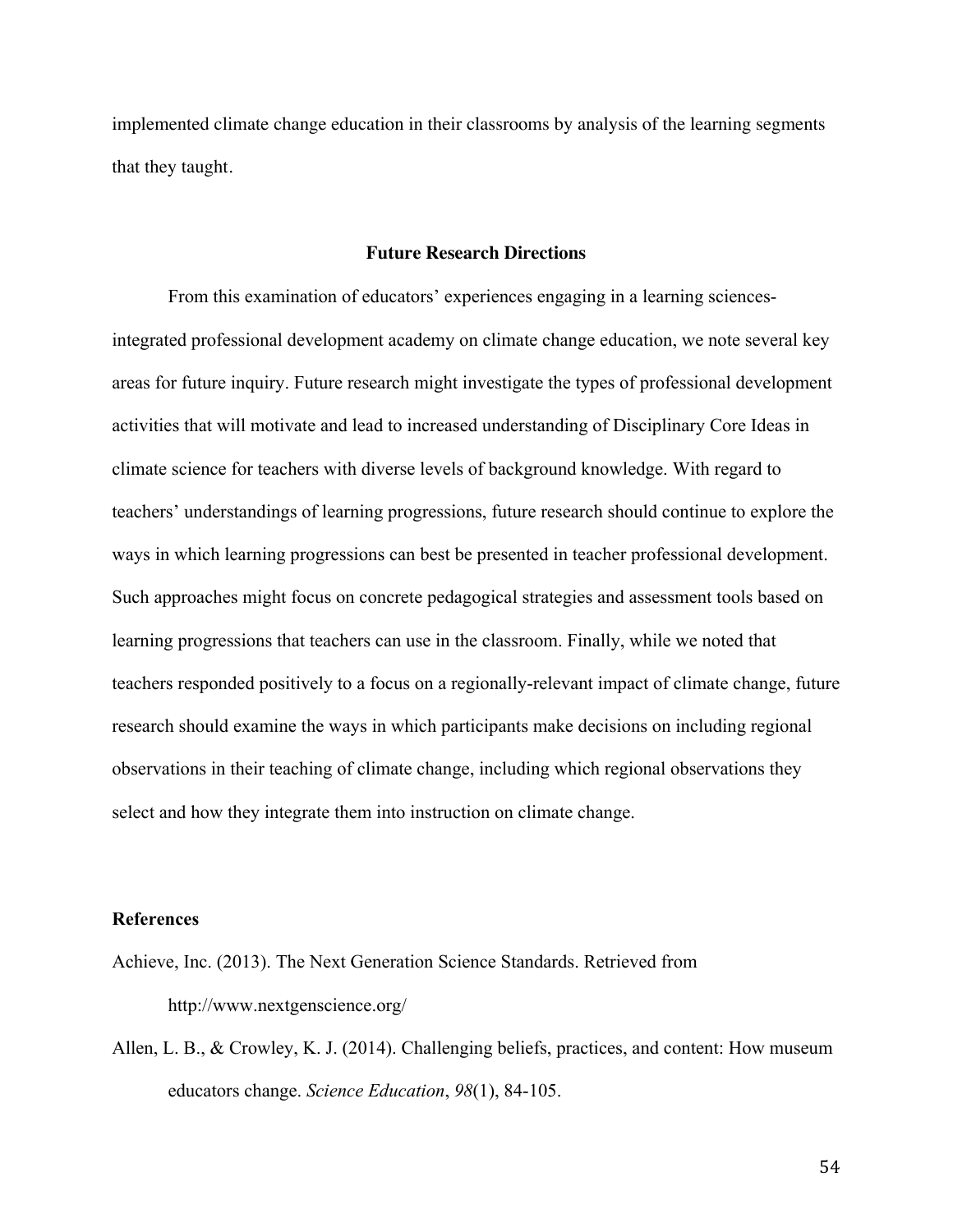- Alonzo, A. C., & Steedle, J. T. (2008). Developing and assessing a force and motion learning progression. *Science Education*, *93*, 389–421.
- American Association for the Advancement of Science. (AAAS) (1993). *Benchmarks for science literacy*. Oxford University Press.
- Bogdan, R., & Biklen, S. K. (2006). *Qualitative research for education: An Introduction to theory and methods*. (5th Ed.) Boston: Allyn and Bacon.
- Boyes, E., & Stanisstreet, M. (1992). Students' perceptions of global warming. *International Journal of Environmental Studies*, *42*(4), 287-300.
- City, E.A., Elmore, R.F., Fairman, S.E, & Teitel, L. (2009). *Instructional rounds in education: A network approach to improving teaching and learning*. Cambridge, MA: Harvard Education Press.
- Clarke, D., & Hollingsworth, H. (2002). Elaborating a model of teacher professional growth. *Teaching and teacher education*, *18*(8), 947-967.
- Corcoran, T., Mosher, F. A., & Rogat, A. (2009). Learning progressions in science. *Consortium for Policy Research in Education (CPRE)*, *13*.
- Desimone, L. M. (2009). Improving impact studies of teachers' professional development: Toward better conceptualizations and measures. *Educational Researcher*, *38*(3), 181-199.
- Duschl, R.A., Schweingruber, H.A., & Shouse, A.W. (Eds.), (2007). Taking science to school: Learning and teaching science in grades K-8. Washington, DC: National Academies Press.
- Ekborg, M., and Areskoug, M. (2012). How student teachers' understanding of the greenhouse effect develops during a teacher education programme. *Nordic Studies in Science Education*, 2(3): 17-29.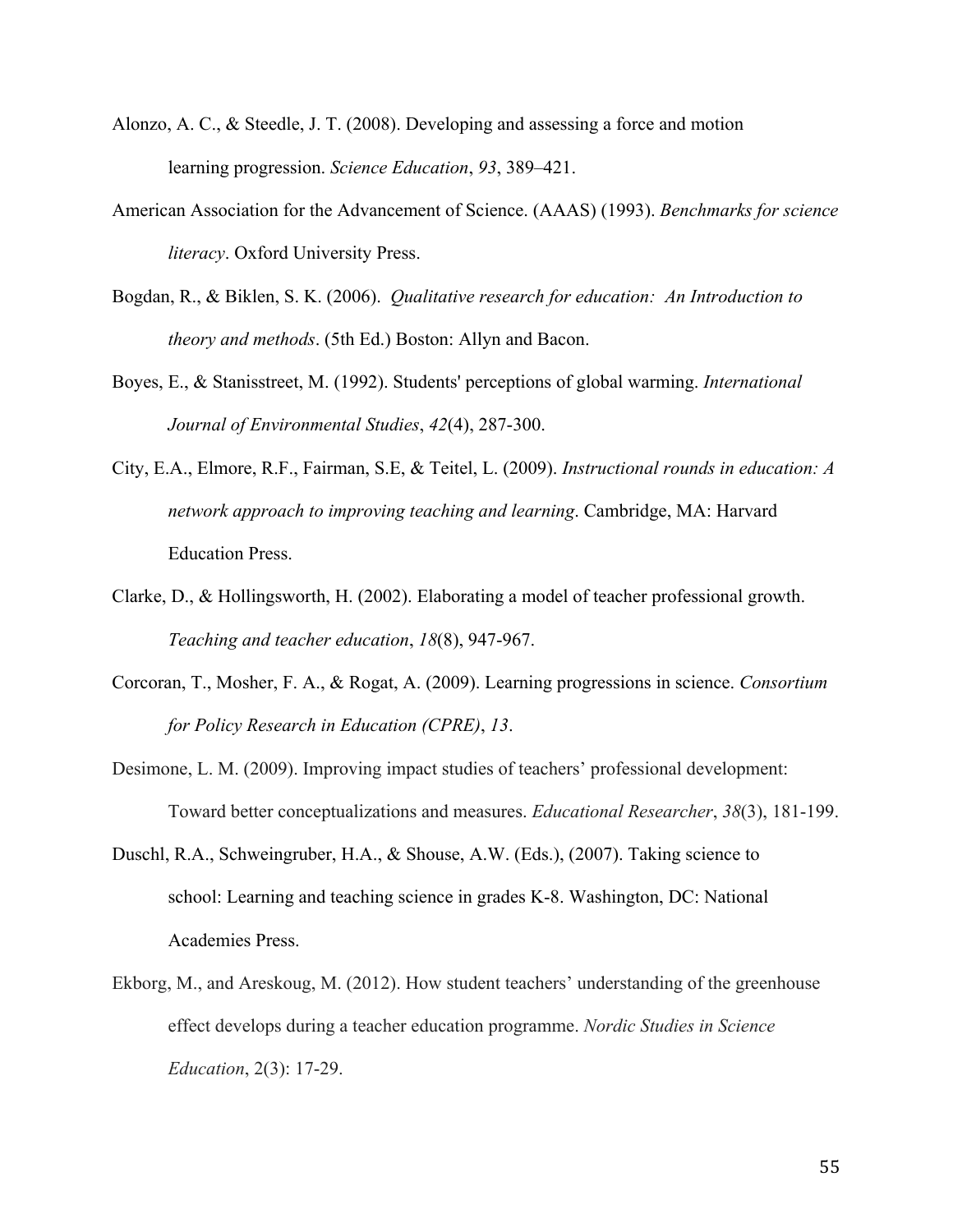- Furtak, E. M. (2012). Linking a learning progression for natural selection to teachers' enactment of formative assessment*. Journal of Research in Science Teaching, 49*(9), 1181–1210.
- Furtak, E.M. & Morrison, D. (2013). Challenges in developing classroom assessments linked to a multidimensional learning progression. Paper presented at the annual meeting of the *National Association of Research in Science Teaching* Annual Meeting, Rio Grande, PR.
- Furtak, E.M., Thompson, J., Braaten, M., & Windschitl, M. (2012). Learning progressions to support ambitious teaching practices. In A.C. Alonzo & A.W. Gotwals (Eds.), *Learning progressions in science: Current challenges and future directions.* Sense Publishers.
- Gayford, C.G. (2002). Controversial environmental issues: A case study for the professional development of science teachers. *International Journal of Science Education, 24*(11), 1191-1200.
- Gunckel, K. L., Covitt, B. A., Salinas, I., & Anderson, C. W. (2012). A learning progression for water in socio-ecological systems. *Journal of Research in Science Teaching*, *49*(7), 843-868.
- Heredia, S., Furtak, E.M., & Morrison, D. (2012). Item context: How organisms used to frame natural selection items influence student response choices. Paper presented at the annual meeting of the *National Association of Research in Science Teaching* Annual Meeting, Indianapolis, IN.
- Hestness, E., McGinnis, J. R., Riedinger, K., and Marbach-Ad, G. (2011). A study of teacher candidates' experiences investigating global climate change within an elementary science methods course. *Journal of Science Teacher Education*, 22(4): 351-369.

Hill, H. C. (2009). Fixing teacher professional development. *Phi Delta Kappan*, *90*(7), 470-476.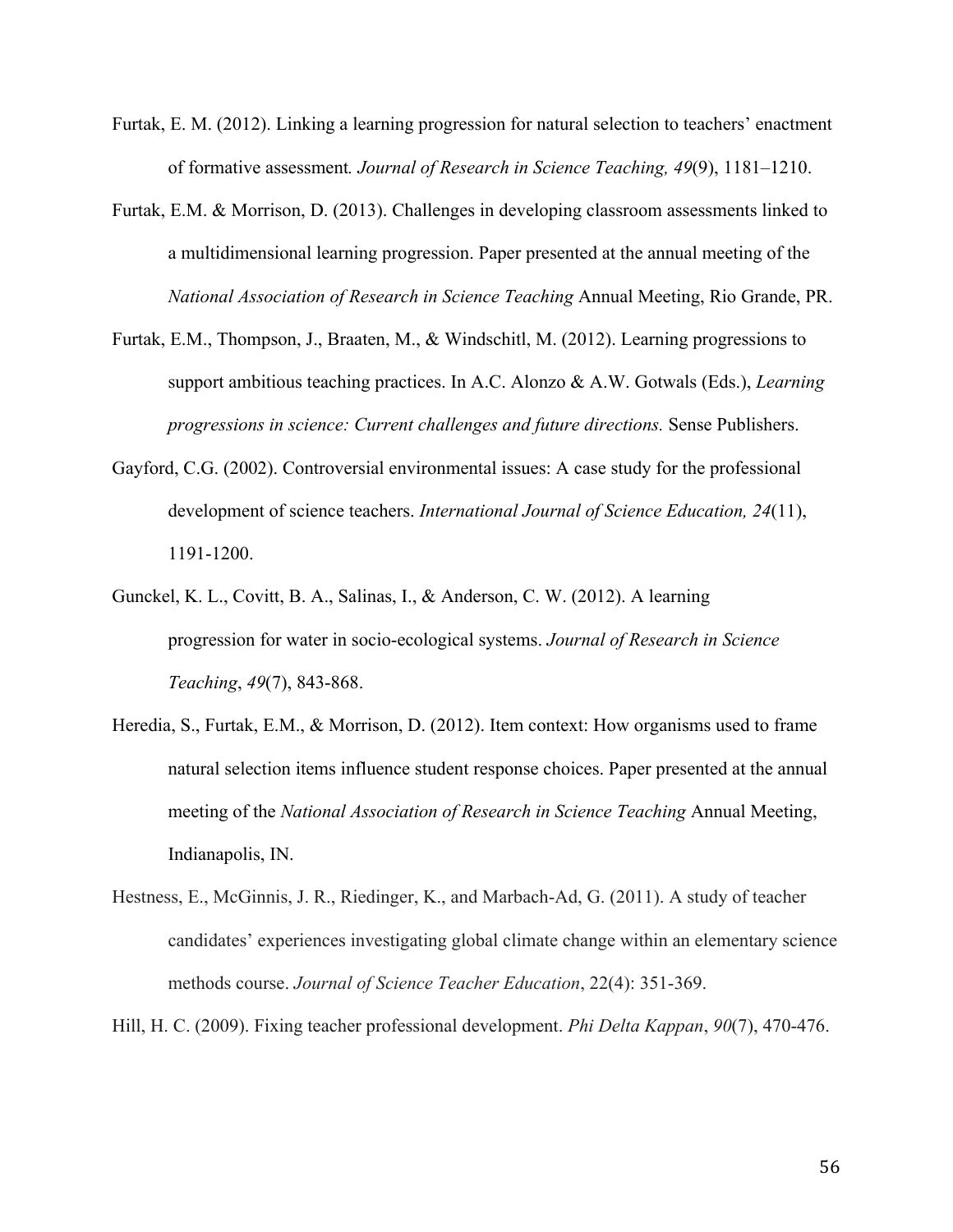- Intergovernmental Panel on Climate Change (IPCC) (2013). Climate Change 2013: The Physical Science Basis. Contribution of Working Group I to the Fifth Assessment Report of the Intergovernmental Panel on Climate Change. *Summary for Policymakers (IPCC, 2013)*.
- Jaeger, R. M. (1997). Complementary research methods for research in education, (2nd ed). American Educational Research Association: Washington, DC.
- Johnson, R.M., Henderson, S., Gardiner, L., Russell, R., Ward, D., Foster, S., Meymaris, K., Hatheway, B., Carbone, L., Eastburn, T. (2008) Lessons learned through our climate change professional development program for middle and high school teachers. *Physical Geography, 29*(6), 500-511.
- Kolstø, S. D. (2001). Scientific literacy for citizenship: Tools for dealing with the science dimension of controversial socioscientific issues. *Science Education*, *85*(3), 291-310.
- Lambert, J. L., Lindgren, J., & Bleicher, R. 2012. Assessing elementary science methods students' understanding about global climate change. *International Journal of Science Education*, 34(8): 1167-1187.
- Lave, J., & Wenger, E. (1991). *Situated learning: Legitimate peripheral participation*. Cambridge University Press.
- Lehrer, R., & Schauble, L. (2012). Seeding evolutionary thinking by engaging children in modeling its foundations. *Science Education*, *46*(6), 731-735.
- Lester, B.T., Ma, L., Lee, O., and Lambert, J. 2006. Social activism in elementary science education: A science, technology, and society approach to teach global warming. *International Journal of science Education,* 28(4): 315-339.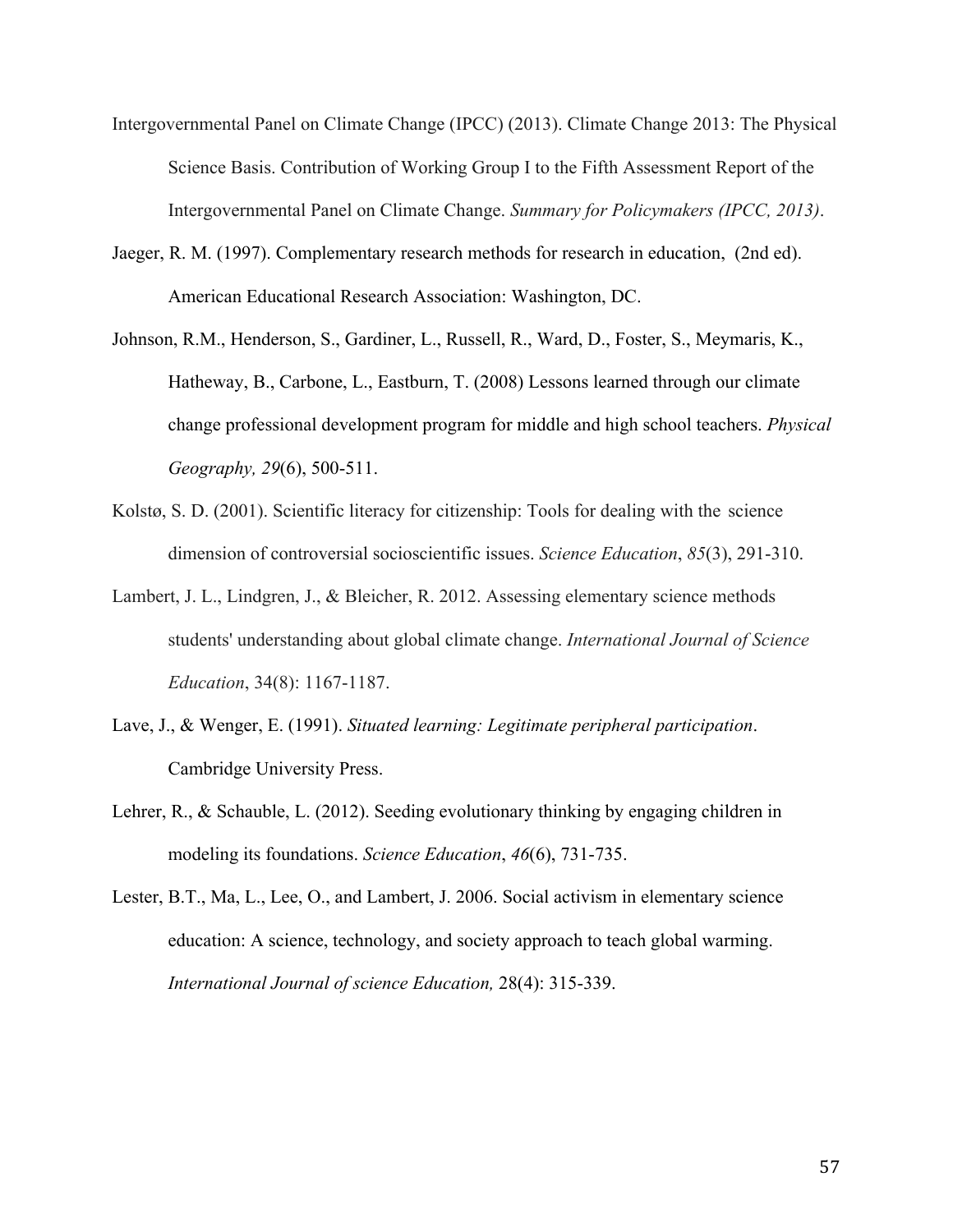- Matkins, J. J. and Bell, R. L. 2007. Awakening the scientist inside: Global climate change and the nature of science in an elementary science methods course. *Journal of Science Teacher Education*, 18(2): 137-163.
- McGinnis, J., McDonald, R.C., Breslyn, W., and Hestness, E. (2013). Climate change in the Next Generation Science Standards (K-12). Retrieved from: http://www.climateedresearch.org/publications/2013/Climate-Change-NGSS.pdf
- McGinnis, J. R., Hestness, E., & Riedinger, K. (2011). Changing science teacher education in a changing global climate: Telling a new story. *Transformative Eco-Education For Human Survival: Environmental Education In A New Era. Charlotte, North Carolina: Information Age Publishing*.
- Miles, M. B., & Huberman, A. M. (1994). Qualitative data analysis (2nd ed.). London: Sage Ltd.
- Mohan, L., Chen, J., & Anderson, C. W. (2009). Developing a multi-year learning progression for carbon cycling in socio-ecological systems. *Journal of Research in Science Teaching, 46*(6), 675-698.
- National Climate Assessment and Development Advisory Committee. (2013). Draft climate assessment report. Retrieved from http://ncadac.globalchange.gov
- National Research Council (NRC). (1996). *National science education standards*. Washington, D.C.: The National Academies Press.
- National Research Council (NRC). (in press). *Developing assessments for the next generation science standards*. Washington D.C.: The National Academies Press.
- Nehm, R. H., & Ha, M. (2011). Item feature effects in evolution assessment*. Journal of Research in Science Teaching, 48*(3), 237-256.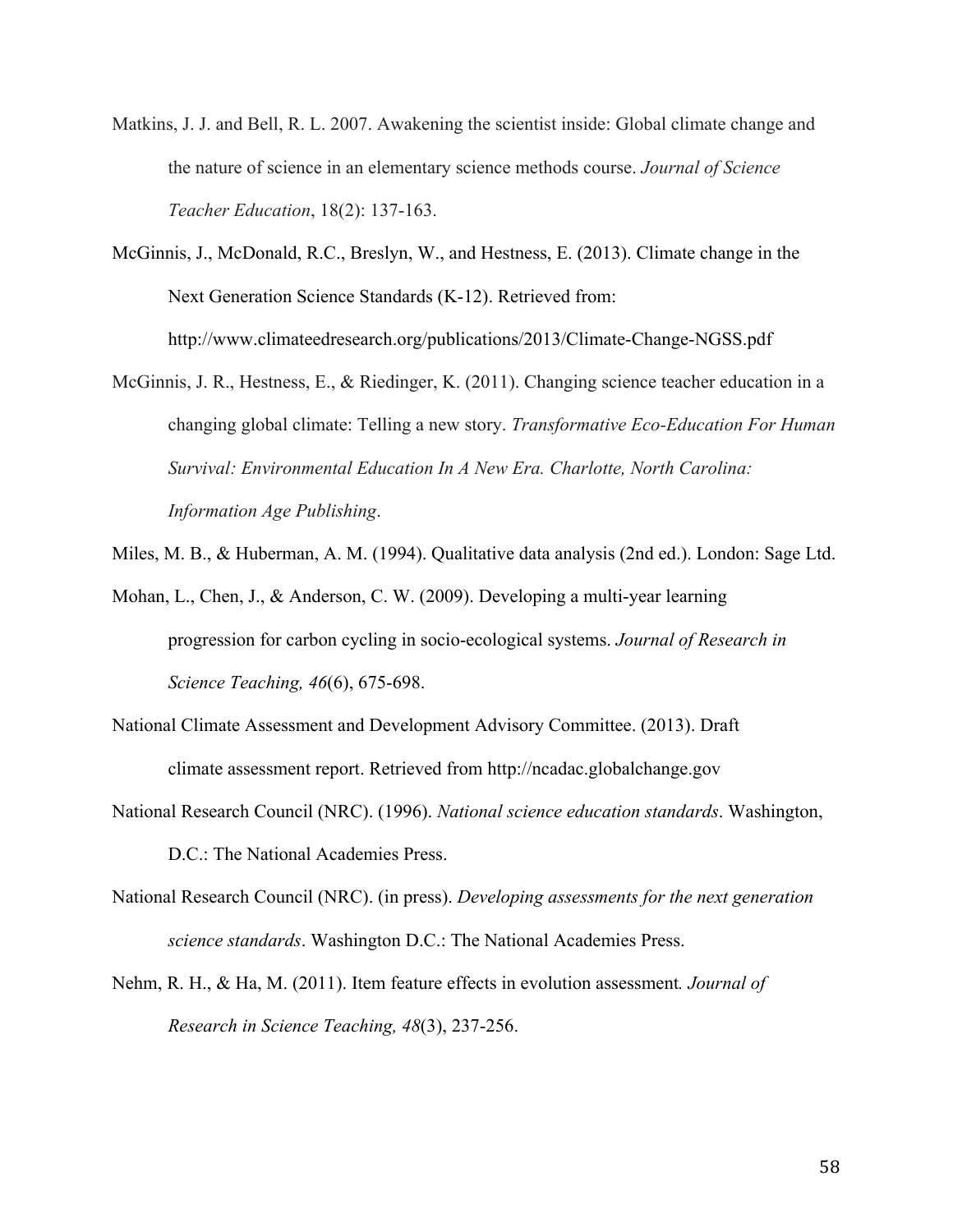- Pruneau, D., Doyon, A., Langis, J., Vasseur, L., Ouellet, E., McLaughlin, E., Boudreau, G., & Martin, G. (2006). When teachers adopt environmental behaviors in the aim of protecting the climate. *The Journal of Environmental Education*, *37*(3), 3-12.
- Reiser, B. J. (2013). What professional development strategies are needed for successful implementation of the Next Generation Science Standards? Invitational Research Symposium on Science Assessment, K-12 Center at ETS. Retrieved from: http://www.k12center.org
- Shea, N. A., & Duncan, R. G. (2013). From theory to data: The process of refining a learning progression. *Journal of the Learning Sciences*, *22*(1), 7-32.
- Sikorski, T. F., & Hammer, D. (2010). A critique of how learning progressions research conceptualizes sophistication and progress. In K. Gomez, L. Lyons, & J. Radinsky (Eds.), *Learning in the disciplines: Proceedings of the 9th International Conference of the Learning Sciences* (Vol. 1, pp. 1032–1039). Chicago, IL: International Society of the Learning Sciences.
- Songer, N. B., Kelcey, B., & Gotwals, A. W. (2009). How and when does complex reasoning occur? Empirically driven development of a learning progression focused on complex reasoning about biodiversity. *Journal of Research in Science Teaching*, *46*, 610– 631.
- Wise, S.B. (2010). Climate change in the classroom: Patterns, motivations, and barriers to instruction among Colorado science teachers. *Journal of Geoscience Education, 58*(5), 297-309.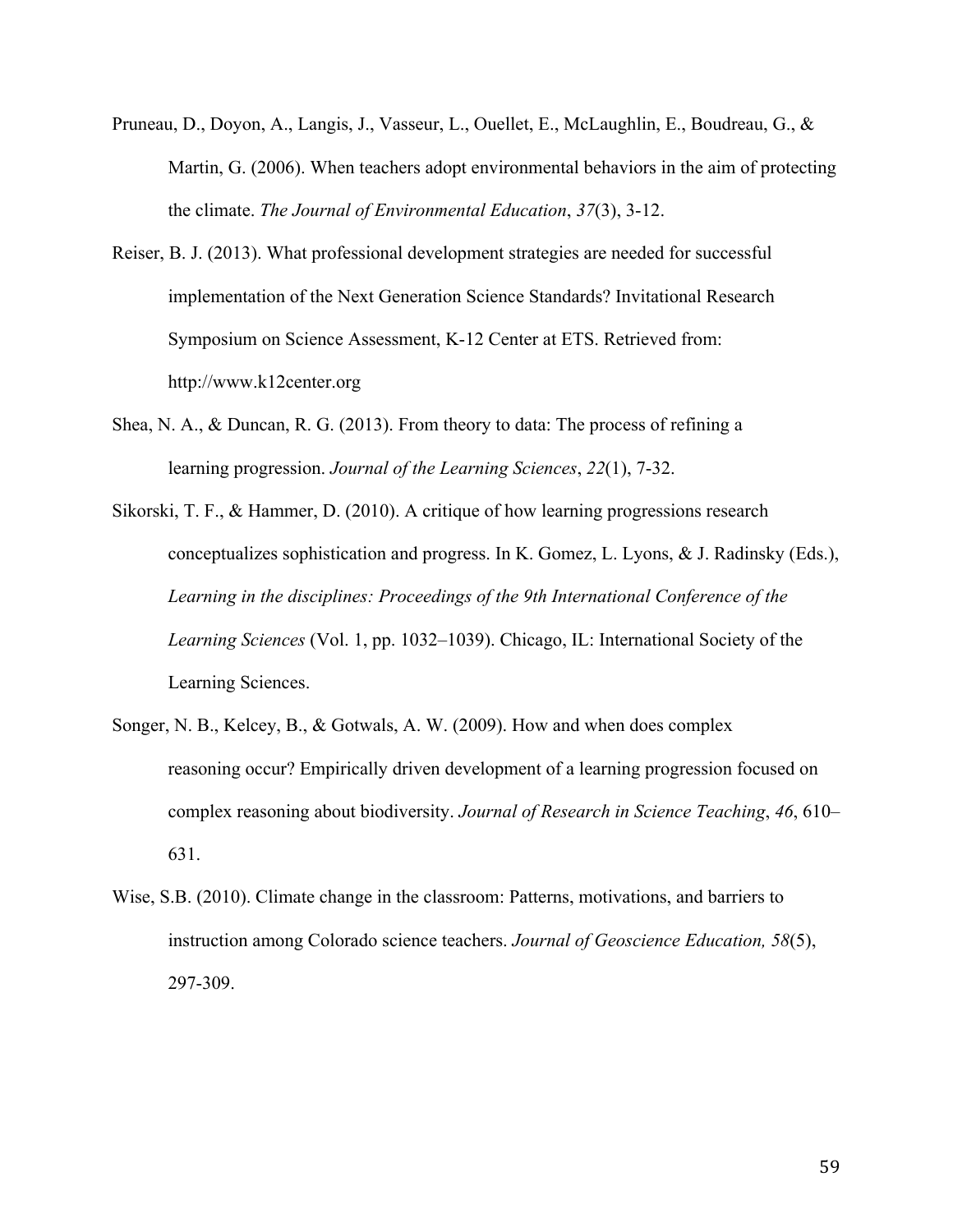# **Appendix**

| Code        | Standard                | Clarification Statement & Assessment Boundary         |
|-------------|-------------------------|-------------------------------------------------------|
| $MS-ESS3-5$ | Ask questions to        | Examples of factors include human activities (such    |
|             | clarify evidence of the | as fossil fuel combustion, cement production, and     |
|             | factors that have       | agricultural activity) and natural processes (such as |
|             | caused the rise in      | changes in incoming solar radiation or volcanic       |
|             | global temperatures     | activity). Examples of evidence can include tables,   |
|             | over the past century.  | graphs, and maps of global and regional               |
|             |                         | temperatures, atmospheric levels of gases such as     |
|             |                         | carbon dioxide and methane, and the rates of          |
|             |                         | human activities. Emphasis is on the major role that  |
|             |                         | human activities play in causing the rise in global   |
|             |                         | temperatures.                                         |

**Table 2. Middle school performance standards explicitly related to climate change**

|           |                         | тале э. тиgh school регил шансе standards explicitly related to chinate change |
|-----------|-------------------------|--------------------------------------------------------------------------------|
| Code      | Standard                | Clarification Statement & Assessment Boundary                                  |
| HS-ESS3-1 | Construct an            | Examples of key natural resources include access to                            |
|           | explanation based on    | fresh water (such as rivers, lakes, and                                        |
|           | evidence for how the    | groundwater), regions of fertile soils such as river                           |
|           | availability of natural | deltas, and high concentrations of minerals and                                |
|           | resources, occurrence   | fossil fuels. Examples of natural hazards can be                               |
|           | of natural hazards, and | from interior processes (such as volcanic eruptions)                           |
|           | changes in climate      | and earthquakes), surface processes (such as                                   |
|           | have influenced         | tsunamis, mass wasting and soil erosion), and                                  |
|           | human activity.         | severe weather (such as hurricanes, floods, and                                |
|           |                         | droughts). Examples of the results of changes in                               |
|           |                         | climate that can affect populations or drive mass                              |
|           |                         | migrations include changes to sea level, regional                              |
|           |                         | patterns of temperature and precipitation, and the                             |
|           |                         | types of crops and livestock that can be raised.                               |
| HS-ESS2-4 | Use a model to          | Examples of the causes of climate change differ by                             |
|           | describe how            | timescale, over 1-10 years: large volcanic eruption,                           |
|           | variations in the flow  | ocean circulation; 10-100s of years: changes in                                |
|           | of energy into and out  | human activity, ocean circulation, solar output; 10-                           |
|           | of Earth's systems      | 100s of thousands of years: changes to Earth's orbit                           |
|           | result in changes in    | and the orientation of its axis; and 10-100s of                                |
|           | climate.                | millions of years: long-term changes in atmospheric                            |
|           |                         | composition.                                                                   |
|           |                         | Assessment of the results of changes in climate is                             |
|           |                         | limited to changes in surface temperatures,                                    |
|           |                         | precipitation patterns, glacial ice volumes, sea                               |
|           |                         | levels, and biosphere distribution.                                            |

|  |  | Table 3. High school performance standards explicitly related to climate change |  |
|--|--|---------------------------------------------------------------------------------|--|
|  |  |                                                                                 |  |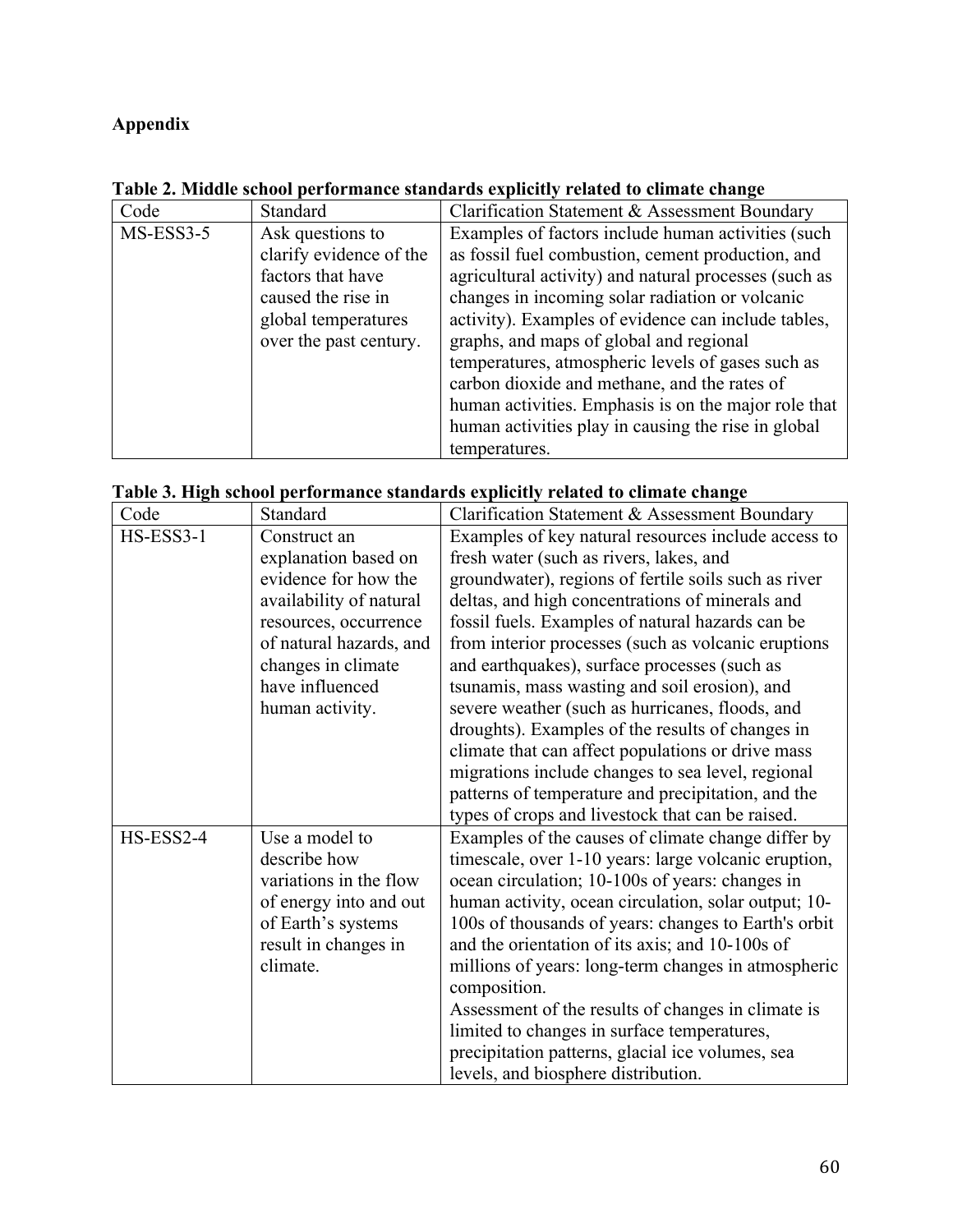| HS-ESS3-4 | Evaluate or refine a<br>technological solution<br>that reduces impacts<br>of human activities on<br>natural systems.                                                                                                                         | Examples of data on the impacts of human<br>activities could include the quantities and types of<br>pollutants released, changes to biomass and species<br>diversity, or areal changes in land surface use (such<br>as for urban development, agriculture and livestock,<br>or surface mining). Examples for limiting future<br>impacts could range from local efforts (such as<br>reducing, reusing, and recycling resources) to large-<br>scale geoengineering design solutions (such as<br>altering global temperatures by making large<br>changes to the atmosphere or ocean). |
|-----------|----------------------------------------------------------------------------------------------------------------------------------------------------------------------------------------------------------------------------------------------|------------------------------------------------------------------------------------------------------------------------------------------------------------------------------------------------------------------------------------------------------------------------------------------------------------------------------------------------------------------------------------------------------------------------------------------------------------------------------------------------------------------------------------------------------------------------------------|
| HS-ESS3-5 | Analyze geoscience<br>data and the results<br>from global climate<br>models to make an<br>evidence-based<br>forecast of the current<br>rate of global or<br>regional climate<br>change and associated<br>future impacts to Earth<br>systems. | Examples of evidence, for both data and climate<br>model outputs, are for climate changes (such as<br>precipitation and temperature) and their associated<br>impacts (such as on sea level, glacial ice volumes,<br>or atmosphere and ocean composition).<br>Assessment is limited to one example of a climate<br>change and its associated impacts.                                                                                                                                                                                                                               |

| Table 5. Preliminary codes for interview data - Nature of learning progressions code family |  |  |  |  |  |
|---------------------------------------------------------------------------------------------|--|--|--|--|--|
|                                                                                             |  |  |  |  |  |

| Code                       | <b>Description</b>                                                                                                                                                           | <b>Example</b>                                                                                                                                                                                                                                                                                                                                                                                                                                                                                                                      |
|----------------------------|------------------------------------------------------------------------------------------------------------------------------------------------------------------------------|-------------------------------------------------------------------------------------------------------------------------------------------------------------------------------------------------------------------------------------------------------------------------------------------------------------------------------------------------------------------------------------------------------------------------------------------------------------------------------------------------------------------------------------|
| 1. Concrete to<br>abstract | Participant<br>discussed LPs as<br>moving from a<br>concrete to an<br>abstract $-$ or less<br>sophisticated to<br>more<br>sophisticated -<br>understanding of a<br>construct | "I understood it as, or I assimilated it with what I<br>already knew probably the same way as most<br>people as assessing background knowledge, having<br>a social context, discussing that with their<br>neighbors, putting their hands on, finding the<br>baseline and doing some guided practice moving<br>from concrete to more abstract and then<br>independent practice and then mastery."<br>I like the way she defined what a learning<br>٠<br>progression is and how it's an increasingly<br>sophisticated way of knowing. |
| 2. Growth over<br>time     | Participant<br>discussed LPs as<br>relating to<br>students' growth<br>(i.e. greater)                                                                                         | "I like the idea of progression more than I like the<br>٠<br>standards because progression, just by choice of<br>words, gives you the idea that there is growth over<br>time"                                                                                                                                                                                                                                                                                                                                                       |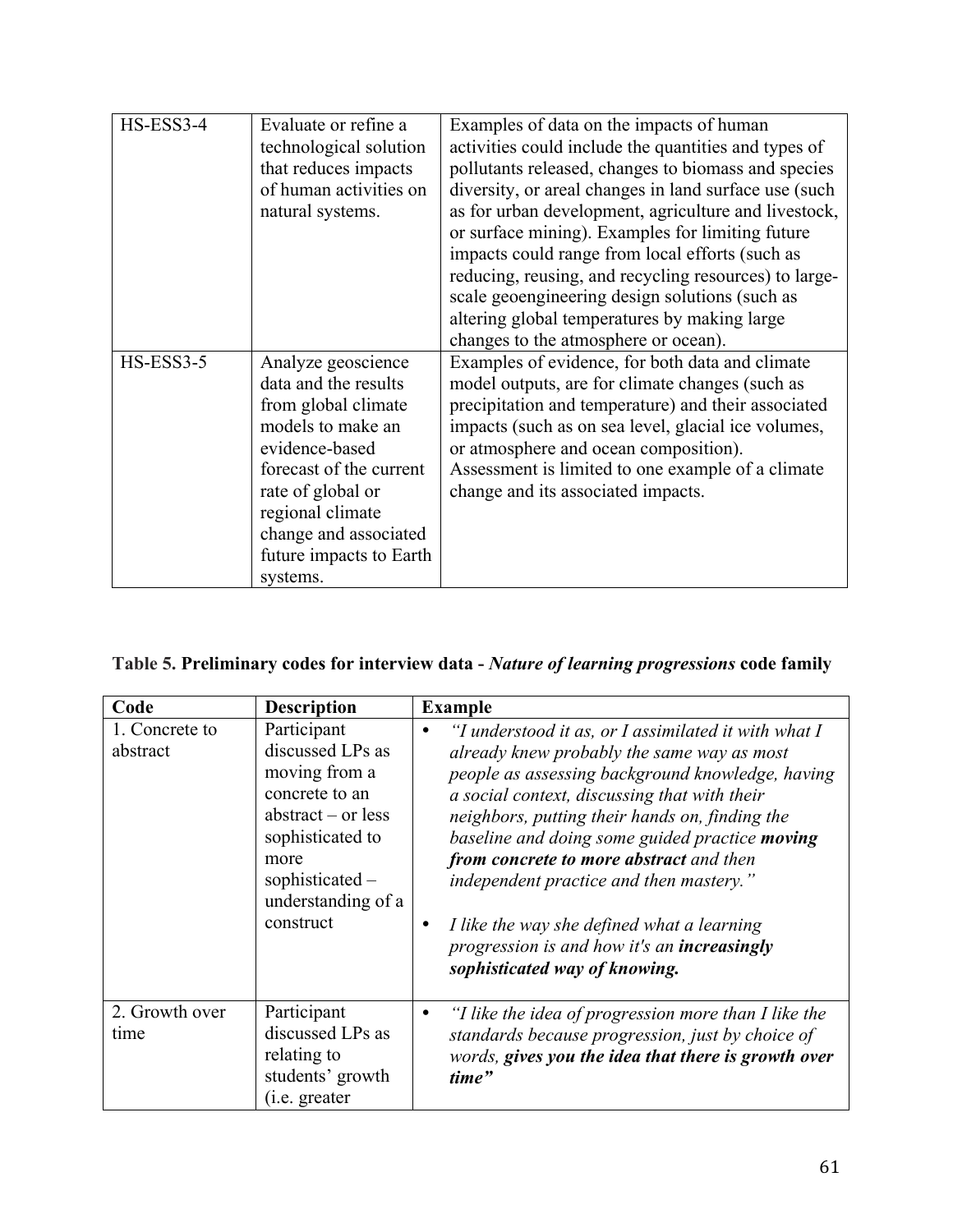|                             | understanding of a<br>topic) over a<br>timeframe;<br>assumed<br>timeframes can<br>vary $(1$ year, K-12<br>experience)                  | $\bullet$<br>$\bullet$ | Then, learning progressions, it's going to be seen<br>over time that's why it's a progression, so you will<br>see it as the year develops with the student.<br>I like the way she defined what a learning<br>progression is and how it's an increasingly<br>sophisticated way of knowing. I like being able to<br>think about, not just how that happens throughout<br>a student's academic career, but within my class<br>by itself.                                                                                                                               |
|-----------------------------|----------------------------------------------------------------------------------------------------------------------------------------|------------------------|---------------------------------------------------------------------------------------------------------------------------------------------------------------------------------------------------------------------------------------------------------------------------------------------------------------------------------------------------------------------------------------------------------------------------------------------------------------------------------------------------------------------------------------------------------------------|
| 3. Belonging to<br>students | Participants<br>discussed LPs as<br>something<br>students have                                                                         | $\bullet$<br>$\bullet$ | "I think having learning progression, if the kids<br>come to you with a coherent set of them"<br>Understand where our students are in their<br>progression of learning related to that topic.                                                                                                                                                                                                                                                                                                                                                                       |
| 4. Break topics<br>down     | Participants<br>discussed LPs as a<br>way to break<br>topics down into<br>smaller pieces, not<br>trying to teach<br>everything at once | $\bullet$<br>$\bullet$ | "Just the idea that you don't want to throw<br>everything at students all at once,"<br>I guess it just made me think about not teaching one<br>concept all at once and then being done with it and<br>moving on to the next thing but more of thinking                                                                                                                                                                                                                                                                                                              |
| 5. Stepwise or<br>continuum | Participants<br>discussed LPs as<br>moving from one<br>step or level to the<br>next; describe<br>learning as a<br>continuum            | $\bullet$              | I want them to learn something but [in the past] $I$<br>wouldn't think of it as a continuum, you know,<br>learning about a topic in terms of a continuum. I<br>just never really thought of it that way. That is the<br>general thing I got out of that.<br>see where your students are at and then <b>decide how</b><br>you are going to help them progress step by step to<br>gain a more sophisticated understanding of the<br>topic.<br>And just a general understanding, which I feel like<br>we do anyway, is understanding that students learn<br>in levels. |
| 6. Empirically<br>based     | Participants<br>described LPs as<br>based on<br>empirical data<br>from students                                                        | $\bullet$              | I like the process they used to design their learning<br>progression. How they had collected data from<br>children first and really tried to analyze their<br>thinking and then made learning progressions from<br>there. I think that as teachers, we don't do that<br>enough. We don't have groups of teachers get<br>together and analyze students' responses.                                                                                                                                                                                                   |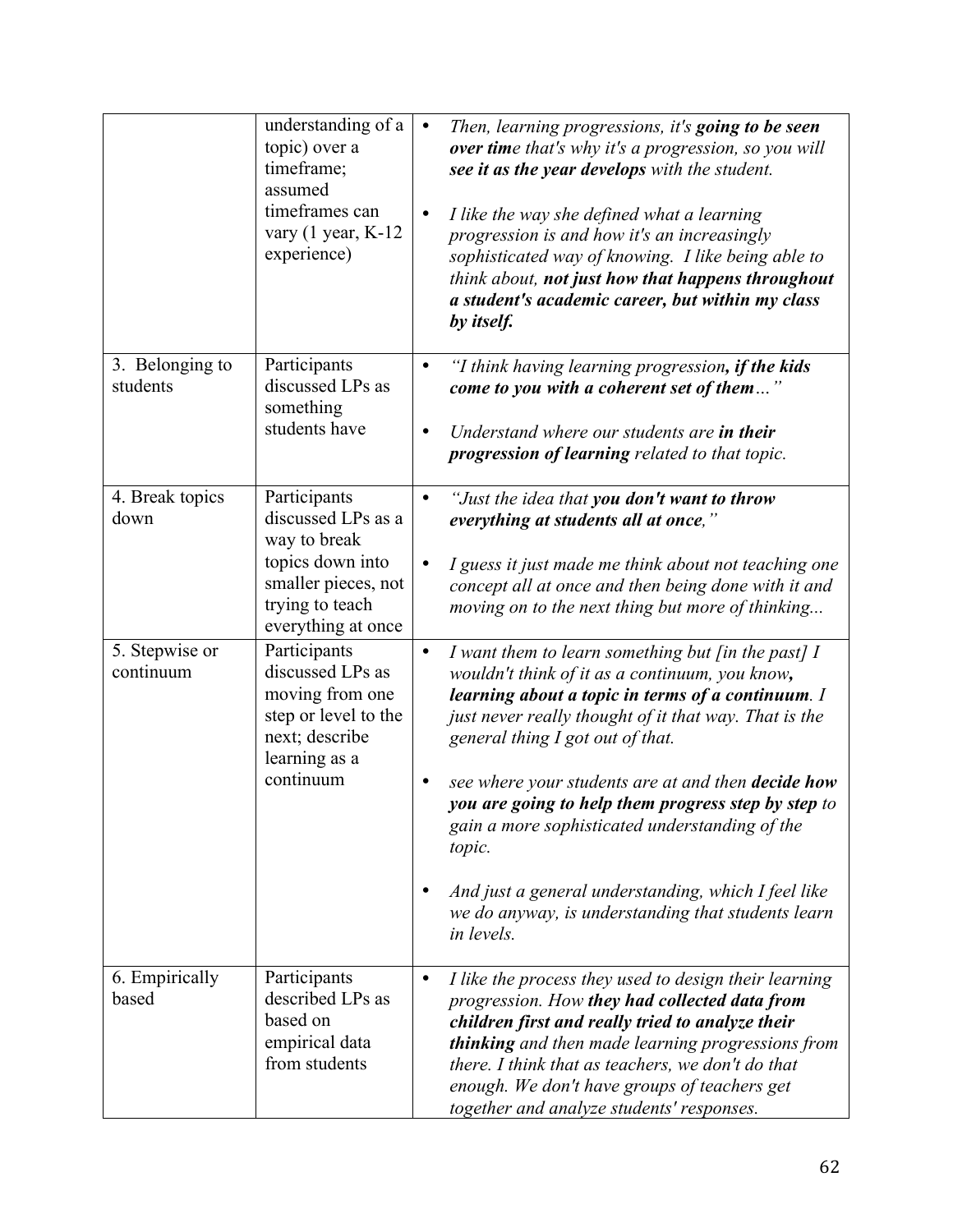| 7. Curricular<br>sequencing or<br>spiral curriculum | Participants<br>described LPs as<br>similar to<br>curricular or<br>topical<br>sequencing, or the<br>notion of the<br>spiral curriculum | $\bullet$ | and as you go from progression to progression you<br>are adding on more information that you expect<br>students to learn and to grasp                                                                                                                                                                                                                                                                                                                                                                                                                                                                                                                                                                         |
|-----------------------------------------------------|----------------------------------------------------------------------------------------------------------------------------------------|-----------|---------------------------------------------------------------------------------------------------------------------------------------------------------------------------------------------------------------------------------------------------------------------------------------------------------------------------------------------------------------------------------------------------------------------------------------------------------------------------------------------------------------------------------------------------------------------------------------------------------------------------------------------------------------------------------------------------------------|
| 8. Scaffolding                                      | Participants<br>described LPs as<br>similar to or the<br>same as<br>scaffolding                                                        | $\bullet$ | I don't know if they specifically call it that but when<br>you help students get from one place to another and<br>you slowly move the supports away, they call that<br>scaffolding. So, I don't know if they have given it<br>that name but that is sort of what we have done<br>automatically I think.<br>"Well I guess, through this Academy, I was<br>introduced to this new term of learning<br>progressions, its kind of a new term for me because<br>I am kind of an old teacher. But it's not any<br>different from anything we have done before, it is<br>like scaffolding.<br>I don't know, we, like we don't call them learning<br>progressions, I guess we just, like just call it<br>scaffolding. |

# **Table 6. Preliminary codes for interview data -** *Utility of learning progressions* **code family**

| Code                                     | <b>Description</b>                                                                                                                              | <b>Example</b>                                                                                                                                                                                                                                                                                                                                                                                                                                                                                     |
|------------------------------------------|-------------------------------------------------------------------------------------------------------------------------------------------------|----------------------------------------------------------------------------------------------------------------------------------------------------------------------------------------------------------------------------------------------------------------------------------------------------------------------------------------------------------------------------------------------------------------------------------------------------------------------------------------------------|
| 9. Building on<br>students'<br>knowledge | Participants<br>described LPs as<br>helping to build<br>on students<br>knowledge of a<br>topic; references<br>to constructing<br>understandings | "Probably a combination of what she was<br>presenting and even just where we come from is<br>that you have to build on any topic, a lot of the<br>students in our district, I think there is very little<br>that they know about climate change, its not really<br>something that we have addressed to any extent, we<br>do the very basic weather vs. climate, so looking at<br>this, if I had to say most of our kids are at a lower<br>level right now as far as understanding and<br>climate." |
|                                          |                                                                                                                                                 | "I don't really think I learned anything in particular<br>because to me, that is intuitive for good teaching<br>that you are going to start and you are going to<br>build upon that little by little and that's a name<br>that's been given to it recently I suppose but it's not                                                                                                                                                                                                                  |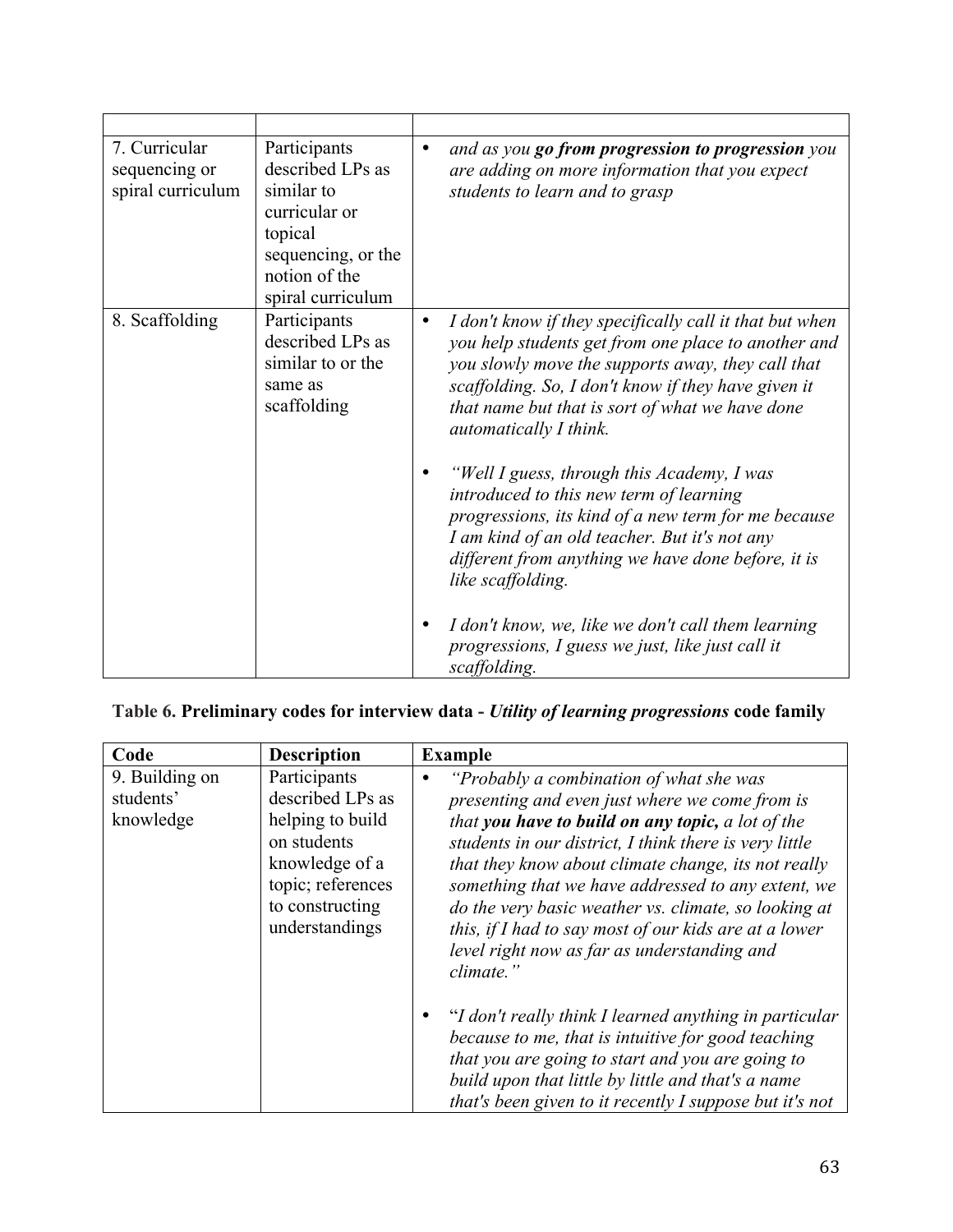|                                                  |                                                                                                                                                   |                        | a new idea in teaching to me."                                                                                                                                                                                                                                                                                                                                                                                                                                                                         |
|--------------------------------------------------|---------------------------------------------------------------------------------------------------------------------------------------------------|------------------------|--------------------------------------------------------------------------------------------------------------------------------------------------------------------------------------------------------------------------------------------------------------------------------------------------------------------------------------------------------------------------------------------------------------------------------------------------------------------------------------------------------|
|                                                  |                                                                                                                                                   | $\bullet$              | I guess I learned that they can help you to build on<br>what your students know                                                                                                                                                                                                                                                                                                                                                                                                                        |
| 10. Assessing<br>"where students<br>are at"      | Participants<br>described LPs as<br>useful for<br>assessing<br>students' baseline<br>or prior<br>knowledge;<br>knowing "where<br>students are at" | $\bullet$              | "So I like the learning progressions, I would like to<br>see them used as a formative diagnostic: what do<br>you already know, pretest kind of thing."                                                                                                                                                                                                                                                                                                                                                 |
| 11. Differentiated<br>instruction                | Participants<br>described LPs as<br>informing how<br>they would<br>differentiate their<br>instruction;<br>individualization                       | $\bullet$<br>$\bullet$ | So to do some sort of a pre assessment to<br>understand where our students are in their<br>progression of learning related to that topic. Once<br>we understand what that is <b>then we can</b><br>differentiate our instruction in order to meet their<br>needs.<br>the learning progression allows us to sort of group<br>them differently and look at them more as<br>individual learners, or a group of learners, at a<br>place rather than trying to, trying to put them on a<br>different scale, |
| 12. Understanding<br>misconceptions              | Participants<br>described LPs as<br>helping them to<br>diagnose<br>students'<br>misconceptions<br>about a topic                                   | $\bullet$              | To be careful in that formative phase to really<br>understand what the kids do and don't know, what<br>they may have misconceptions about, before<br>really, sort of, moving forward. Because you just<br>end up causing more problems or, sort of missing<br>things along the way if you don't do that.                                                                                                                                                                                               |
| 13. Advancing<br>student<br>understanding        | Participants<br>described LPs as<br>helping them to<br>move students<br>from their current<br>understanding to<br>"the next level"                | $\bullet$              | "It's basically just that, like I said, I was thinking<br>about the performance expectations, where they<br>are, trying to get them to a level above that."                                                                                                                                                                                                                                                                                                                                            |
| 14. Identify<br>targets or goals<br>for learning | Participants<br>described LPs as<br>helpful for<br>knowing end<br>goals for                                                                       | $\bullet$              | I like to work backwards. I like to take the big<br><b>picture</b> and then work backwards. I think the<br>learning progression does that. I think it is taking it<br>and it's broken down throughout the lessons. I<br>think that is the big thing, because you need to                                                                                                                                                                                                                               |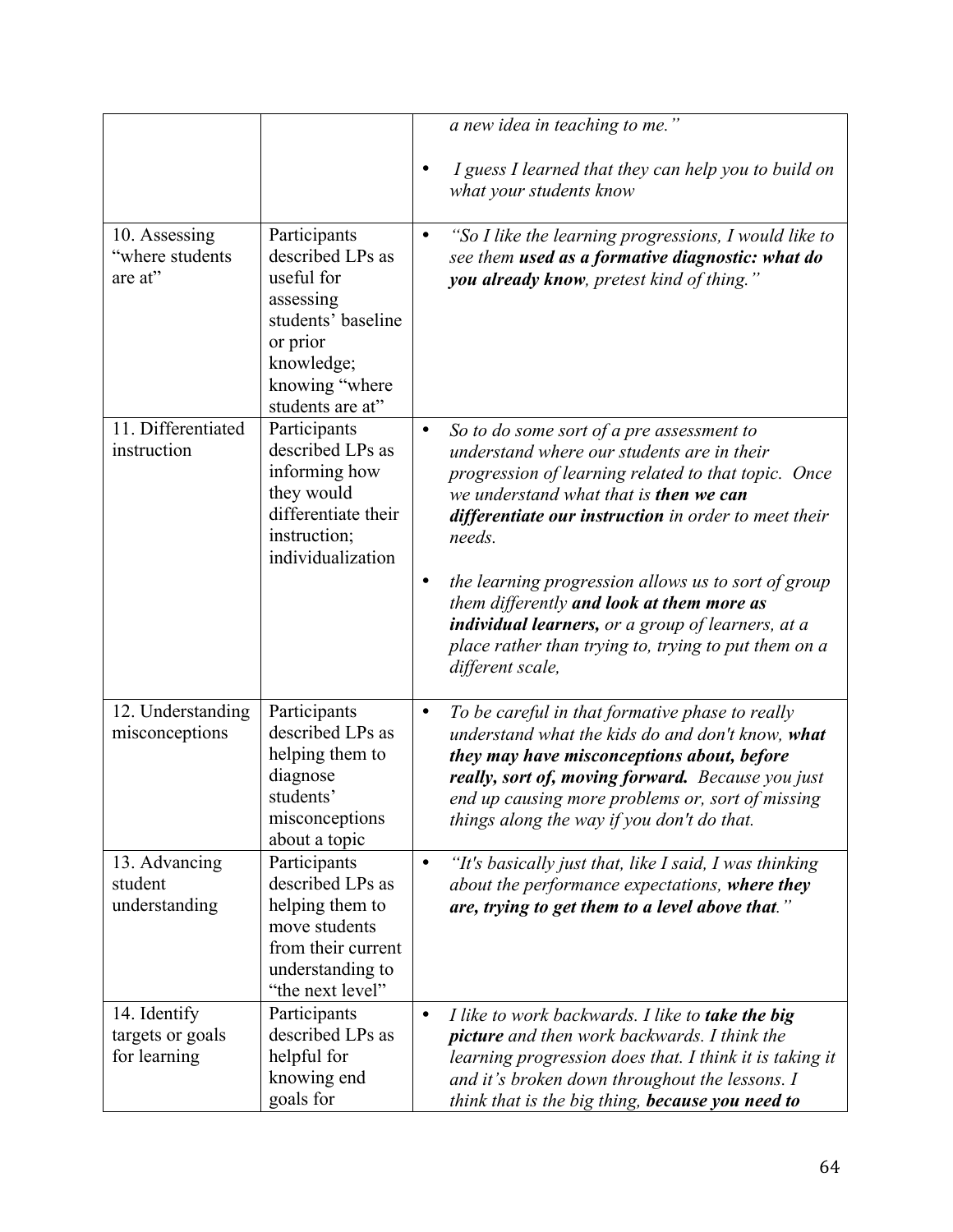| instruction,<br>"targets for<br>learning", refer to<br>backwards<br>planning | know what the big picture is.<br>So, learning progressions help identify targets for<br>learning in terms of me developing programming |
|------------------------------------------------------------------------------|----------------------------------------------------------------------------------------------------------------------------------------|
|------------------------------------------------------------------------------|----------------------------------------------------------------------------------------------------------------------------------------|

# **Table 8. Preliminary codes for interview data –** *Regional observations approach*

| Code                   | <b>Description</b>                                                                                                                                     | <b>Example</b>                                                                                                                                                                                                                                                                                                                                                                                 |
|------------------------|--------------------------------------------------------------------------------------------------------------------------------------------------------|------------------------------------------------------------------------------------------------------------------------------------------------------------------------------------------------------------------------------------------------------------------------------------------------------------------------------------------------------------------------------------------------|
| Proximity              | Participants mention sea<br>level rise as relevant due to<br>their school's proximity to<br>the Chesapeake Bay, its<br>waterways, or coastal<br>waters | "Because of where I live and where my students<br>live, it is definitely locally relevant. Most of my<br>kids live within five miles of the beach."                                                                                                                                                                                                                                            |
| Elevation              | Participants discuss sea<br>level rise as relevant<br>because of the topography<br>of their area                                                       | "Definitely, we're, I mean anywhere in Delaware,<br>but we're at a low, really low level On a<br>topographic map it's low. So I think it would be<br>pretty easy for the kids to buy in, that if the waters<br>rise, we live in an area where our basements are<br>going to be filled with water and then more than<br>that this is going to be a problem for society as we<br>have it there." |
| Not relevant           | Participants did not see sea<br>level rise as relevant to<br>their students                                                                            | "You have to understand one thing, I'm not dealing<br>with sea level rise. It's very valuable but I teach in<br>[the north of the] state. You might have heard<br>someone make the comment that you couldn't<br>flood Philadephia if they tried. It's not meaningful<br>to my students."                                                                                                       |
| Other issues           | Participants talk about<br>climate change effects<br>other than sea level rise as<br>relevant to their students                                        | "We might not see the lake rise, we might actually<br>see the lake fall because of other situations like<br>extreme drought because we are a reservoir so I<br>think it helped me be in those shoes and help me<br>think about how I will speak about sea level rise as<br>an effect."                                                                                                         |
| Firsthand<br>knowledge | Participants discuss<br>students as having already<br>observed impacts of sea<br>level rise                                                            | "My kids are Baltimore City. So I mean they see<br>the effects of sea level rise and climate change all<br>the time, they flooded for Sandy, they flooded, like<br>for Isabel, we flooded for something else recently.<br>So it's definitely something that they see, they<br>know it is happening to them. So I think it will be<br>of great interest to them."                               |
| Economics              | Participants discuss sea<br>level rise as having                                                                                                       | " Many of the kids, if they don't live by the<br>beach their parents have seasonal businesses they                                                                                                                                                                                                                                                                                             |